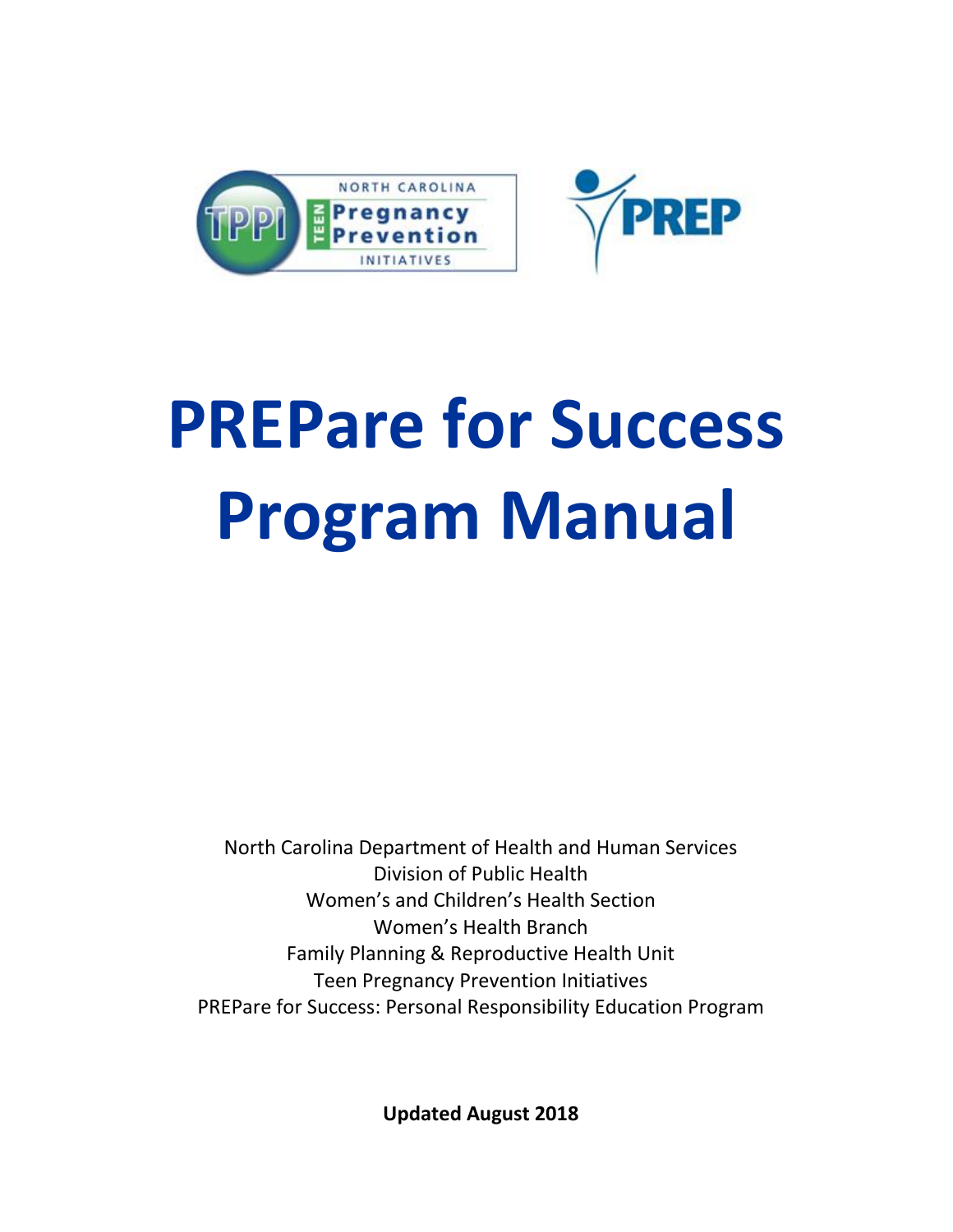| ADULTHOOD PREPARATION SUBJECTS AND ENRICHMENT ACTIVITIES 10 |  |
|-------------------------------------------------------------|--|
|                                                             |  |
|                                                             |  |
|                                                             |  |
|                                                             |  |
|                                                             |  |
|                                                             |  |
|                                                             |  |
|                                                             |  |
|                                                             |  |
|                                                             |  |
|                                                             |  |
|                                                             |  |
|                                                             |  |
|                                                             |  |
|                                                             |  |
|                                                             |  |
|                                                             |  |
|                                                             |  |
|                                                             |  |
|                                                             |  |
|                                                             |  |
|                                                             |  |
|                                                             |  |

# **TABLE OF CONTENTS**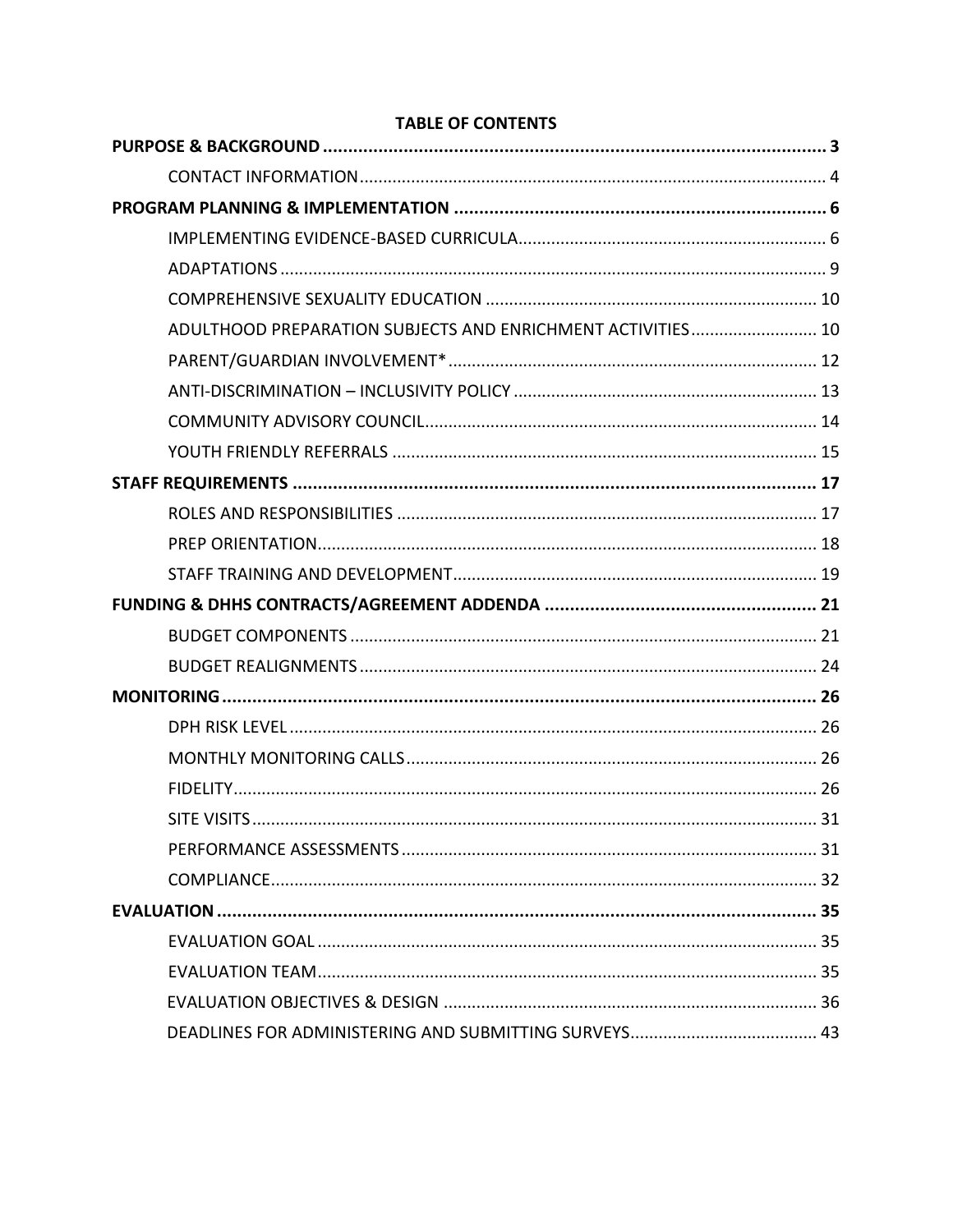<span id="page-2-0"></span>The Personal Responsibility Education Program (PREP) is federally funded by the United States Department of Health and Human Services, Family and Youth Services Bureau. Since 2010, the North Carolina Department of Health and Human Services has received funding to implement PREP within select local sites throughout the state.

The purpose of PREP is to educate young people on both abstinence and contraception to prevent pregnancy and sexually transmitted infections, including HIV/AIDS. The program targets youth ages 10 to 19 who are homeless, in foster care, live in rural areas or in geographic areas with high teen birth rates, or come from racial or ethnic minority groups.

In North Carolina, the PREP initiative is called PREPare for Success. PREPare for Success funding supports two approaches for effective implementation and institutionalization of the [Healthy Youth Act](http://www.ncleg.net/Sessions/2009/Bills/House/PDF/H88v8.pdf), which requires North Carolina schools to adopt a comprehensive sexuality education approach in health education classes.

## *North Carolina School Health Training Center:*

PREPare for Success funding is used to support th[e North Carolina School Health Training Center](http://www.ncshtc.appstate.edu/) (located at East Carolina University) to provide teacher training, curricular materials and ongoing technical support to approximately 50 school systems to implement Making Proud Choices! and Reducing the Risk evidence-based curricula as an integrated component of their middle school Healthful Living curriculum. Preference for training and technical assistance is given to school systems with high teen birth, sexually transmitted disease (STD) and low educational attainment rates.

## *PREPare for Success Local Community and Out-of-Home Care Funded Grants:*

PREPare for Success funding is also used to support implementation of the following evidence-based curriculum in selected communities:

- Making Proud Choices
- Reducing the Risk
- Teen Outreach Program

Grants have been awarded to local agencies to provide PREP services through a competitive Request for Applications (RFA) process. Sites implement programming in schools or community based settings reaching middle and high-school aged youth. Additionally, funded sites implement the evidence-based program Making Proud Choices for Youth in Out-of-Home Care specifically with youth who receive outof-home care services. This may include youth in foster care, therapeutic group homes, day treatment centers, shelter, and juvenile justice centers.

The delivery of these services will be through evidence-based curriculum-guided discussion in addition to community service and/or enrichment activities to support adulthood preparation. This funding will build on a long history of adolescent pregnancy prevention activities in selected sites in North Carolina and expand services to a high risk, vulnerable population of young people who live in communities with high teen pregnancy and birth rates.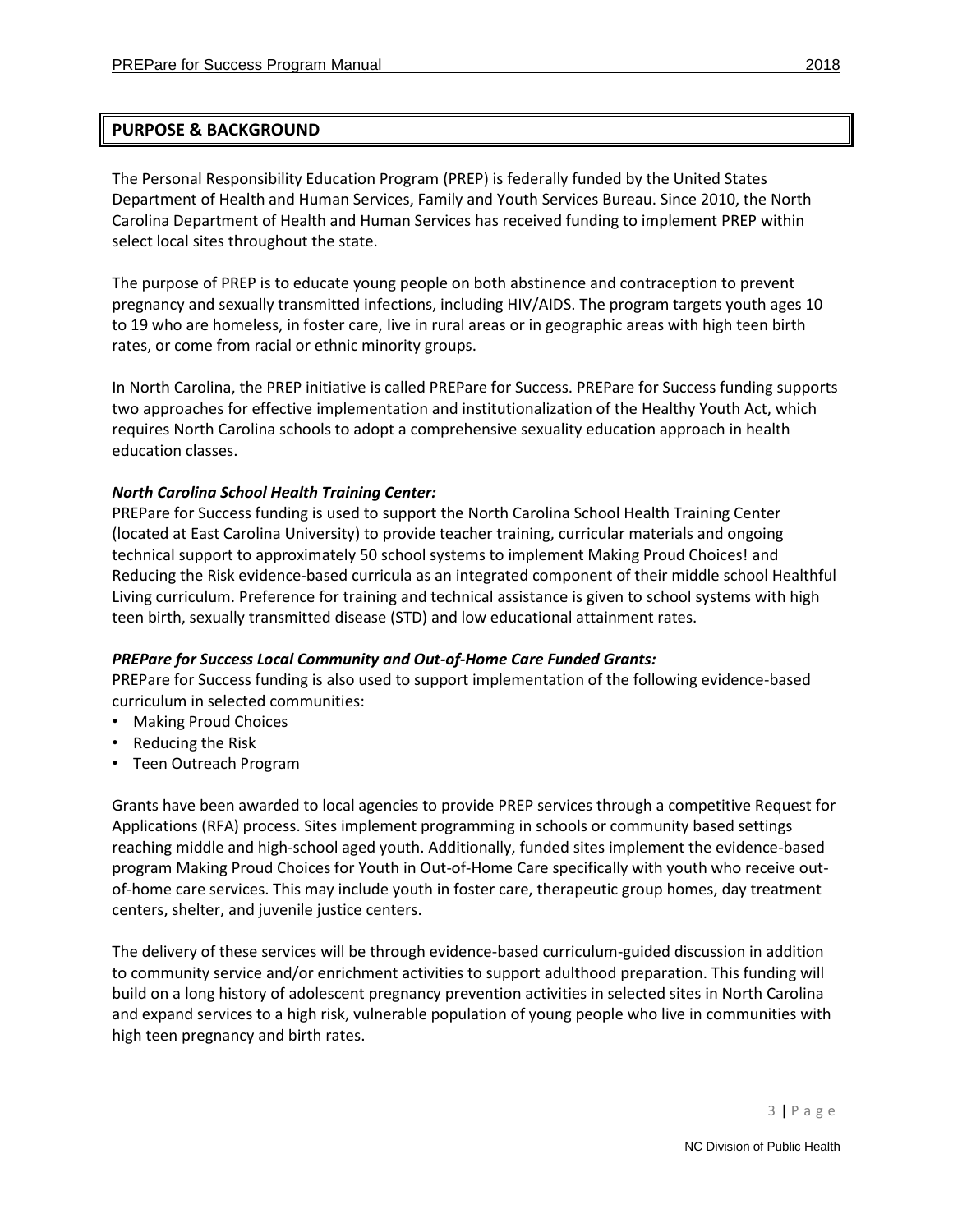PREP funded agencies must also offer services to prepare young people for adulthood by implementing activities that address [adulthood preparation](https://teenpregnancy.acf.hhs.gov/content/focus-adulthood-preparation) subjects as required in their executed contracts and agreement addendums. The adulthood preparation subjects include:

- [Adolescent Development](https://teenpregnancy.acf.hhs.gov/resources/adolescent-development)
- [Healthy Life Skills](https://teenpregnancy.acf.hhs.gov/resources/healthy-life-skills-0)
- [Healthy Relationships](https://teenpregnancy.acf.hhs.gov/resources/healthy-relationships-0)
- [Parent-Child Communication](https://teenpregnancy.acf.hhs.gov/resources/parent-child-communication-0)
- [Financial Literacy](https://teenpregnancy.acf.hhs.gov/resources/financial-literacy-0)
- Educational [and Career Success](https://teenpregnancy.acf.hhs.gov/resources/educational-and-career-success)

The key outcomes of PREPare for Success are as follows:

- Thirty-five percent of participants will report they are more likely to abstain.
- Fifty-five percent of participants who do not intend to abstain will report they are more likely to use condoms.
- Forty-five percent of participants who do not intend to abstain will report they are more likely to use birth control.
- Sixty percent of participants will report they practice more behaviors to support a healthy transition to adulthood.

The success of PREP depends not only on the commitment of the funded agency, but also on the support of the community and the cooperation of other agencies such as local health departments, public schools, social services agencies, juvenile justice centers, and other youth serving organizations.

PREP is administered by Teen Pregnancy Prevention Initiatives (TPPI), which is housed in the Department of Health and Human Services' Division of Public Health's Women's & Children's Health Section's Women's Health Branch (WHB). The TPPI Team is responsible for generating the Request for Applications for PREP and administering these funds, as well as monitoring and evaluating PREP. The team currently includes the TPPI Team Leader, two PREP Program Consultants, and a PREP Program Evaluator.

# <span id="page-3-0"></span>**CONTACT INFORMATION**

Contact information for the TPPI Team, as well as additional information about PREP and currently funded projects, is available on the TPPI website: [www.teenpregnancy.ncdhhs.gov.](http://www.teenpregnancy.ncdhhs.gov/) TPPI staff can also be contacted by calling the WHB main line at 919-707-5700. For more information about the State PREP Initiative and other U.S. DHHS' Family and Youth Services Bureau funded adolescent pregnancy prevention programs, visit: [https://www.acf.hhs.gov/fysb/resource/prep-fact-sheet.](https://www.acf.hhs.gov/fysb/resource/prep-fact-sheet)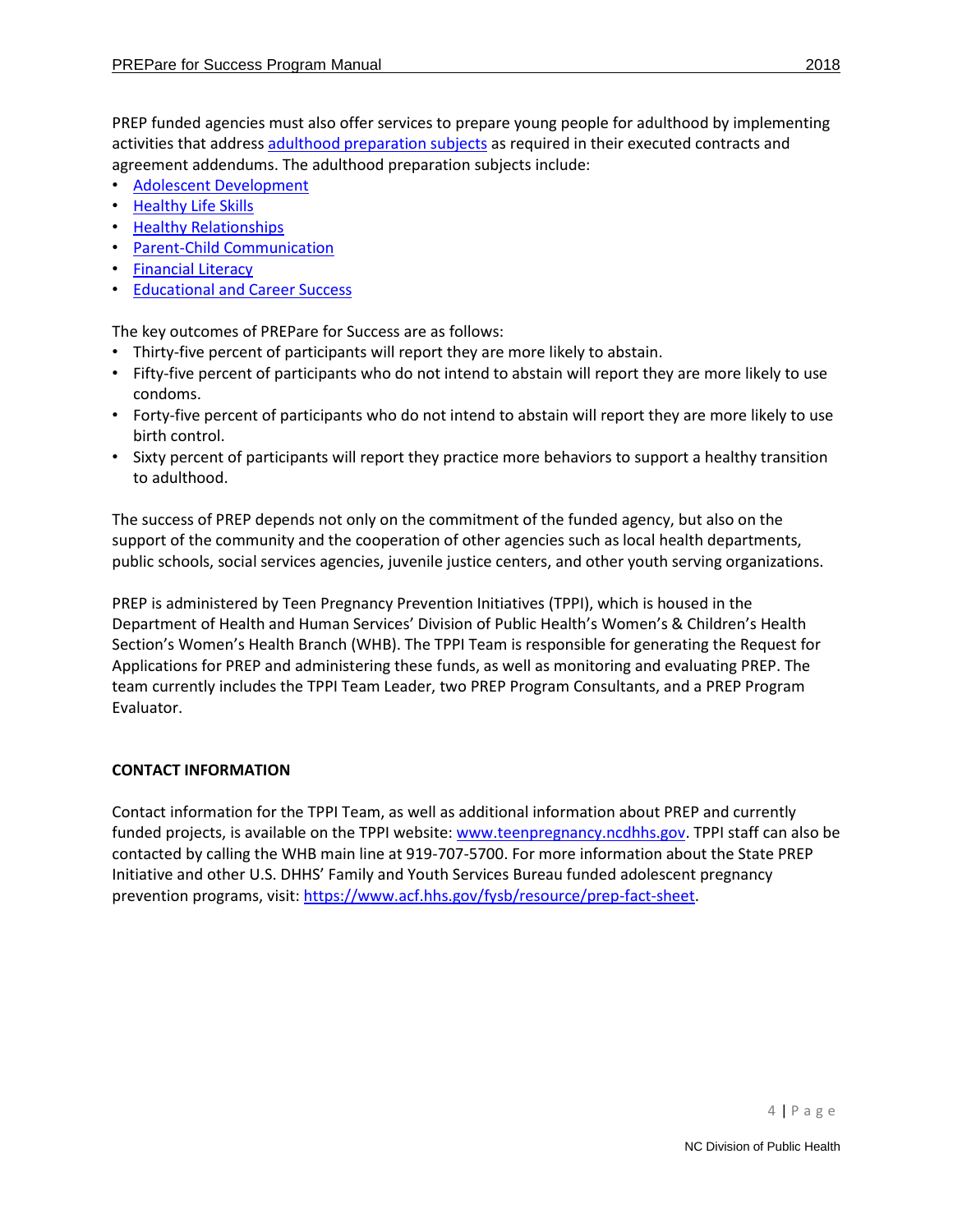

# **HIERARCHY OF PROGRAM FUNDING AND OVERSIGHT**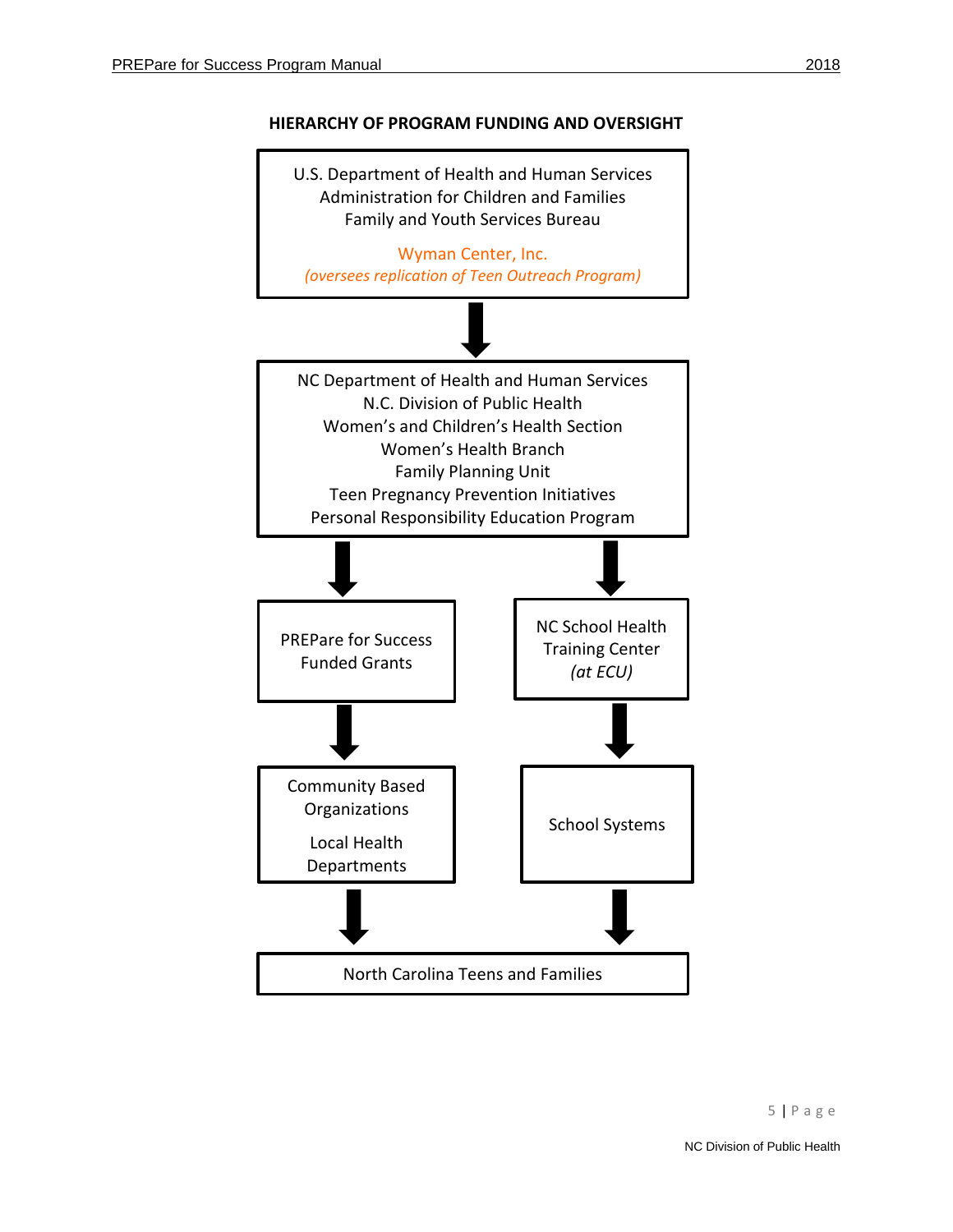# <span id="page-5-0"></span>**PROGRAM PLANNING & IMPLEMENTATION**

## <span id="page-5-1"></span>**IMPLEMENTING EVIDENCE-BASED CURRICULA**

Funded agencies are required to implement at least one of the following evidence-based program models with age/grade appropriate groups in their service area. The program models must be implemented with fidelity abiding by guidelines and standards recommended by the model developers. Agencies should contact the State PREP Team to discuss allowable adaptations to the approved program models.

The approved evidence-based program models can be implemented in various settings. Optimal outcomes are achieved when programs are implemented within an in-school setting (i.e. integrated with core subjects, an in-school elective, etc.). Sites implementing programming within this setting have shown high success in recruiting and retaining larger numbers of program participants to complete the program.

Funded agencies implementing Making Proud Choices and Reducing the Risk have the option to implement the program models within an in-school, afterschool or other community settings. Agencies serving youth in out-of-home care must implement Making Proud Choices for Youth in Out-of-Home Care in the settings most appropriate to meet the needs of the youth; which may include communitybased group settings, therapeutic group homes, shelters, or juvenile justice centers. Agencies implementing the Teen Outreach Program will be required to implement within an in-school setting only.

PREPare for Success sites may consider supplementing their chosen program model by adding activities that support adulthood preparation. Some examples include lessons on reproductive health and development, healthy relationships, mindfulness and relaxation strategies, academic assistance, parent involvement, service learning, college tours, military tours, career awareness activities, job skills development, individual counseling services, guest speakers, and cultural enrichment trips.

Sites are expected to utilize funds to ensure staff are appropriately trained to facilitate the evidencebased programs. Staff members who will be involved in program delivery are required to receive training in their chosen evidence-based program model(s) as early in the funding cycle as possible. Funds should also be utilized to purchase materials to ensure successful implementation with fidelity. This includes the purchase of the most current facilitator guides, student workbooks, supplemental resources (i.e. developer approved DVDs, handouts, brochures, contraception kits, etc.), or materials and resources needed to support community service learning activities.

## **Making Proud Choices**

Making Proud Choices! is a curriculum designed to provide young adolescents with the knowledge, confidence and skills necessary to reduce their risk of sexually transmitted diseases (STDs), HIV and pregnancy by abstaining from sex or using condoms if they choose to have sex. The curriculum also includes three editions for replication in various settings: original curriculum model (community based setting), school edition model (for school-based setting) and out-of-home care edition model for systems-involved youth. Making Proud Choices! fidelity requires the delivery of 8 to 14 modules (depending on setting) utilizing the sequence defined in the manual.

6 | P a g e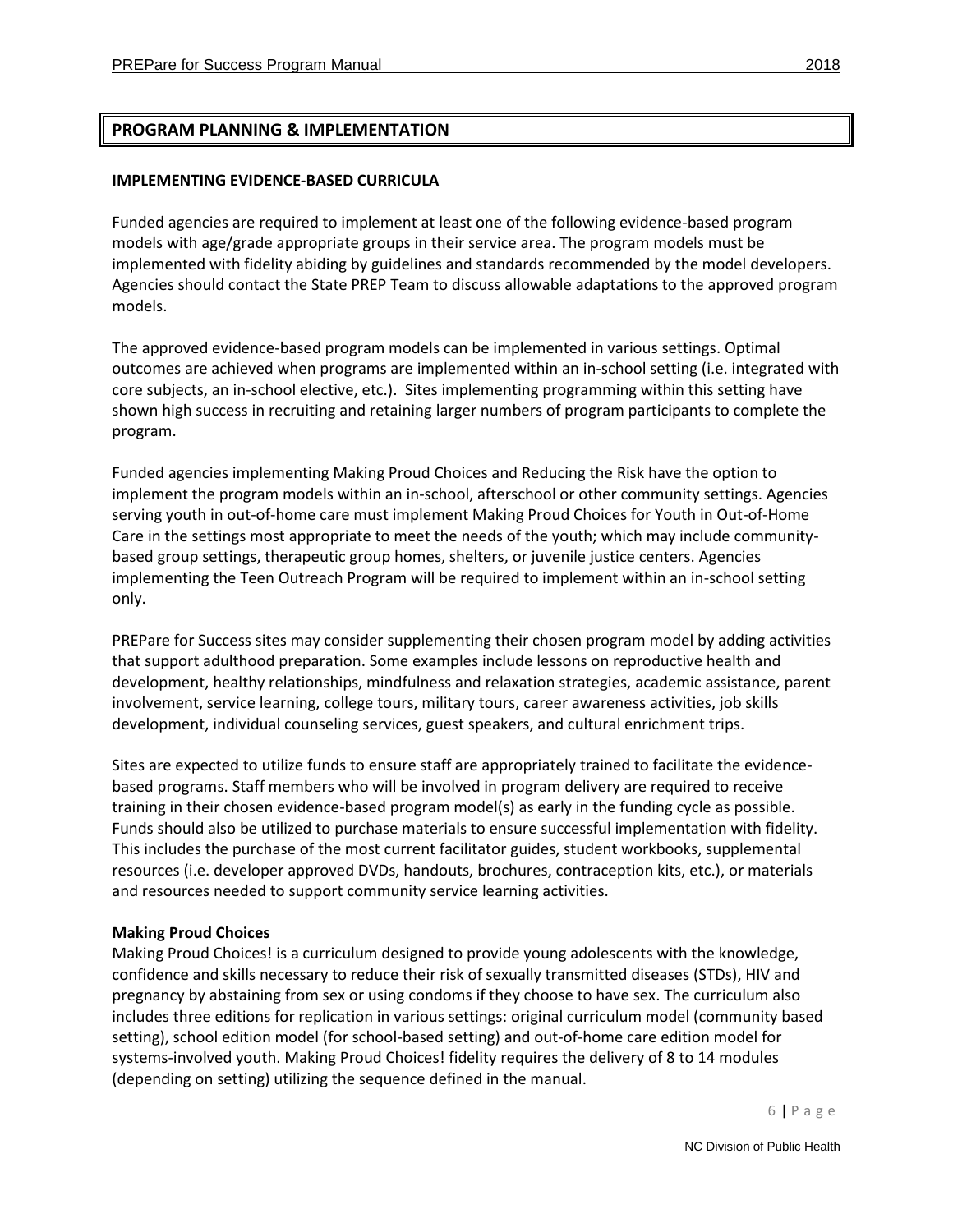Funded agencies shall implement Making Proud Choices with complete fidelity and will be monitored for compliance by PREP staff.

The fidelity standards and recommendations for each of the curricula versions are described below.

# Standard Edition

- Requires implementation of 8, 60-minute sessions. Implementation should be concentrated as possible. This can be delivered as frequently as four sessions per day over a 2-day retreat, to two modules per week over 4 weeks.
- The curriculum must be delivered in the order presented.
- Demonstration of condom use must be provided and students must be allowed to practice putting a condom on a model.
- Making Proud Choices is designed for youth age 11 to 13. Youth age 14 and older can receive the intervention provided they are not grouped with younger teens.
- Delivery of the intervention must be highly participatory. Recommended group sizes are 6 to 12 participants. Can be implemented with larger group sizes with support of a trained co-facilitator.
- All Making Proud Choices facilitators must be trained to implement the curriculum.

## Out of Home Care Edition

- Requires implementation of 10, 75-minute sessions. Implementation should be concentrated as possible and completed in no more than 5 weeks. A 5-week format (two modules per day), 5-week format (two modules per week) or three day or weekend retreat format may be used.
- The curriculum must be delivered in the order presented.
- Demonstration of condom use must be provided and students must be allowed to practice putting a condom on a model.
- This version of the curriculum is designed for youth age 12-14 and older teens ages 15-18. The two age groups or developmental levels should not be mixed.
- Delivery of the intervention must be highly participatory. The curriculum recommends group sizes of 6-12 participants. The State PREP Team will allow group sizes a few as 4 participants. The curriculum can be implemented with larger group sizes with support of a trained co-facilitator.
- All Making Proud Choices facilitators must be trained to implement the curriculum.

## School Based Edition

- Requires implementation of 14, 40-minute sessions or in any other format that is conducive for the needs of the school or organization in which the curriculum is being implemented (i.e. 7, 80-minute sessions).
- The curriculum must be delivered in the order presented.
- Demonstration of condom use must be provided and students must be allowed to practice putting a condom on a model.
- Making Proud Choices is designed for middle and high schools groups. The two developmental levels should not be mixed.
- Delivery of the intervention must be highly participatory. This version of curriculum is designed for implementation with classroom size groups. With larger group sizes, it is recommended to include support of a trained co-facilitator.
- All Making Proud Choices facilitators must be trained to implement the curriculum.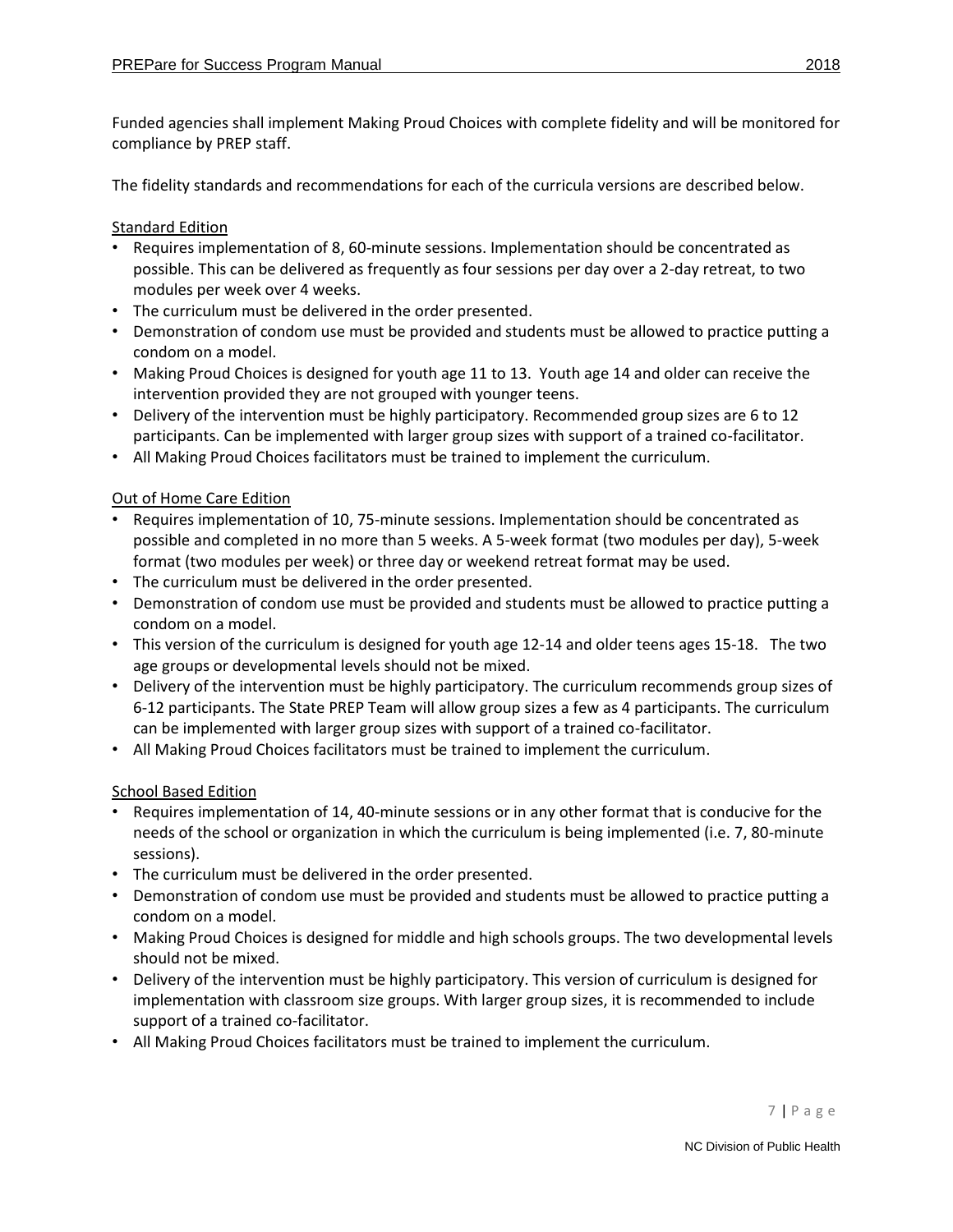More detailed information about Making Proud Choices can be found at the following web links:

- ETR Making Proud Choices[: http://www.etr.org/ebi/programs/making-proud-choices/.](http://www.etr.org/ebi/programs/making-proud-choices/)
- Office of Adolescent Health Making Proud Choices[: http://www.hhs.gov/ash/oah/oah](http://www.hhs.gov/ash/oah/oah-initiatives/tpp_program/db/programs/ebp-proudchoices.html)[initiatives/tpp\\_program/db/programs/ebp-proudchoices.html](http://www.hhs.gov/ash/oah/oah-initiatives/tpp_program/db/programs/ebp-proudchoices.html)**.**

## **Reducing the Risk**

Reducing the Risk is a 16-session curriculum designed to provide education to high school students to delay the initiation of sex or increase the use of contraception for the prevention of pregnancy and sexually transmitted diseases including HIV. This curriculum allows youth to develop skills including risk assessment, communication, decision-making, planning, and refusal strategies.

Funded agencies shall implement Reducing the Risk with complete fidelity and will be monitored for compliance by PREP staff. The Reducing the Risk fidelity standards include:

- Implementing 16 lessons, lasting 45 minutes each.
- Classes are designed to be taught 2 to 3 times per week over a 3-week period.
- Reducing the Risk is designed for students in grades 9-12.
- The ideal class size is between 10 and 30 youth. With larger group sizes, it is recommended to include support of a trained co-facilitator.
- Each student is required to have a workbook.
- Reducing the Risk requires a visit or call to a clinic.
- All Reducing the Risk facilitators must be trained to implement the curriculum.

More detailed information about Reducing the Risk can be found at the following web links:

- ETR Reducing the Risk: [http://www.etr.org/ebi/programs/reducing-the-risk.](http://www.etr.org/ebi/programs/reducing-the-risk)
- Office of Adolescent Health Reducing the Risk: [http://www.hhs.gov/ash/oah/oah](http://www.hhs.gov/ash/oah/oah-initiatives/tpp_program/db/programs/ebp-reducingtherisk.html)[initiatives/tpp\\_program/db/programs/ebp-reducingtherisk.html.](http://www.hhs.gov/ash/oah/oah-initiatives/tpp_program/db/programs/ebp-reducingtherisk.html)

## **Teen Outreach Program**

The Teen Outreach Program (TOP) is a comprehensive youth development program that promotes the positive development of adolescents through a combination of curriculum-guided group discussion and community service learning. Sub-grantees are required to implement the program with complete fidelity to the model.

TOP is implemented through two primary avenues: TOP Curriculum and Community Service Learning. Both components are delivered over a nine-month school year. The TOP Curriculum is divided into three books "Building my Skills," "Learning about Myself" and "Connecting with Others" to build a foundation of healthy behaviors, life skills and a sense of purpose. The lessons in each book are organized by developmental levels of teens from 6<sup>th</sup> to 12<sup>th</sup> grade: Foundational-Level lessons, Intermediate-Level, and Advanced. Additionally, the curriculum includes a Facilitators Guide. Topics covered include: healthy relationships, communication and assertiveness, critical thinking and external influences, goal-setting, decision making and personal reflection, values clarification to explore their own values, health, wellness and self-understanding, and community service learning. Sessions from different levels can be mixed throughout the year for TOP Clubs based on their needs.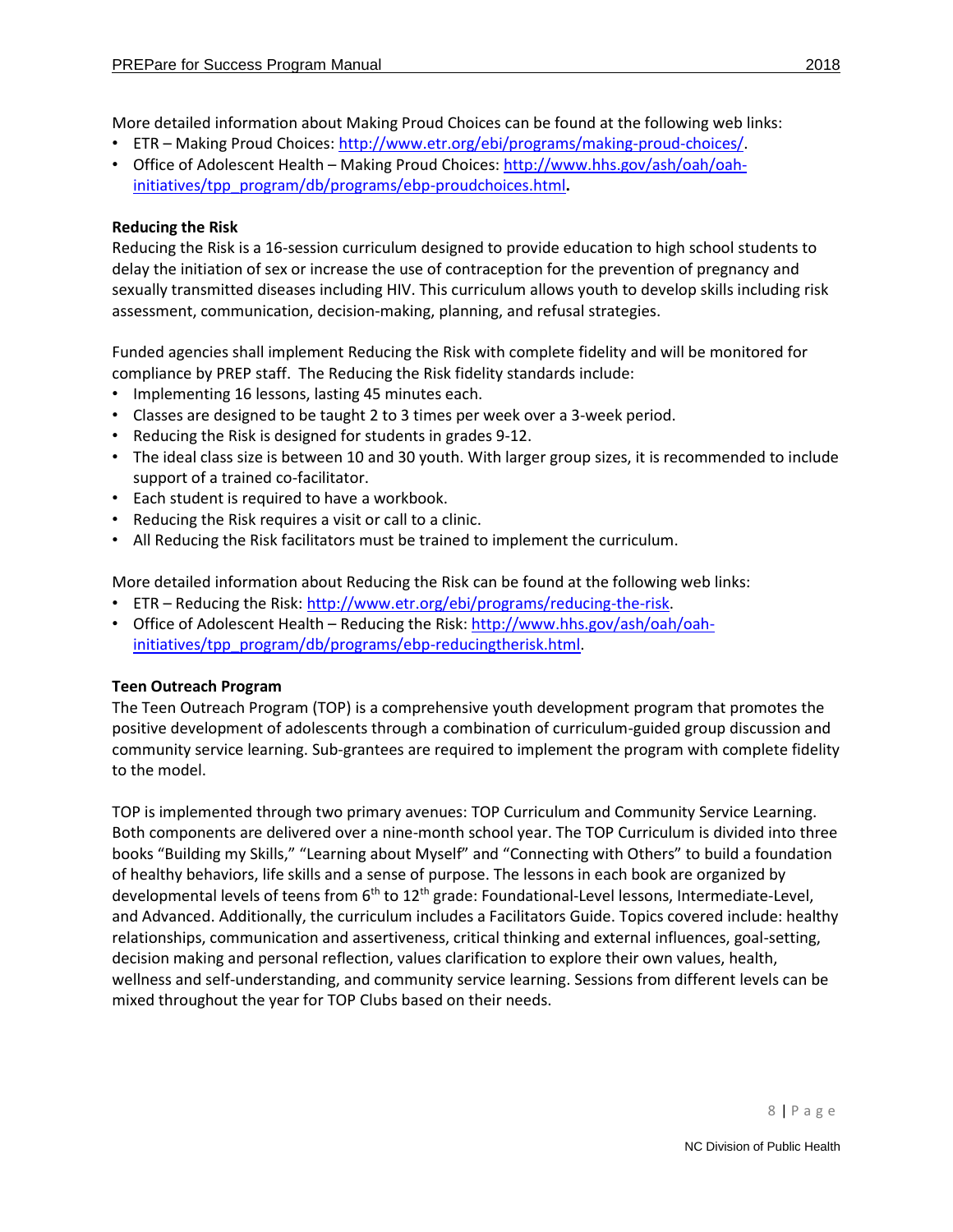Funded agencies shall agree to implement TOP with complete fidelity and will be monitored for compliance by PREP staff. The TOP fidelity currently standards include:

- TOP clubs meet for a minimum of 25 weekly meetings over a period of at least 32 consecutive weeks. Meeting schedules can follow natural breaks such as holidays and semester breaks; however, the first participant meeting must occur on or before September 30.
- A minimum of 80 percent of meetings use TOP Curriculum or community service learning; with a minimum of 12 lesson from the TOP Curriculum. At least 5 of these lessons must cover comprehensive sexuality education.
- A minimum of 80 percent of teens who complete the nine-month TOP Curriculum requirements also complete a minimum of 20 hours of meaningful community service learning. Community service learning can be in a group setting or individual opportunities.
- TOP clubs are facilitated only by facilitators who have completed Wyman's TOP training.
- TOP teen to TOP trained facilitator ratio is no more than 10-25 participants per 1 facilitator. Larger groups must require two trained facilitators.
- Teens feel physically and emotionally safe within their TOP club.
- Administer the Wyman Center's pre and post surveys to teens.

More detailed information about TOP can be found at Wyman Center, Inc. – Teen Outreach Program: [http://wymancenter.org/top/.](http://wymancenter.org/top/)

# <span id="page-8-0"></span>**ADAPTATIONS**

Any adaptations made to evidence-based programs selected for replication must be discussed with and receive approval from the State PREP Team before implementation. PREPare for Success agencies are encouraged to consider the following when determining adaptations: population of youth they are proposing to serve (race/ethnicity, gender, sexual orientation), access to youth, time-frame for program implementation, ability to recruit and retain youth for program duration, number of youth that will be required to complete program dosage, activities allowed within their designated implementation setting (i.e. schools, churches, community centers), and use of supplemental activities and resources that may not align with the chosen program model approach.

More information on fidelity and adaptations can be found at the following web links:

- Making Proud Choices 5<sup>th</sup> Edition Adaptation Guide Lines: [http://www.etr.org/ebi/assets/File/Adaptations/MPC\\_Adaptation\\_Guidelines\\_041017.pdf.](http://www.etr.org/ebi/assets/File/Adaptations/MPC_Adaptation_Guidelines_041017.pdf)
- Reducing the Risk Adaptation Guidelines: http://www.etr.org/ebi/assets/File/Adaptations/RTR Adaptation Guidelines 041017.pdf.
- Making Adaptations to Evidence-based Pregnancy and STD/HIV Prevention Programs: [http://recapp.etr.org/recapp/index.cfm?fuseaction=pages.AdaptationsHome.](http://recapp.etr.org/recapp/index.cfm?fuseaction=pages.AdaptationsHome)
- Office of Adolescent Health TPP Resource Center Implementation: [http://www.hhs.gov/ash/oah/oah](http://www.hhs.gov/ash/oah/oah-initiatives/teen_pregnancy/training/implementation.html#TheBasics)[initiatives/teen\\_pregnancy/training/implementation.html#TheBasics.](http://www.hhs.gov/ash/oah/oah-initiatives/teen_pregnancy/training/implementation.html#TheBasics)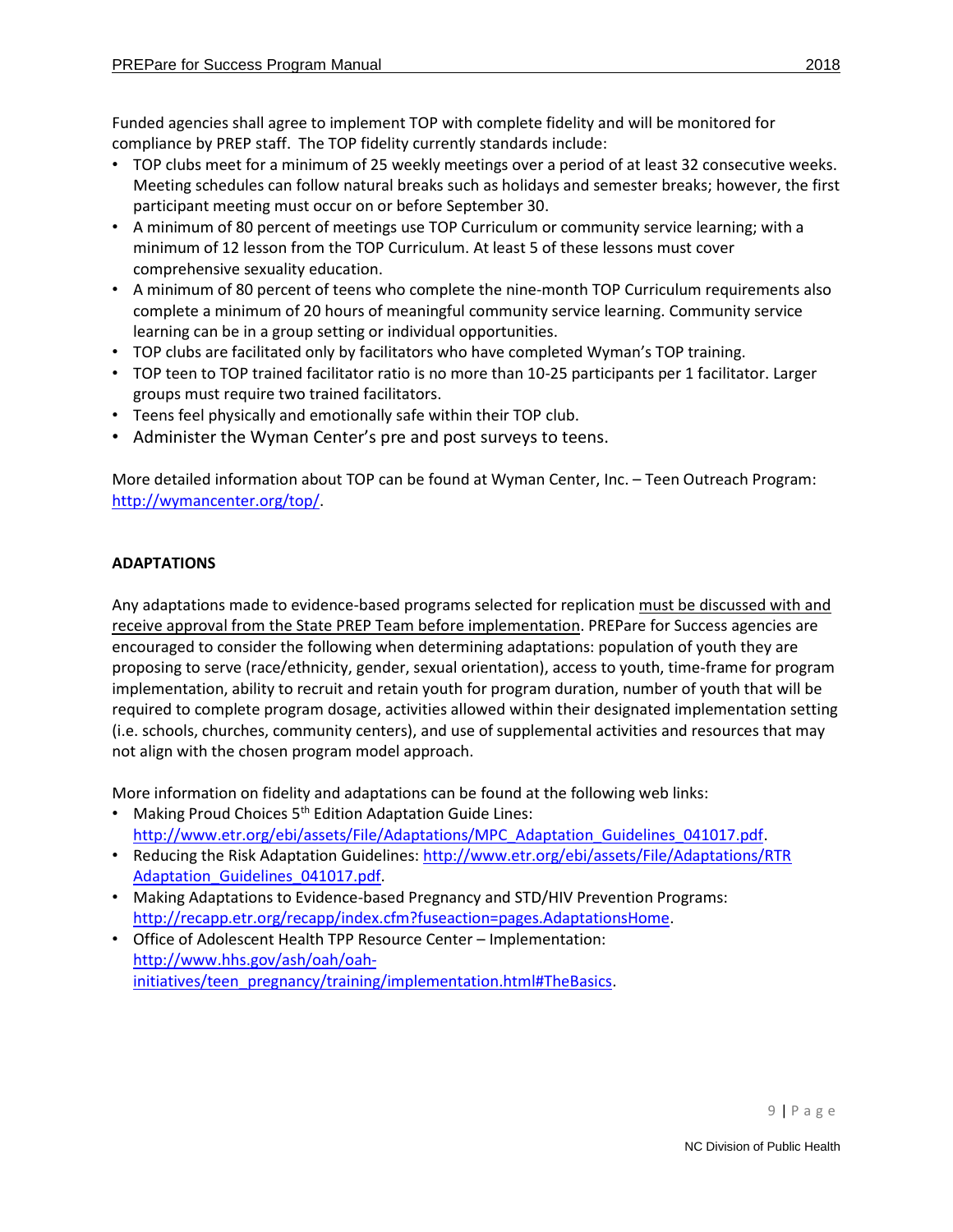## <span id="page-9-0"></span>**COMPREHENSIVE SEXUALITY EDUCATION**

A comprehensive sexuality education program empowers adolescents with information they need to make healthy decisions about their emotional and physical well-being. It explores relationships, decision-making, assertiveness, peer pressure and other topics related to health and human sexuality. PREP funded agencies are required to provide comprehensive sexuality education to all participants including complete and medically accurate information about contraceptive methods and abstinence. The term "complete and medically accurate" means verified or supported by the weight of research conducted in compliance with accepted scientific methods; and published in peer-reviewed journals, where applicable, or comprising information that leading professional organizations and agencies with relevant expertise in the field recognize as accurate, objective and complete.

There are instances where specific content and data related to sexuality education in the EBP curriculum may be outdated. It is to the discretion of the program facilitator to utilize supplemental content or resources as approved by your PREP Consultant to provide "complete and medically accurate" information.

Components of a Comprehensive Sexuality Education Program:

- Provide young people with the tools to make informed decisions and build healthy relationships;
- Stress the value of abstinence while also preparing young people for when they become sexually active;
- Provide medically accurate information about the health benefits and side effects of all contraceptives, including condoms, as a means to prevent pregnancy and reduce the risk of contracting STIs, including HIV/AIDS;
- Encourage family communication about sexuality between parent and child;
- Teach young people the skills to make responsible decisions about sexuality, including how to avoid unwanted verbal, physical, and sexual advances; and
- Teach young people how alcohol and drug use can effect responsible decision making.

*Source: SIECUS. (2016). What the research says: Comprehensive sexuality education... Retrieved from: [http://www.siecus.org/index.cfm?fuseaction=Page.ViewPage&PageID=1193.](http://www.siecus.org/index.cfm?fuseaction=Page.ViewPage&PageID=1193)* 

Resources to support "complete and medically accurate" education can be found at Bedsider [\(https://www.bedsider.org/\)](https://www.bedsider.org/) which provides medically accurate information for youth and educators, and the Family Planning National Training Center [\(https://www.fpntc.org/\)](https://www.fpntc.org/) which provides training and resources for clinicians and educators to support high quality family planning services.

# <span id="page-9-1"></span>**ADULTHOOD PREPARATION SUBJECTS AND ENRICHMENT ACTIVITIES**

In addition to education on abstinence and contraceptive use, PREPare for Success sites shall also provide services to prepare young people for adulthood by implementing activities that address the adulthood preparation subjects.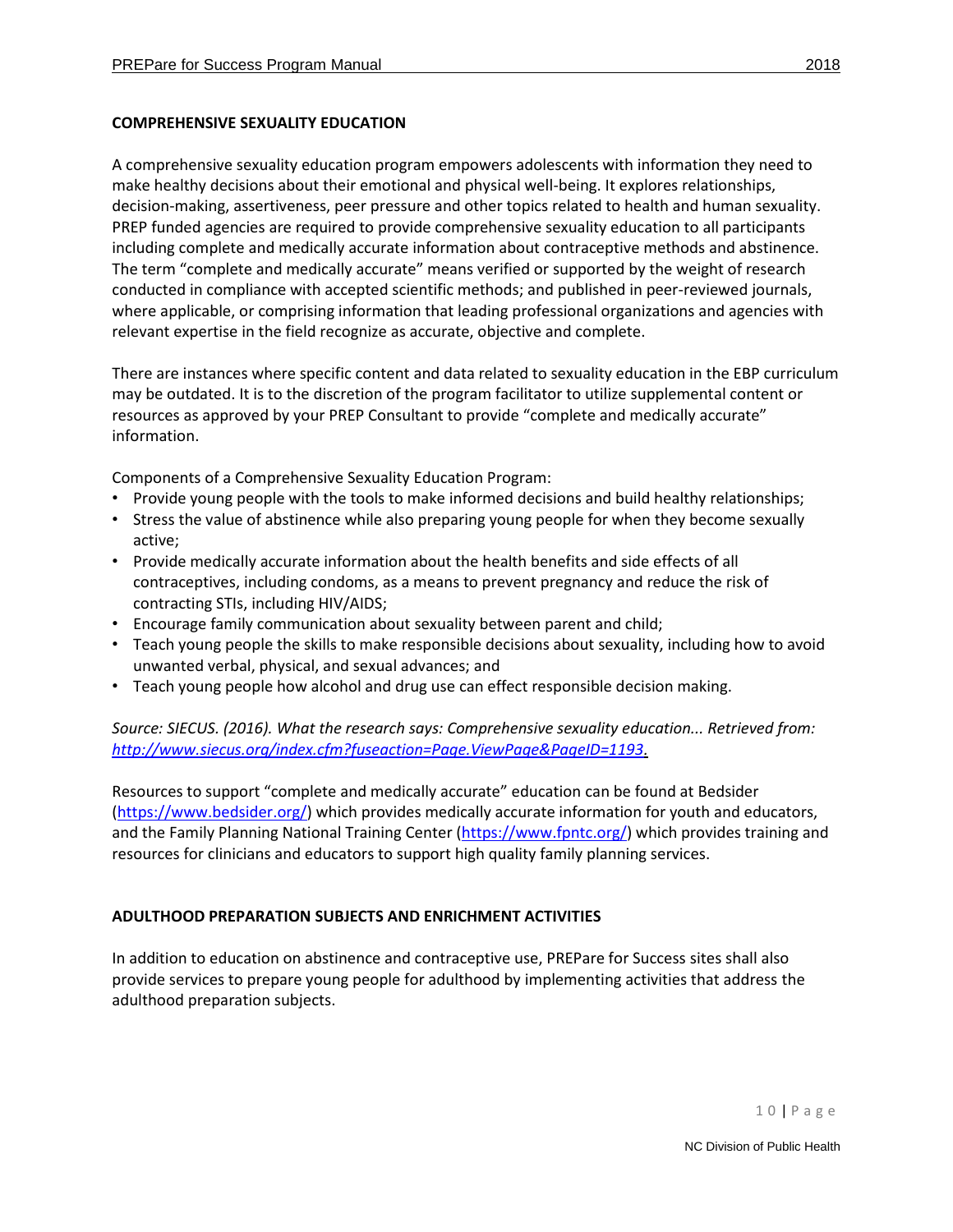Adulthood preparation subjects expand content and activities of approved evidence-based program models and provide opportunity to emphasize additional skill-building with a positive youth development approach.

Federal mandate is that grantees and sub-grantees of PREP must incorporate at least three of the six PREP adulthood preparation subjects into programming.

- Adolescent Development This subject includes more than the physiological changes youth experience during adolescence, but also includes programming that address an adolescent's cognitive, emotional, social, sexual, identity formation, and spiritual change and growth.
- Education and Career Success This subject helps youth prepare for their future by offering programming to support skill development in employment preparation, job seeking, independent living, financial self-sufficiency, and workplace productivity. Programs incorporating education and employment preparation may include goals to improve academic performance, increase school attendance, increase school engagement, or increase school completion.
- Financial Literacy This subject is defined as the knowledge and skills to attend to personal finance needs. Incorporating programming focusing on this subject will allow youth to develop knowledge and skills to contribute to their financial health and stability. Such programming may address topics such as managing a checking/savings account, managing a credit card, preparing a budget, taking out a loan, and buying insurance.
- Healthy Life Skills This subject refers to a youth's ability for adaptive and positive behaviors that allow them to effectively address the demands and challenges of everyday life. Programming focusing on this subject may provide education and skill building around communication, decisionmaking, coping, self-management, goal-setting, and avoidance of unhealthy behaviors.
- Healthy Relationships This subject refers to programming that explores various aspects of relationships including positive self-esteem and relationship dynamics, friendships, dating, romantic involvement, marriage and family interactions. Programming may include education and skill building focused on distinguishing between healthy and unhealthy relationship patterns, reducing potential for sexual risk and relationship violence, building and navigating healthy relationships and ending unhealthy ones.
- Parent-Child Communication This subject refers to programs that facilitate positive communication between parents, guardians, or caregivers and their children to establish individual values and make healthy decisions. Programming inclusive of parent-child communication can help adolescents have healthy and responsible sexual decision-making by providing accurate information and by creating open lines of communication with a parent, guardian or caregiver.

The three evidence-based program models approved for replication are Making Proud Choices, Reducing the Risk and the Teen Outreach Program. They naturally address some adulthood preparation subjects as designed by their developer. See the chart on the following page.

NC Division of Public Health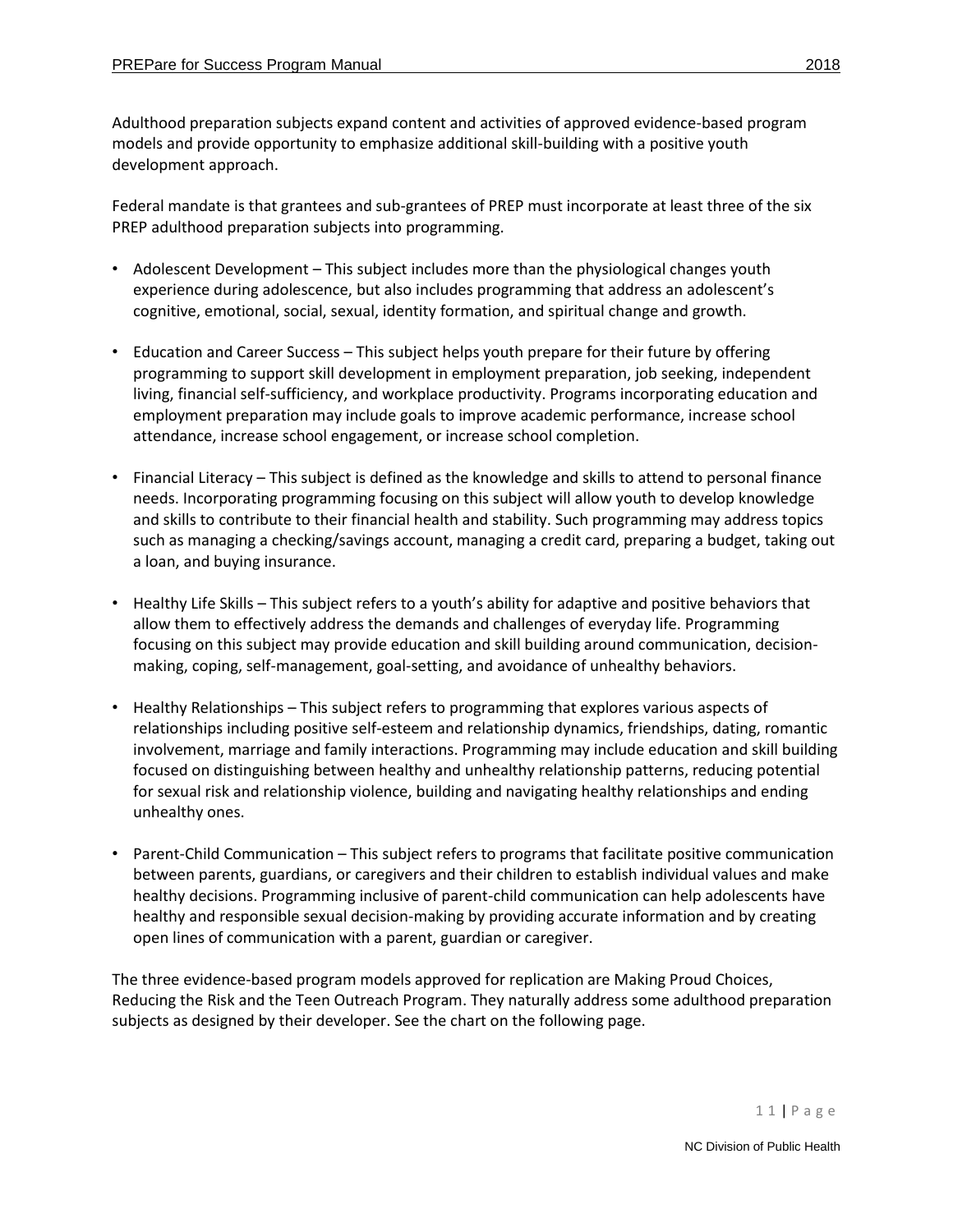|                             | Adolescent<br>Development | Education and<br><b>Career Success</b> | Financial<br>Literacy | Healthy<br>Life Skills | Healthy<br>Relationships | Parent-Child<br>Communication |
|-----------------------------|---------------------------|----------------------------------------|-----------------------|------------------------|--------------------------|-------------------------------|
| <b>Making Proud Choices</b> |                           |                                        |                       |                        |                          |                               |
| Reducing the Risk           |                           |                                        |                       |                        |                          |                               |
| Teen Outreach Program       |                           |                                        |                       |                        |                          |                               |

To support adulthood preparation, PREPare for Success funded agencies are required to implement enrichment activities per implementation site that address the selected adulthood preparation subjects (as described in their contracts and agreement addendums). It is expected that youth participating in an evidence-based program will also complete activities that support adulthood preparation.

Agencies shall consider inclusion of structured positive youth development activities that will support youth in developing social skills, emotional competence, positive relationships with peers and adults and civic and social engagement, which may include academic assistance, parent/guardian involvement, community service learning, career awareness, job skills development, individual counseling/mentoring, and cultural enrichment activities. Below is a list of characteristics of a high-quality positive youth development activity:

- Exhibit well-integrated adulthood preparation content,
- Incorporates positive youth development strategies,
- Is culturally appropriate and inclusive and align with participant interests,
- Allow development of strong relationships between the participants, facilitators, and parents/guardians/caregivers,
- Provide opportunities for authentic decision-making by the participants,
- Allow the potential for student leadership in the activity, and
- Involve opportunity for participant to debrief and reflect on their experience.

Sites are encouraged to partner with their Community Advisory Council and other community organizations to organize activities to support adulthood preparation. Please consult with your PREP Program Consultant when planning and preparing for your activity.

For more information about Adulthood Preparation Subjects visit *The Exchange – Focus on Adulthood Preparation: 6 Adulthood Preparation Subjects available at [https://teenpregnancy.acf.hhs.gov/content/focus-adulthood-preparation.](https://teenpregnancy.acf.hhs.gov/content/focus-adulthood-preparation)* 

## <span id="page-11-0"></span>**PARENT/GUARDIAN INVOLVEMENT\***

Parent/guardian involvement and improving adolescent/parent communication is a protective factor in preventing risky youth behaviors including pregnancy and transmission of sexually transmitted diseases. Parent/guardian involvement is vital to the success of PREP in ensuring parents and guardians fully understand and support the activities their youth are involved in. This will ensure parents and guardians hold youth accountable for and provide support for youth to attend a variety of program activities.

Funded agencies are required to implement at least one strategy to involve parents or guardians in program activities, for each site. Examples of such strategies may include one or more of the following:

1 2 | P a g e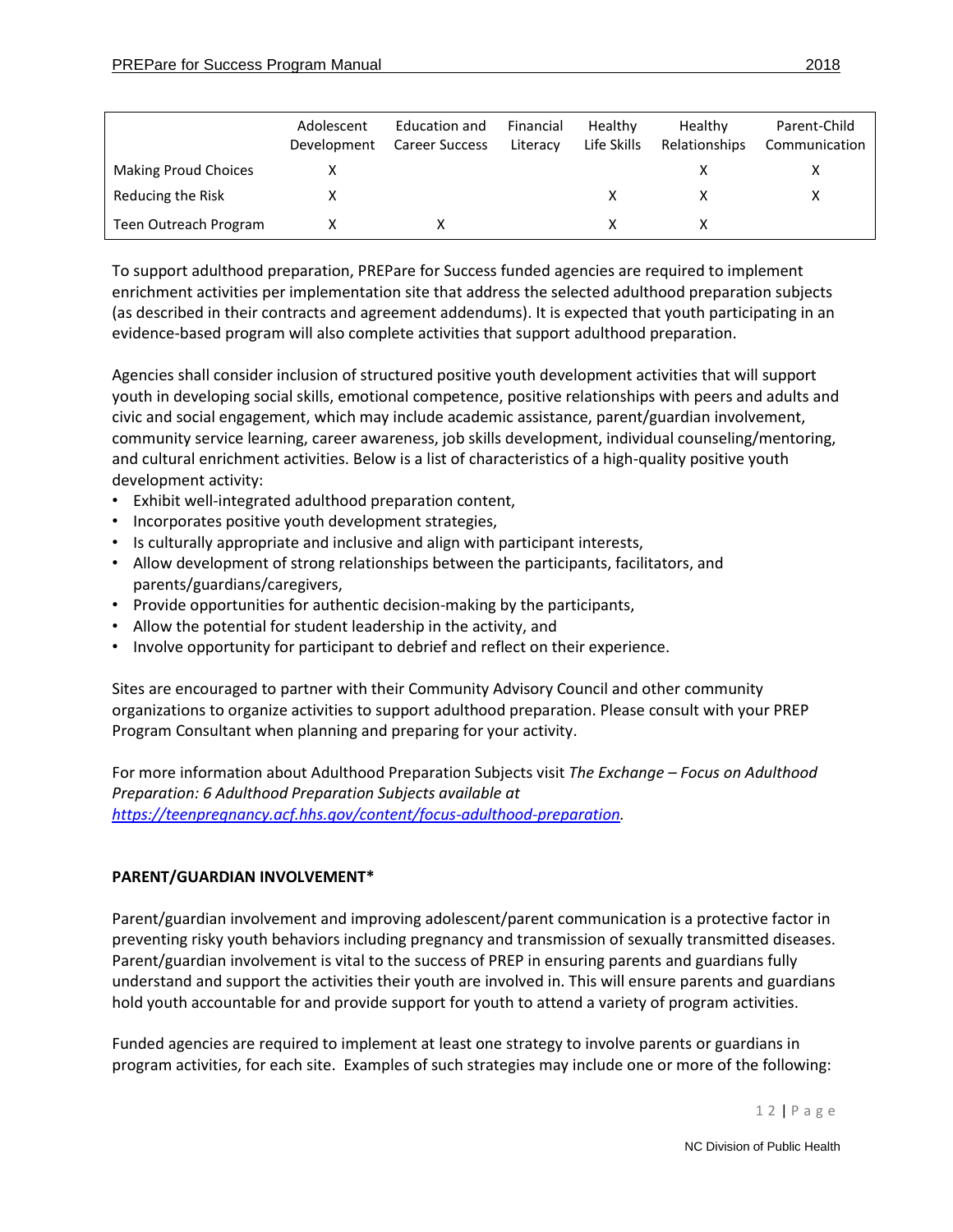- Hosting interest meetings to allow parents/guardians and their youth to learn about and experience lessons of your chosen evidence-based program,
- Hosting parent-child communication events to create fun interactive opportunities for parents/guardians and youth to communicate,
- Disseminating monthly newsletters with project updates and education about topics covered in the program,
- Assigning interactive "homework" activities for youth to complete with parents,
- Implementing programs such as [Parents Matter](https://npin.cdc.gov/parentsmatter/) and [Teen Speak\\*](https://drjennifersalerno.com/)\*,
- Providing sexuality education workshops to parents, guardians or adults who work with youth that focus on topics and concepts often addressed in your chosen evidence-based program
- Involving parents and guardians as volunteers for program activities,
- Ensuring the inclusion of parents and guardians in community advisory councils, and
- Organizing educational workshops for parents, guardians and their youth to learn about topics related to the health, safety and development of youth.

*\*This is not a contract requirement of sites serving youth in out-of-home care; however, sites are encouraged to utilize strategies mentioned above to involve the guardians and trusted adults of youth in out-of-home care in programming.* 

*\*\*Sites must get approval from their PREP Program Consultant prior to pursing training and implementing an evidence-based program.* 

Resources to Support Parent/Guardian Involvement can be found at the following web links:

- Parents: [http://thenationalcampaign.org/featured-topics/parents.](http://thenationalcampaign.org/featured-topics/parents)
- Parent Power: Tips for Engaging Parents. A fact sheet that includes tips and strategies for engaging parents. [http://www.hhs.gov/ash/oah/oah-initiatives/teen\\_pregnancy/training/tip\\_sheets/parental](http://www.hhs.gov/ash/oah/oah-initiatives/teen_pregnancy/training/tip_sheets/parental-engagement-508.pdf)[engagement-508.pdf](http://www.hhs.gov/ash/oah/oah-initiatives/teen_pregnancy/training/tip_sheets/parental-engagement-508.pdf)
- Talking with Teens Teens and Parents Talking[: http://www.hhs.gov/ash/oah/resources-and](http://www.hhs.gov/ash/oah/resources-and-publications/info/parents/)[publications/info/parents/.](http://www.hhs.gov/ash/oah/resources-and-publications/info/parents/)
- 10 Tips for Foster Parents To Help Their Foster Youth Avoid Teen Pregnancy: [https://thenationalcampaign.org/resource/ten-tips-foster-parents.](https://thenationalcampaign.org/resource/ten-tips-foster-parents)
- [Working with Parents of Teens for State PREP and Tribal PREP Grantees.](http://www.acf.hhs.gov/programs/fysb/resource/parents-app-20120926) This webinar includes tips and strategies for engaging parents into PREP programs.

# <span id="page-12-0"></span>**ANTI-DISCRIMINATION – INCLUSIVITY POLICY**

All PREPare for Success funded agencies must consider the needs of lesbian, gay, bisexual, transgender, and questioning (LGBTQ) youth and how their programs will be inclusive of and non-stigmatizing toward such participants. Agencies should have in place or plan to have in place, within 30 days of grant award, policies prohibiting harassment based on race, sexual orientation, gender, gender identity (or expression), religion, and national origin. The policy should include language on the groups protected by the Equal Employment Opportunity Commission (race, color, religion, gender, sexual orientation, gender identity or expression, national origin, age, genetic information, disability, or veteran status). The policy should also detail how staff will be trained to assess, monitor, and report discrimination that occurs within PREP supported programs.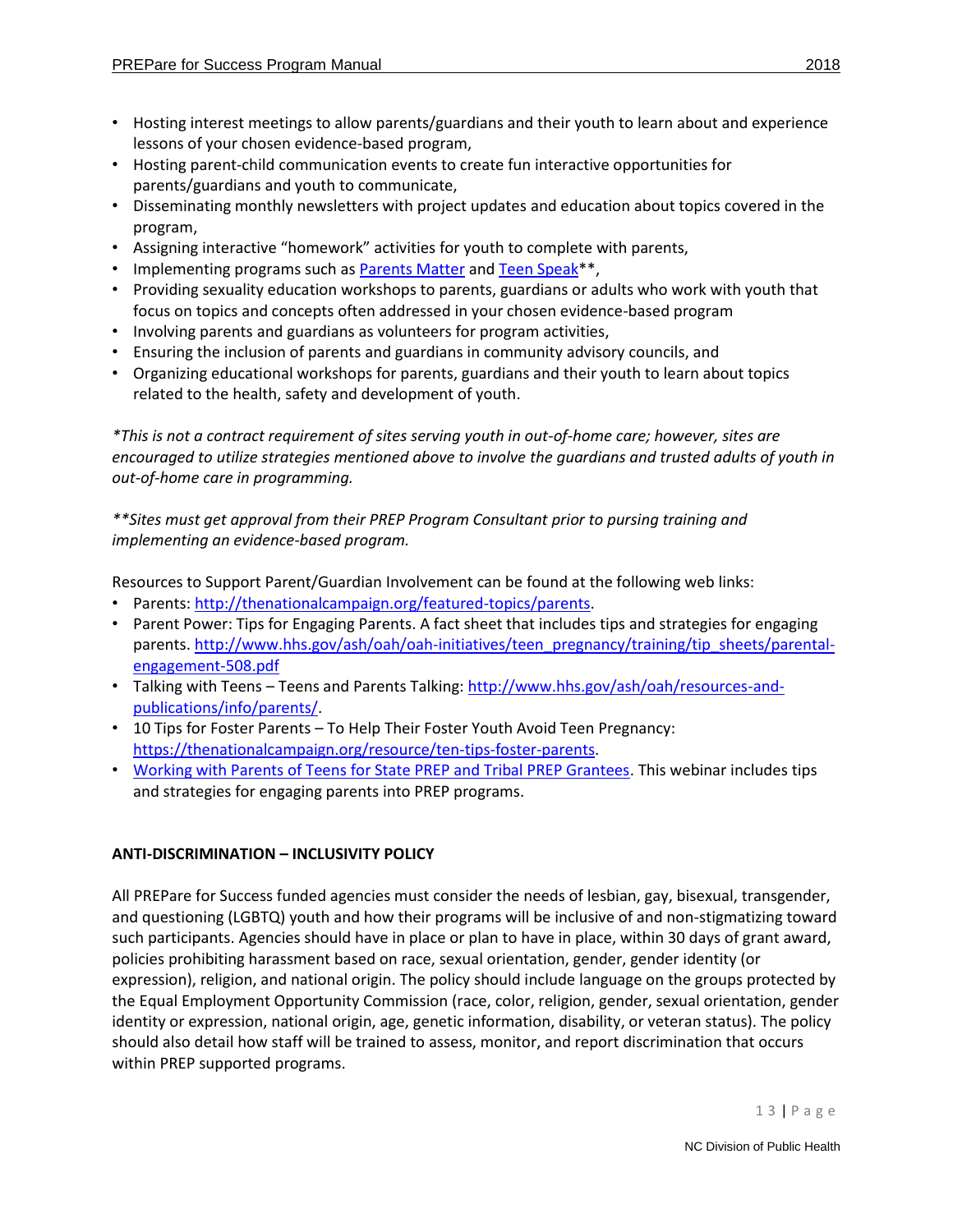Please contact the State PREP Team for assistance in updating/revising your current policy to ensure these requirements are met.

Resources to support inclusivity can be found at the following web links:

- A Guide for Assessing LGBTQ Inclusivity of Teen Pregnancy Prevention Programs: [https://www.hhs.gov/ash/oah/sites/default/files/guide-for-lgbtq-inclusivity.pdf.](https://www.hhs.gov/ash/oah/sites/default/files/guide-for-lgbtq-inclusivity.pdf)
- Why LGBTQ Inclusivity Matters for Teen Pregnancy Prevention & How to Get Started: [Slides:](Slides:%20)  [https://www.hhs.gov/ash/oah/sites/default/files/lbgtq\\_inlcusivity\\_webinar\\_slides.pdf.](https://www.hhs.gov/ash/oah/sites/default/files/lbgtq_inlcusivity_webinar_slides.pdf) Audio: [https://www.hhs.gov/ash/oah/sites/default/files/lgbtq\\_inclusivity\\_webinar\\_audio.mp3.](https://www.hhs.gov/ash/oah/sites/default/files/lgbtq_inclusivity_webinar_audio.mp3)

## <span id="page-13-0"></span>**COMMUNITY ADVISORY COUNCIL**

To develop and maintain PREP and meet the needs of the participants, it is mandatory that a Community Advisory Council (CAC) is established and sustained. A strong CAC contributes to the overall success and growth of the program in the community. The CAC must consist of representatives from **at least five public and private community agencies other than the funded agency**. Such agencies may include the local health department, public school system, the department of social services, juvenile justice centers, mental health services, local corporations and businesses, law enforcement, media, social and cultural groups, and other local organizations that serve youth**. The CAC must also include a teen representative and a current or former teen parent.** *PREPare for Success Out-of-Home care grantees must ensure the teen representative is a current teen or young adult who has formerly received out-of-home care services within the community being served.* 

A PREP staff member may serve as the chairperson of the CAC, or another member of the CAC may be appointed to this position. The CAC shall convene at least quarterly, by August 31<sup>st</sup>, November 30<sup>th</sup>, February 28<sup>th</sup> or 29<sup>th</sup>, and May 31<sup>st</sup>. Meeting minutes shall be recorded to account for the work of the CAC. This includes the dates of meetings held, member attendance including their affiliation and role on the CAC, and a copy of meeting minutes.

The CAC shall be responsible for the following:

- Advising and assisting the PREP staff to provide high quality services to participants,
- Actively promoting the program in the community,
- Reviewing all educational and promotional materials developed by the program to ensure appropriateness for the community,
- Defining and maintaining cooperative ties with other community institutions in order to meet the needs of program participants,
- Seeking financial support from sources other than TPPI, including sources in the local community to support program sustainability,
- Referring volunteers and potential participants to the program,
- Assisting the program in referring participants to youth-friendly providers within their community to ensure their needs are met, and
- Recruiting additional CAC members.

An addition the standard responsibilities of a CAC; the CAC shall be involved in implementing at least one face to face meeting/event to engage parents, guardians or caregivers for each program site and implement at least one strategy to involve the parents, guardians or caregivers in the prevention of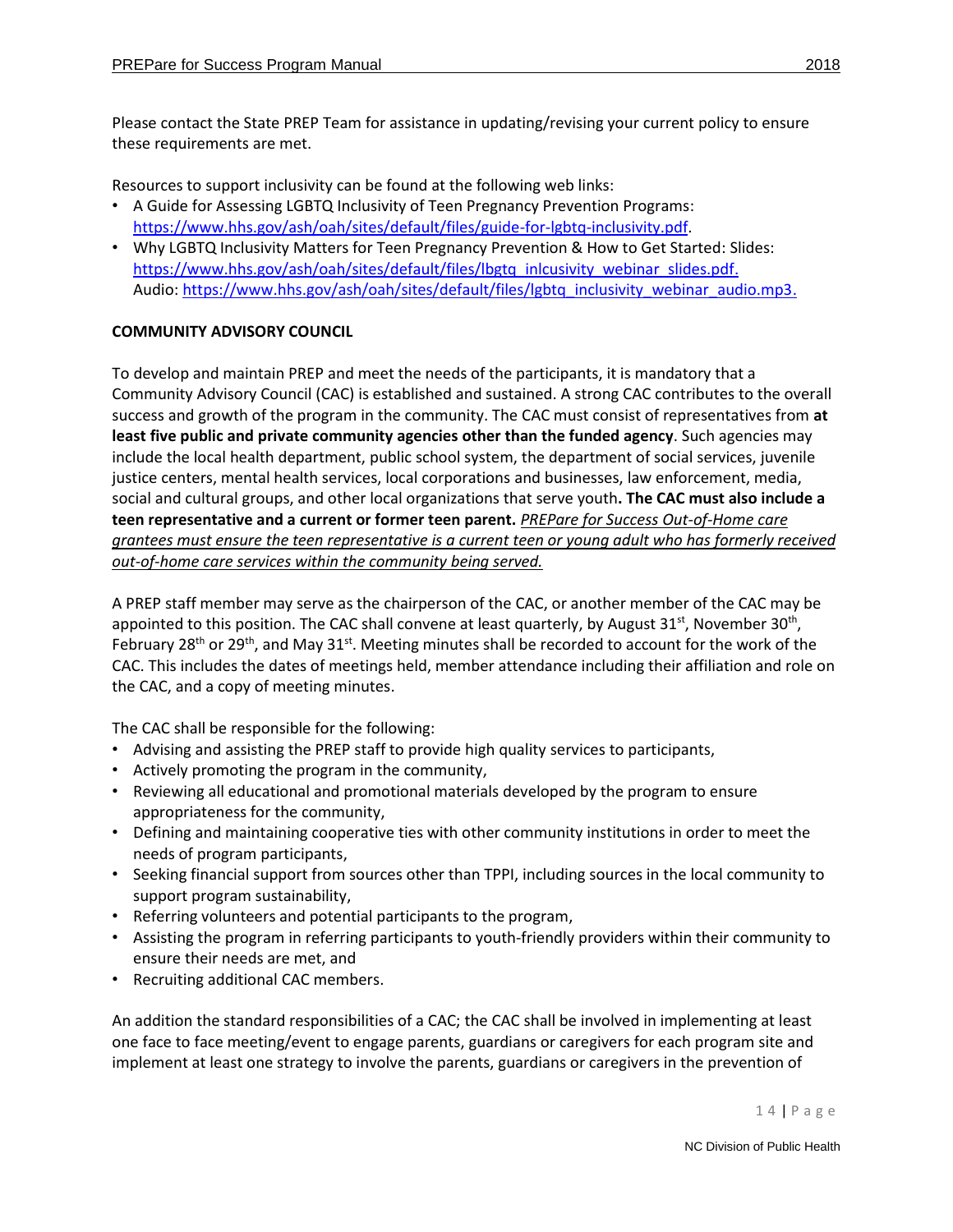pregnancy. Strategies may include but are not limited to: parent newsletters or other informational mailings, homework for participants that involves their parents, guardians or caregivers, hosting workshops and events designed for parents, guardians, caregivers, youth and their families.

The CAC may take on other responsibilities, and subcommittees may be established to address specific needs. The PREP Program Consultant will observe at least one CAC meeting annually.

Please visit the following link for tips and strategies for including youth on your CAC: [http://ctb.ku.edu/en/table-of-contents/structure/organizational-structure/include-youth/main.](http://ctb.ku.edu/en/table-of-contents/structure/organizational-structure/include-youth/main) Also enclosed is are additional resources for community engagement[: Engaging your community: A](http://r20.rs6.net/tn.jsp?f=001j14SJfhBTrDEOUp9WCd2ZW5y1GUD97MVCfl9kD6-w06ebsY2TVlkYg3BqdBH4Y6ofP0IlxvFY3qOJN1AxqLtmkosH2bl-575G60KGrr7gaANex5OizdoW9S_0wk7MNXSs7P_WewzAyUq_FqiwaS9g1IwTZI9MotnWe3eNrmhQ8R4RM7hYazPvpke5VaGDdje-vD9Ec72JtLk0bJevV3lzRb91hwHoCccnKFFyC9GjWQ=&c=U8mCOBIb2EqIGElyCLKphVFJXBJfbG_DYG3clcA9N0_aLdP4C1aLFg==&ch=RlmR8sM7Ln2dLjgQzx_r4Uxho11YmFXP02_8_VKBBPUJ8JsO0RQqkA==)  [Toolkit for Partnership, Collaboration and Action,](http://r20.rs6.net/tn.jsp?f=001j14SJfhBTrDEOUp9WCd2ZW5y1GUD97MVCfl9kD6-w06ebsY2TVlkYg3BqdBH4Y6ofP0IlxvFY3qOJN1AxqLtmkosH2bl-575G60KGrr7gaANex5OizdoW9S_0wk7MNXSs7P_WewzAyUq_FqiwaS9g1IwTZI9MotnWe3eNrmhQ8R4RM7hYazPvpke5VaGDdje-vD9Ec72JtLk0bJevV3lzRb91hwHoCccnKFFyC9GjWQ=&c=U8mCOBIb2EqIGElyCLKphVFJXBJfbG_DYG3clcA9N0_aLdP4C1aLFg==&ch=RlmR8sM7Ln2dLjgQzx_r4Uxho11YmFXP02_8_VKBBPUJ8JsO0RQqkA==) [Tools for Sustaining Partnerships-OAH,](https://www.hhs.gov/ash/oah/resources-and-training/tpp-and-paf-resources/community-mobilization-and-sustainability/tools/index.html) and [Building](http://r20.rs6.net/tn.jsp?f=001j14SJfhBTrDEOUp9WCd2ZW5y1GUD97MVCfl9kD6-w06ebsY2TVlkYg3BqdBH4Y6oOBC5JxOXn93sqEXQ7Js1SBrGEHguzZr3VtP5AyFxrkzImH3Wld9eGfzKN4p8cs-HWKnlG6CMnUjdH9bRwI4uelYC-0ZtGsgPZP5GAT7wqjQ6l-Xs9LPaytyeppvfv8aWLC2wgZ0I82e1Dxx-y9KfsrIXi2s-iVra3sVuUKnxxLV9GHqnnoX9bw==&c=U8mCOBIb2EqIGElyCLKphVFJXBJfbG_DYG3clcA9N0_aLdP4C1aLFg==&ch=RlmR8sM7Ln2dLjgQzx_r4Uxho11YmFXP02_8_VKBBPUJ8JsO0RQqkA==)  [Sustainable Programs.](http://r20.rs6.net/tn.jsp?f=001j14SJfhBTrDEOUp9WCd2ZW5y1GUD97MVCfl9kD6-w06ebsY2TVlkYg3BqdBH4Y6oOBC5JxOXn93sqEXQ7Js1SBrGEHguzZr3VtP5AyFxrkzImH3Wld9eGfzKN4p8cs-HWKnlG6CMnUjdH9bRwI4uelYC-0ZtGsgPZP5GAT7wqjQ6l-Xs9LPaytyeppvfv8aWLC2wgZ0I82e1Dxx-y9KfsrIXi2s-iVra3sVuUKnxxLV9GHqnnoX9bw==&c=U8mCOBIb2EqIGElyCLKphVFJXBJfbG_DYG3clcA9N0_aLdP4C1aLFg==&ch=RlmR8sM7Ln2dLjgQzx_r4Uxho11YmFXP02_8_VKBBPUJ8JsO0RQqkA==)

# <span id="page-14-0"></span>**YOUTH FRIENDLY REFERRALS**

Youth participants may have needs that are beyond the scope of your program. In order to provide appropriate support for participants, funded agencies must utilize strategies and best practices for linking youth to appropriate referral agencies. All PREPare for Success funded agencies shall develop, implement, and evaluate a referral plan. This may include:

- Identifying youth friendly referral agencies,
- Establishing a memorandum of agreement (MOA) with each agency explicitly defining the resources that will be provided, and
- Creating a referral plan that must include a list of providers that provide (but are not limited to) the following services: family planning, intimate partner violence and abuse support, mental health care, and substance abuse. The referral plan should define how referrals are made and how they will evaluate if youth had their needs met.

Funded agencies are also encouraged to collaborate with local the Department of Social Services to provide youth and their parents/guardians with resources to enroll youth and their families in public assistance programs such as Medicaid and North Carolina's Children's Health Insurance Program, or other federal or state assistance programs for which they may be eligible to receive.

*Sites awarded funding under PREPare for Success – Serving Youth in Out-of-Home Care are required to develop/update and submit a youth friendly referral guide to the State PREP Team by October 1.* This guide shall provide the name, contact information, description of services provided, costs, transportation options, etc. for referral agencies that will be distributed to program participants and other youth who could benefit from this information.

Please visit the following links for effective strategies and best practices in supporting youth friendly referrals:

- Best Practices for Youth Friendly Clinical Services: [http://www.advocatesforyouth.org/publications/publications-a-z/1347--best-practices-for-youth](http://www.advocatesforyouth.org/publications/publications-a-z/1347--best-practices-for-youth-friendly-clinical-services)[friendly-clinical-services](http://www.advocatesforyouth.org/publications/publications-a-z/1347--best-practices-for-youth-friendly-clinical-services)
- Getting Taken Care Of: Connecting to Clinical Services: <http://teenpregnancy.acf.hhs.gov/resources/getting-taken-care-connecting-clinical-services>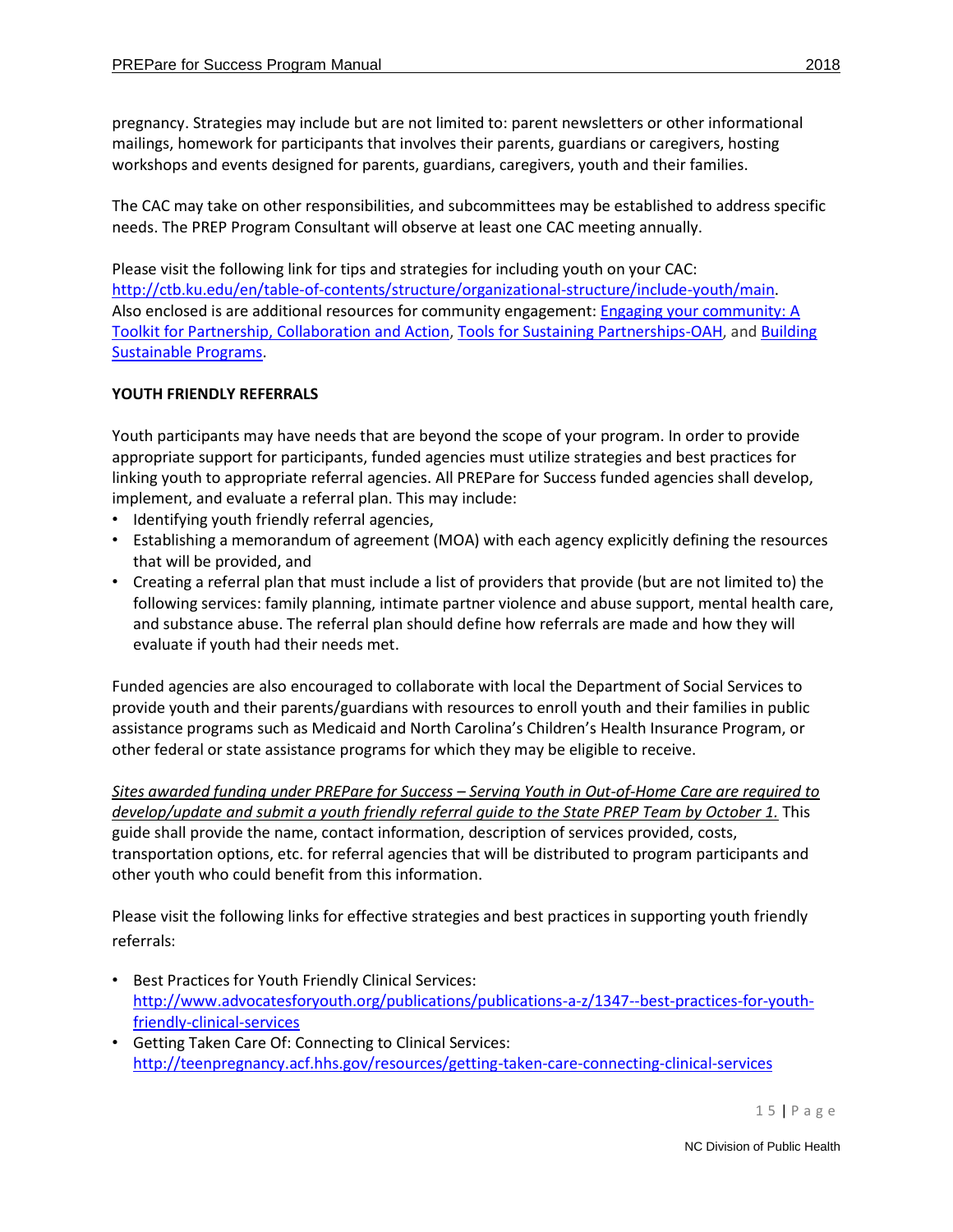- Health Care Coverage for Youth in Foster Care and After: [https://www.childwelfare.gov/pubs/issue](https://www.childwelfare.gov/pubs/issue-briefs/health-care-foster/)[briefs/health-care-foster/](https://www.childwelfare.gov/pubs/issue-briefs/health-care-foster/)
- Health Care Providers and Teen Pregnancy Prevention[: https://www.cdc.gov/teenpregnancy/health](https://www.cdc.gov/teenpregnancy/health-care-providers/index.htm)[care-providers/index.htm](https://www.cdc.gov/teenpregnancy/health-care-providers/index.htm)
- Referrals and Linkages to Youth Friendly Health Care Services: [https://www.hhs.gov/ash/oah/sites/default/files/referrals\\_and\\_linkages\\_to\\_youth\\_friendly\\_health\\_](https://www.hhs.gov/ash/oah/sites/default/files/referrals_and_linkages_to_youth_friendly_health_care.pdf) [care.pdf](https://www.hhs.gov/ash/oah/sites/default/files/referrals_and_linkages_to_youth_friendly_health_care.pdf)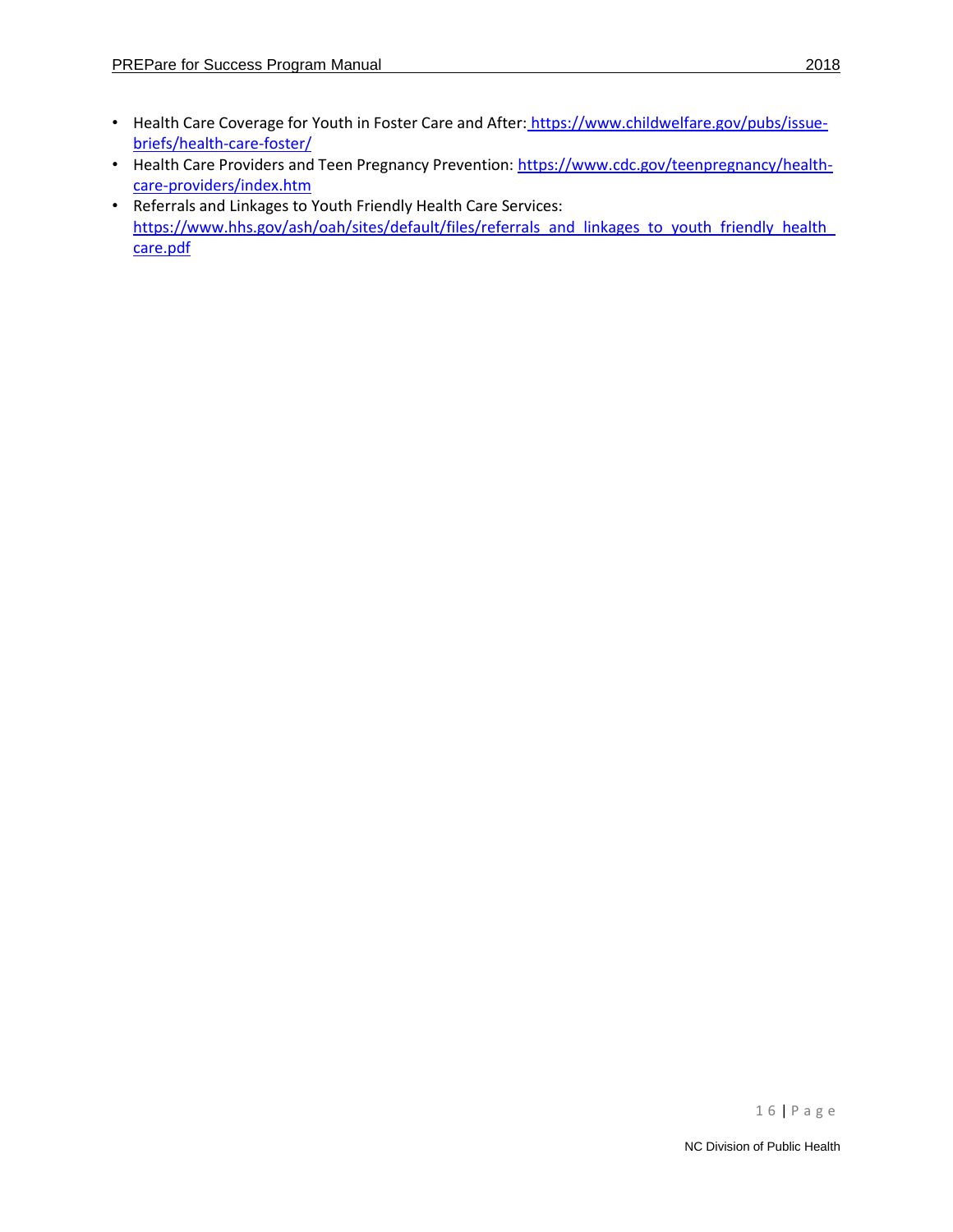## <span id="page-16-1"></span><span id="page-16-0"></span>**ROLES AND RESPONSIBILITIES**

All programs must maintain staff who have appropriate qualifications, training and experiences to implement the chosen program model. See Table 1 for a list of generic Staff Roles and Responsibilities. The chosen evidence-based program model must be implemented with fidelity (as intended by the program developers) in order to maximize its effectiveness at preventing pregnancy among the program participants. Therefore, it is mandatory that program staff are appropriately trained and certified to facilitate and implement the program in accordance with the chosen program model guidelines.

TPPI maintains a listserv and program staff directory which allows the TPPI team and the Women's Health Branch to share program updates, staff development opportunities and Request for Applications from various sources. It is imperative that you contact your Program Consultant within 10 business days of staff turnover. You have 30 days to provide new staff contact information or to update current staff contact information if there are any changes.

| <b>Title/ Role</b>  | <b>Responsibilities</b>                                                                                                                                                |
|---------------------|------------------------------------------------------------------------------------------------------------------------------------------------------------------------|
| Program Coordinator | • Receive training in EBPs selected for implementation.                                                                                                                |
|                     | • Maintain hardcopy files of parental consent forms for program participants.                                                                                          |
|                     | . Implement EBP with fidelity, and/or monitor other staff who are implementing EBP to                                                                                  |
|                     | assure fidelity.                                                                                                                                                       |
|                     | • Enter data about program activities into the EZ TPPI database                                                                                                        |
|                     | (www.eztppi.org/northcarolina) in accordance with the EZ TPPI database manual                                                                                          |
|                     | which can be found under the Help Menu.                                                                                                                                |
|                     | . Report data about program fidelity utilizing fidelity logs provided by the State PREP                                                                                |
|                     | Team and Wyman Connect for sites implementing the Teen Outreach Program (TOP).                                                                                         |
|                     | • Comply with all components of the PREP (and TOP if applicable) Evaluation Plan,                                                                                      |
|                     | which includes obtaining consent for participation in the evaluation and administering                                                                                 |
|                     | PREP (and TOP if applicable) Participant Surveys.                                                                                                                      |
|                     | • Recruit CAC members, maintain a membership list holding meetings at least                                                                                            |
|                     | quarterly, and upload the meeting minutes in the TPPI database by the 10 <sup>th</sup> of the                                                                          |
|                     | month following the month that the meeting was held.                                                                                                                   |
|                     | • Define and maintain cooperative ties with other community institutions in order to                                                                                   |
|                     | meet the needs of program participants (i.e. referral for services, enrichment and                                                                                     |
|                     | community service learning opportunities).                                                                                                                             |
|                     | • Participate in ongoing efforts within the scope of PREP activities that support                                                                                      |
|                     | adulthood preparation and promote the reduction of racial, ethnic or socio-economic                                                                                    |
|                     | health disparities among program participants and within the community being<br>served. Activities may involve academic assistance, prevention health services, parent |
|                     | (guardian) involvement, career awareness, job skills development, individual                                                                                           |
|                     | counseling and cultural enrichment.                                                                                                                                    |
|                     | • Complete at least 20 hours annually of professional development training aimed at                                                                                    |
|                     | improving program outcomes (includes attendance at TPPI networking meetings).                                                                                          |
|                     | • Recruit, screen, train, supervise and recognize program volunteers.                                                                                                  |
|                     | • Seek financial support from sources other than the TPPI/PREP funds, including                                                                                        |
|                     | sources in the local community.                                                                                                                                        |

*Table 1: Staff Roles & Responsibilities*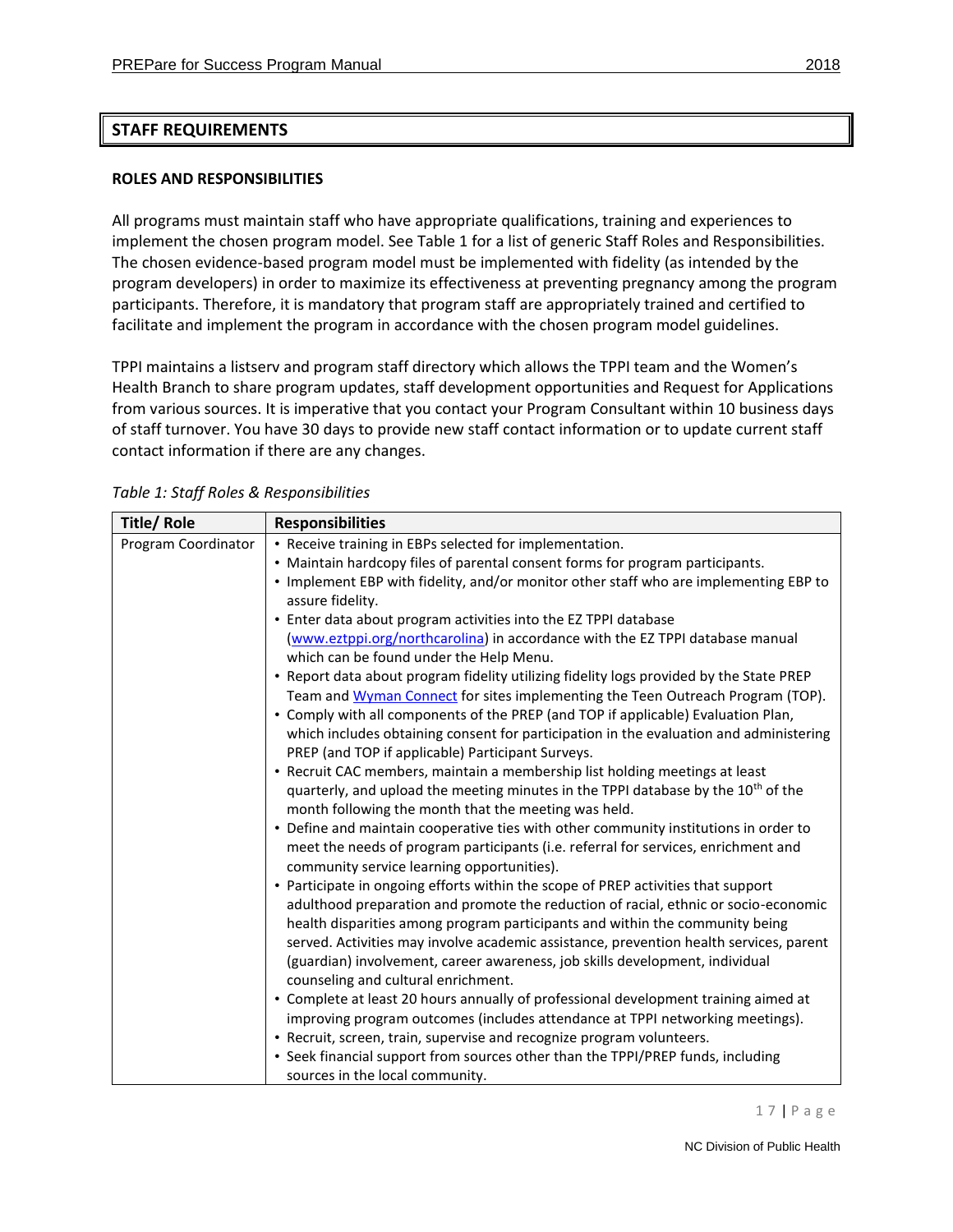| <b>Title/Role</b>          | <b>Responsibilities</b>                                                                                                                                                                                                                                                 |
|----------------------------|-------------------------------------------------------------------------------------------------------------------------------------------------------------------------------------------------------------------------------------------------------------------------|
| <b>CSL Coordinator</b>     | • Complete TOP training.                                                                                                                                                                                                                                                |
|                            | • Plan group CSL activities and coordinate individual service placements for                                                                                                                                                                                            |
| (only required for<br>TOP) | participants; ensuring TOP fidelity where at least 80% of youth achieve 20 hours or<br>more of CSL.                                                                                                                                                                     |
|                            | • Assist Program Coordinator in reporting TOP CSL activities in EZTPPI database and<br>Wyman Connect.                                                                                                                                                                   |
|                            | • Define and maintain cooperative ties with other community institutions in order to<br>meet the needs of program participants (i.e. referral for services, enrichment and<br>community service learning opportunities).                                                |
|                            | • Complete at least 10 to 20 hours annually of professional development training<br>(based on FTE%) aimed at improving program outcomes (includes attendance at TPPI<br>regional meetings).                                                                             |
| Program Supervisor         | • Receive training in EBPs selected for implementation.                                                                                                                                                                                                                 |
|                            | • Supervise and support the activities of the PREP staff.                                                                                                                                                                                                               |
|                            | • Conduct at least two observations of program staff facilitating the evidence-based<br>program model.                                                                                                                                                                  |
|                            | • Ensure that program operation is in accordance with the DHHS Contract/Agreement<br>Addendum and this policy manual.                                                                                                                                                   |
|                            | • Complete at least 10 to 20 hours annually of professional development training<br>(based on FTE%) aimed at improving program outcomes (includes attendance at TPPI<br>networking meetings).                                                                           |
|                            | • Identify and coordinate professional develop opportunities to enhance staff skills in<br>group facilitation, adolescent pregnancy prevention, comprehensive sexuality,<br>inclusivity, adulthood preparation, trauma informed care and positive youth<br>development. |
|                            | • Serve as a member of the CAC and assist with recruiting additional members.                                                                                                                                                                                           |
|                            | • Define and maintain cooperative ties with other community institutions in order to                                                                                                                                                                                    |
|                            | meet the needs of program participants (i.e. referral for services, enrichment and<br>community service learning opportunities).                                                                                                                                        |

# **Staffing**

Funded agencies are required to employ at least one full-time EBP trained facilitator. Agencies replicating TOP are required to employ at least one full-time (or 1 FTE) trained facilitator in addition to at least one part-time (or 0.50 FTE) CSL coordinator.

Agencies should consider the proposed number of youth to be served, maximum number of youth allowed for each cohort determined by the EBP fidelity standards, youth behavior and classroom/group management needs in determining the number staff hired to serve as co-facilitators and program assistants. In circumstances where the size of the group is predetermined (i.e. in-school elective), a second trained facilitator can be hired to co-facilitate the club to maintain the facilitator to student ratio.

# <span id="page-17-0"></span>**PREP ORIENTATION**

All staff providing program services, and their supervisors, are required to attend a PREP orientation session (face to face meeting or conference call) in the first quarter of the first year of funding. PREP Orientation is also available for new staff members, as well as for coordinators outside of the first year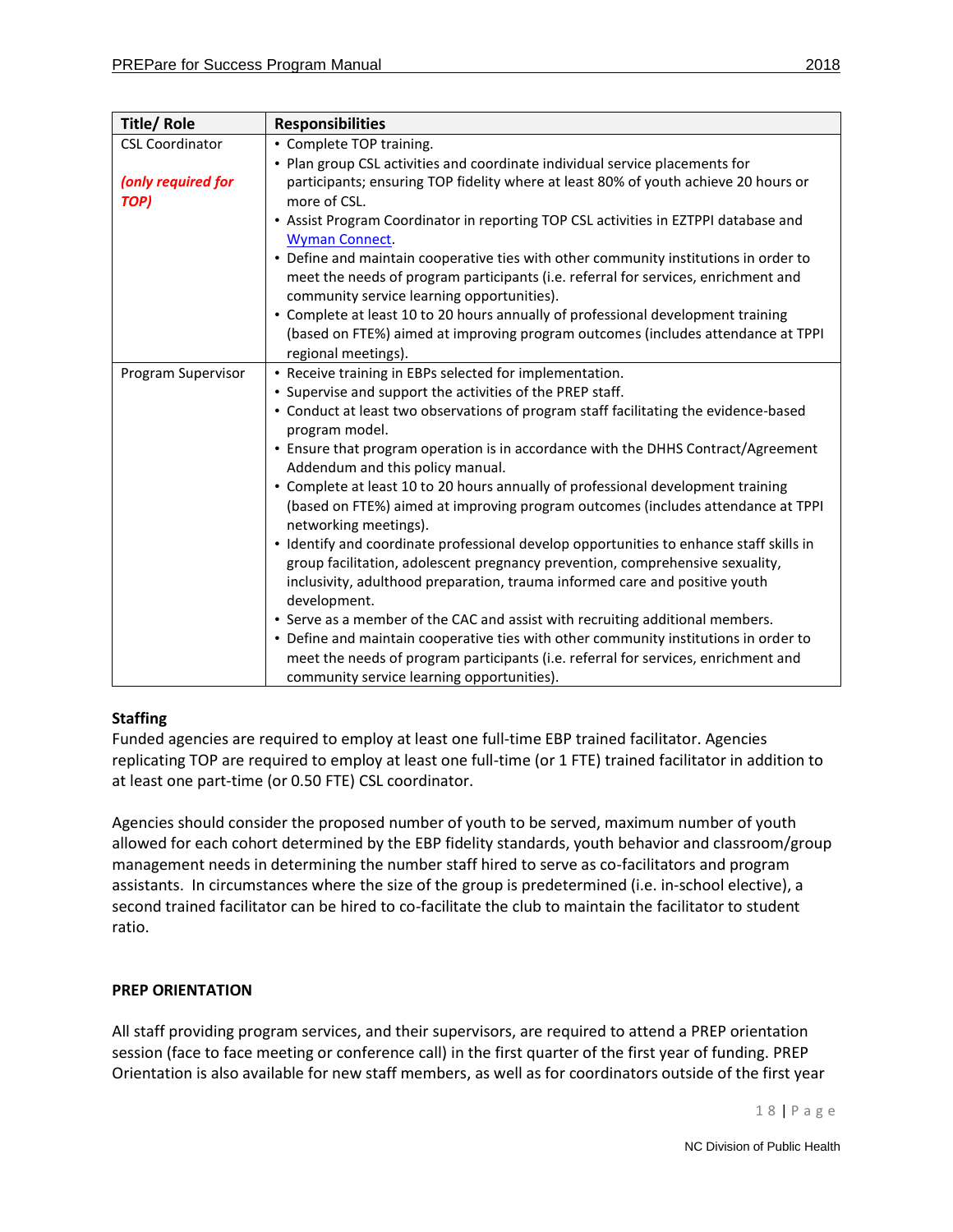of funding. At least one staff member providing program services needs to attend the TPPI/PREP Annual Networking Meeting/Conference and all staff providing direct program services must attend EBP (i.e. Making Proud Choices, Reducing the Risk, Teen Outreach Program or Parents Matter) training and receive certification in accordance with program model fidelity.

Topics covered during the PREP Orientation may include:

- TPPI and PREP Overview
- PREP Team
- PREP Contract/Agreement Addendum and Manual
- Program Model Fidelity and Curriculum Adaptations
- Evaluation
- Financial Reporting and Documentation

# <span id="page-18-0"></span>**STAFF TRAINING AND DEVELOPMENT**

The evidence-based program (EBP) model must be implemented with fidelity (i.e., as intended by the program developers) in order to maximize its effectiveness at preventing pregnancy among the program participants. Therefore, it is very important that program staff are appropriately trained to facilitate and implement the program. At least two program staff must be trained to facilitate the chosen program model to allow for co-facilitation, and back-up facilitation in the event the Program Coordinator is unavailable. The program supervisor must also receive training to effectively provide supervision and observation of the evidence-based program implementation.

All full-time staff are required to complete a minimum of 20 hours of professional development per year relevant to teen pregnancy prevention, positive youth development, adulthood preparation, etc. in addition to receiving the evidence-based program training. Hours of professional development required is based on the staff member's percent of time or FTE supported by the grant. Program staff shall also receive at least one training annually focused on health equity, health disparities, or social determinants of health to support individual competencies and organizational capacity to promote health equity. The hours of professional development may include but are not limited to the following examples of webinars, face-to-face trainings and professional conferences listed below.

# **Required Trainings:**

- TPPI/PREP Annual Networking Meeting/Conference (typically a two-day meeting held between the months of July and September)
- PREP Topical Trainings hosted by the State PREP Team
- At least one health equity, health disparities, or social determinants of health training

# **Other Training and Professional Development Resources:**

- Reproductive Health Training
	- − Family Life Institute provided by the NC School Health Training Center details sent out through TPPI. You can visit the NC School Health Training Center website at[: https://hhp.ecu.edu/ncshtc/.](https://hhp.ecu.edu/ncshtc/)
	- − Family Planning Basics[: http://fpntc.org/training-and-resources/family-planning-basics](http://fpntc.org/training-and-resources/family-planning-basics)
	- − South Carolina Campaign to Prevent Teen Pregnancy[: http://www.teenpregnancysc.org/learning](http://www.teenpregnancysc.org/learning-center/online-professional-development/webinars)[center/online-professional-development/webinars](http://www.teenpregnancysc.org/learning-center/online-professional-development/webinars)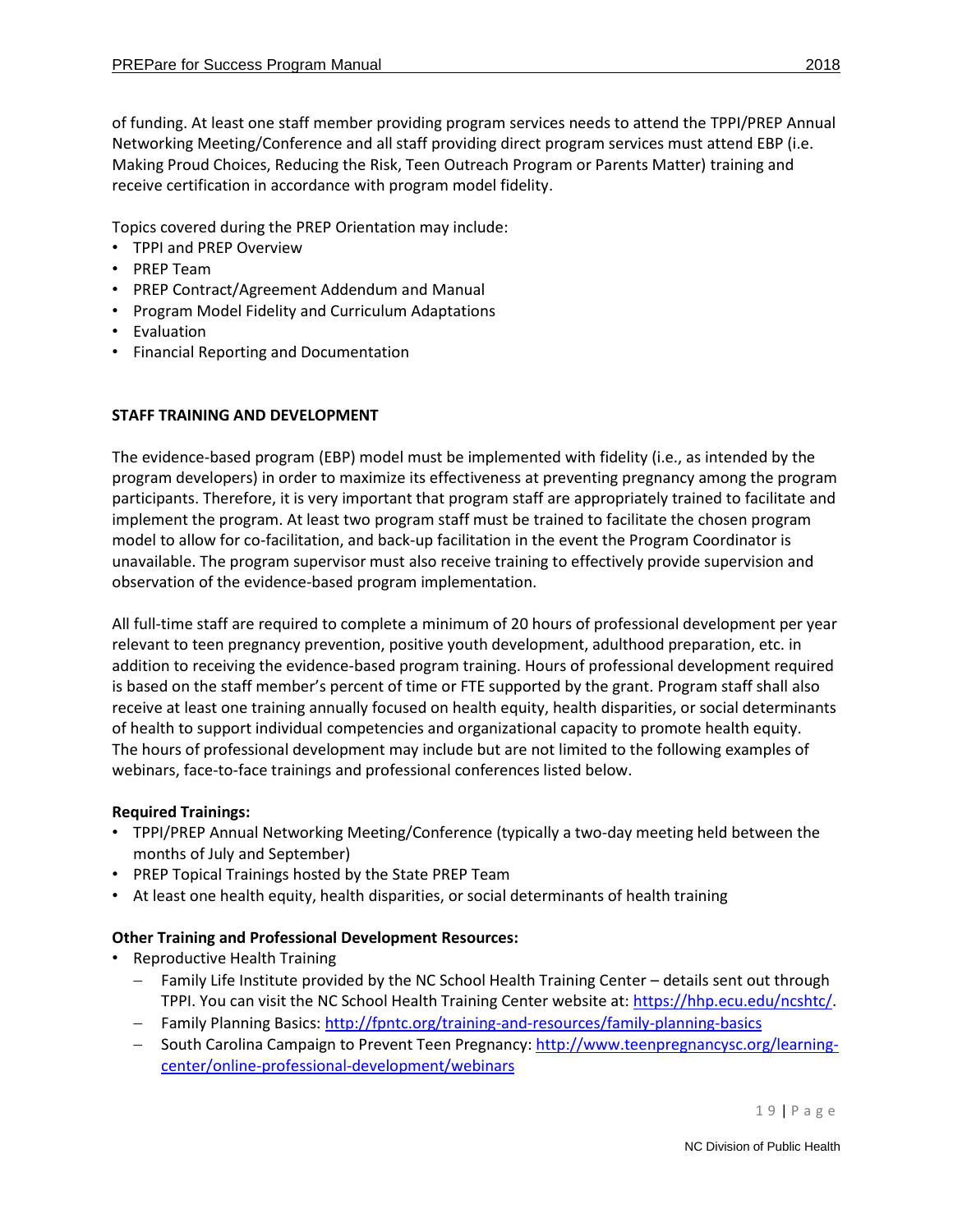- − Teaching Human Sexuality[: http://www.teenpregnancysc.org/learning-center/online](http://www.teenpregnancysc.org/learning-center/online-professional-development/teaching-human-sexuality)[professional-development/teaching-human-sexuality](http://www.teenpregnancysc.org/learning-center/online-professional-development/teaching-human-sexuality)
- Trauma Informed Approaches
	- − Integrating the Needs of Foster Care Youth in Adolescent Pregnancy Prevention Programming: Trauma-Informed Approaches: [https://rti.connectsolutions.com/p22hbjg6m8l/?launcher=false&fcsContent=true&pbMode=nor](https://rti.connectsolutions.com/p22hbjg6m8l/?launcher=false&fcsContent=true&pbMode=normal) [mal](https://rti.connectsolutions.com/p22hbjg6m8l/?launcher=false&fcsContent=true&pbMode=normal)
	- Trauma Informed Care: [https://www.acf.hhs.gov/fysb/resource/aegp-tic-20121214.](https://www.acf.hhs.gov/fysb/resource/aegp-tic-20121214)
- Various topics related to teen pregnancy prevention
	- − The EXCHANGE <https://teenpregnancy.acf.hhs.gov/>
	- − Office of Adolescent Health Webinars: [https://www.hhs.gov/ash/oah/resources-and](https://www.hhs.gov/ash/oah/resources-and-training/webinars/index.html)[training/webinars/index.html](https://www.hhs.gov/ash/oah/resources-and-training/webinars/index.html)
	- − Power to Decide[: https://powertodecide.org/](https://powertodecide.org/)
	- − PREP Website [http://www.acf.hhs.gov/programs/fysb/programs/adolescent-pregnancy](http://www.acf.hhs.gov/programs/fysb/programs/adolescent-pregnancy-prevention/programs/state-prep)[prevention/programs/state-prep](http://www.acf.hhs.gov/programs/fysb/programs/adolescent-pregnancy-prevention/programs/state-prep)
	- − Wyman Connect [www.wymanconnect.org](http://www.wymanconnect.org/) (for sites implementing TOP, login to view recorded Wyman Webinars)
- Resources for health equity, health disparities, or social determinants of health
	- − El Centro:<https://www.elcentronc.org/>
	- − El Pueblo, Inc:<http://www.elpueblo.org/>
	- − Equality NC[: http://equalitync.org/](http://equalitync.org/)
	- − NC American Indian Health Board[: http://ncaihb.org/](http://ncaihb.org/)
	- − NC Community Development Initiative:<https://ncinitiative.org/>
	- − NC Office of Minority Health and Health Disparities[: http://www.ncminorityhealth.org/](http://www.ncminorityhealth.org/)
	- − NC Rural Center[: https://www.ncruralcenter.org/](https://www.ncruralcenter.org/)
	- − PFLAG[: https://www.pflag.org/](https://www.pflag.org/)
	- − Racial Equity Institute:<https://www.racialequityinstitute.com/>

# **Conferences:**

- Healthy Teen Network Annual Conference:<http://www.healthyteennetwork.org/>
- National Conference on Health Disparities: http://nchd.library.musc.edu/2018/
- National Sex Education Conference <http://sexedconference.com/>
- NC Sexual Health Conference:<http://www.ncsexcon.org/>
- Office of Adolescent Health <http://www.hhs.gov/ash/oah/index.html>
- SHIFT, NC Annual Conference:<http://www.shiftnc.org/professional-development>
- South Carolina Campaign Annual Conference:<http://www.teenpregnancysc.org/si>
- UNC Gillings School of Global Public Health Minority Student Caucus Minority Health Conference: <https://www.racialequityinstitute.com/>

2 0 | P a g e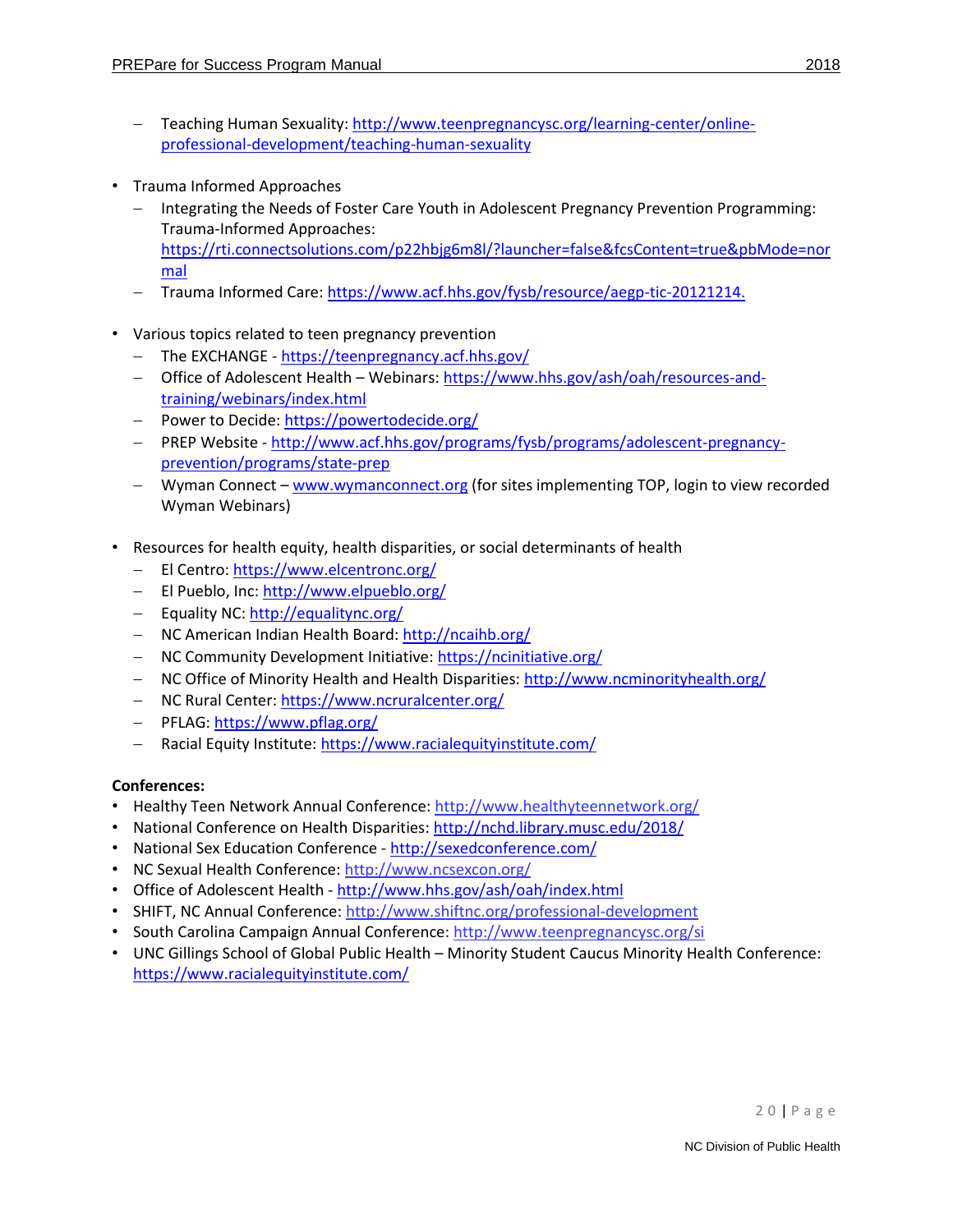# <span id="page-20-0"></span>**FUNDING & DHHS CONTRACTS/AGREEMENT ADDENDA**

#### <span id="page-20-1"></span>**BUDGET COMPONENTS**

#### **Federal funds**

Contractors and Local Health Departments (LHDs) are awarded funding for the first year of their program cycle, with the option to extend funding for two additional years only if additional funding becomes and available and demonstrates satisfactory program toward their Contract/Agreement Addendum deliverables.

#### **Budget Forms**

Agencies must use their funding in a manner that is consistent with the Contract/Agreement Addendum. All costs charged to state/federal funds must be reasonable and necessary for the operation and administration of the program(s) for which funding is received.

*Budget narratives:* Should show calculations for all budget line items and should clearly justify/explain the need for these items. Budget costs should be in accordance with State subsistence rates/IRS mileage rates, reasonable and justifiable. The budget must support the Scope of Work activities and objectives. Words to avoid in the budget include but are not limited to: field trips, celebration, party, consultants, honoraria, catering, etc.

*Administrative Personnel Costs:* Personnel costs for any staff that will not be providing direct services to program participants may not exceed 10 percent of the total budget.

*Travel Reimbursement Rates:* Mileage reimbursement rates must be based on rates determined by the North Carolina Office of State Budget and Management (OSBM). Because mileage rates fluctuate with the price of fuel, the OSBM will release the "Change in IRS Mileage Rate" memorandum to be found on OSBM's website when there is a change in this rate. The current state mileage reimbursement rate is 54.5 cents per mile.

For other travel related expenses, please refer to the current rates for travel and lodging reimbursement, presented in the chart below. However, please be advised that reimbursement rates periodically change.

|           | State Subsistence Rates as of July 1, 2018 (not to be exceeded) |              |
|-----------|-----------------------------------------------------------------|--------------|
|           | In-State                                                        | Out-of-State |
| Breakfast | \$8.40                                                          | \$8.40       |
| Lunch     | \$11.00                                                         | \$11.00      |
| Dinner    | \$18.90                                                         | \$21.60      |
| Lodging   | S71.20                                                          | \$84.10      |
| Total     | \$109.50                                                        | \$125.10     |

*Breaks:* The state can only reimburse \$5.00 per day for breaks for sponsored events; **20 people must be in attendance for breaks to be charged to state funds.** 

*Mileage:* Mileage is based on your agency guideline but not to exceed the state rate of \$0.545 per mile.

Rates are subject to change. Budget revisions can be requested if the rates change during the Fiscal Year.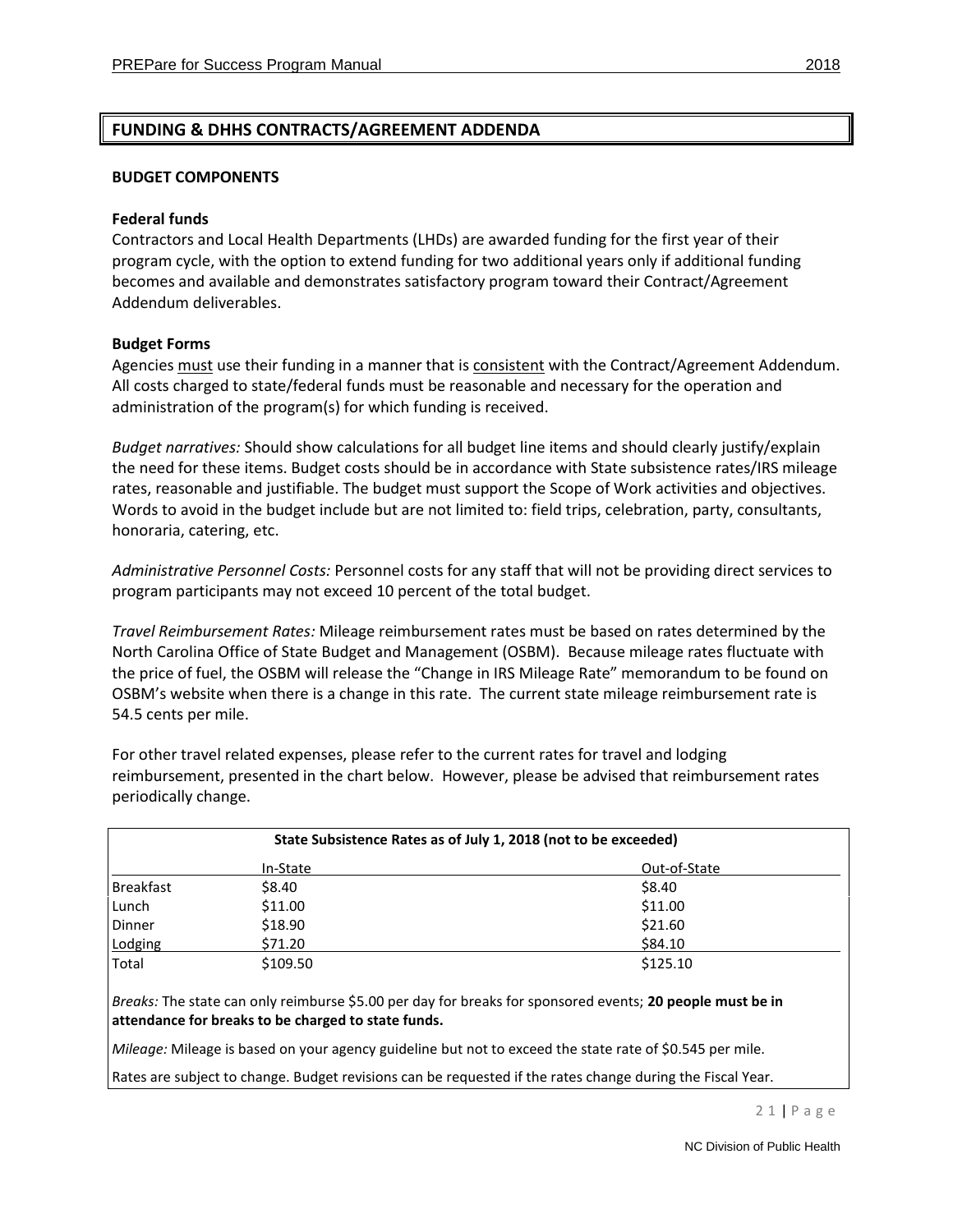*Equipment Costs:* Expenses for any equipment to be purchased may not exceed \$2,000 per item.

*Staff Salary:* The development and ultimate success of a project can be thwarted by frequent staff turnover, which is often caused in part by salaries that are not comparable to similar professional positions in the county. Grantees are expected to propose a competitive salary.

*Incentives:* Incentives may be provided to participants in order to ensure the level of commitment that is needed to achieve the expected outcomes of the program. While there is no maximum amount of funding that may be used to provide incentives for participants, the level of incentives must be appropriate for the level of commitment that is needed for the participants to achieve the expected outcomes of the program.

Funds may not be used to provide cash payments as incentives. Funds may be used for non-cash incentives such as gift cards, movie passes and healthy meals. If gift cards will be provided, grantees must outline a plan to log them by serial number, maintain them in a locked storage cabinet, and obtain the signature of individuals upon receipt of the cards.

*Program Evaluation Costs:* Evaluation design and analysis will be coordinated by PREP. If a grantee plans to implement a more extensive evaluation plan, then these costs must be covered by other funds.

## **Audits**

G.S. 143C-6-23 requires every nongovernmental entity that receives State or Federal pass-through grant funds directly from a State agency to file annual reports on how those grant funds were used online at [www.NCGrants.gov.](http://www.ncgrants.gov/)

There are three reporting levels which are determined by the total direct grant receipts from all State agencies in the entity's fiscal year:

Level 1: Less than \$25,000 Level 2: At least \$25,000 but less than \$500,000 Level 3: \$500,000 or more

Level 3 grantees are required to submit a "Yellow Book" Audit done by a Certified Public Accountant (CPA). Only Level 3 grantees may include audit expenses in the budget. Audit expenses should be prorated based on the ratio of the grant to the total pass-through funds received by the entity.

# **Indirect Costs**

Indirect cost is the cost incurred for common or joint objectives which cannot be readily identified but are necessary to the operations of the organization, e.g., the cost of operating and maintaining facilities, depreciation and administrative salaries. Due to the structure of the grant and new federal guidelines, the regulations restricting the allocation of indirect cost change after Year 1 of this sub-award.

NC Division of Public Health policy limits indirect cost to 10 percent.

Where the grantee has a Federal Negotiated Indirect Cost Rate (FNICR), the total modified direct cost identified in the grantee's FNICR shall be applied up to 10 percent. A copy of the FNICR must be included with the grantee's budget.

2 2 | P a g e

NC Division of Public Health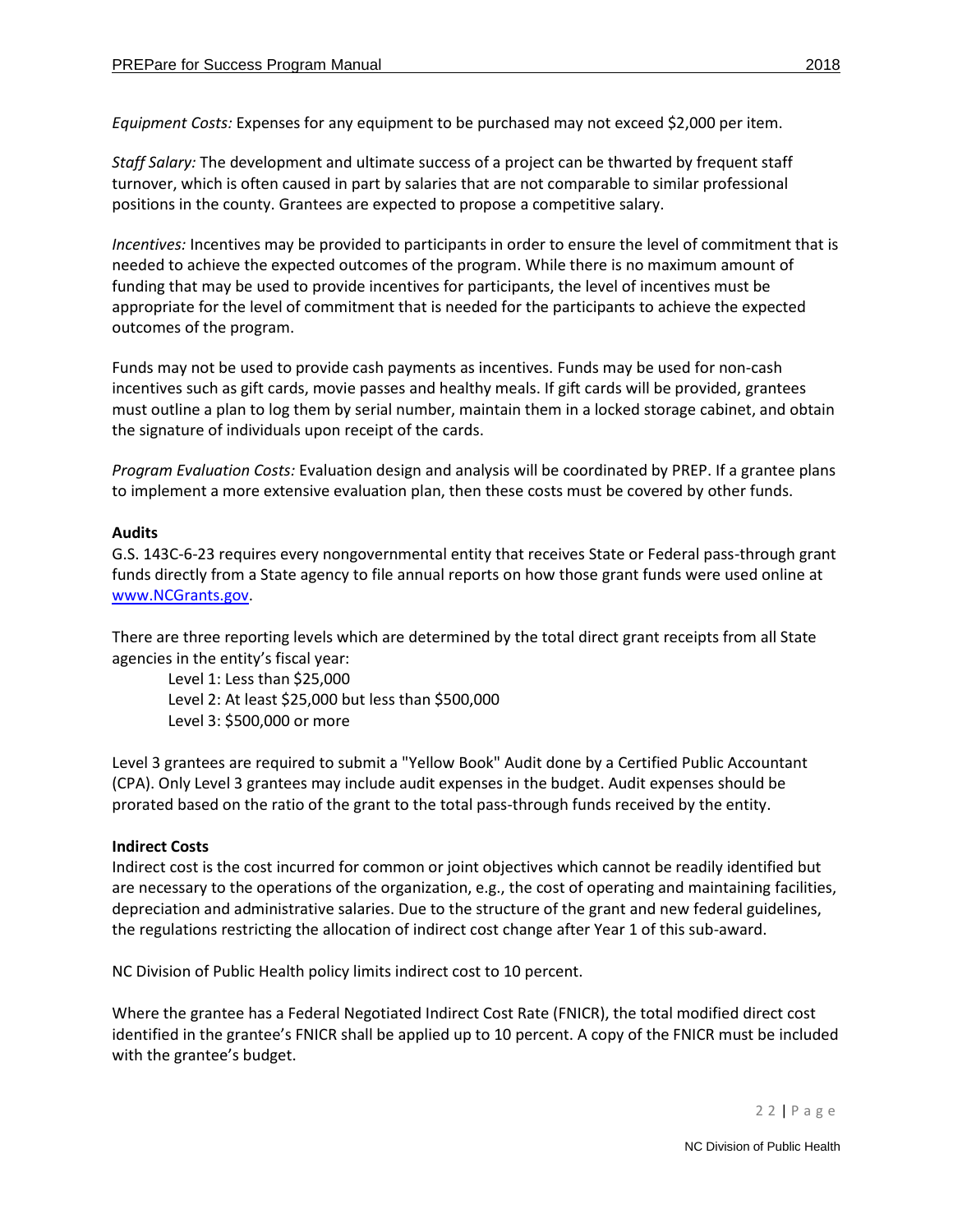If the grantee has no FNICR, an indirect cost rate may be established by an independent Certified Public Accountant (CPA) using criteria and cost principles outlined in the applicable codes of federal regulations (CFRs):

| State, Local and Indian Tribal Governments      | 2 CFR Part 225 & ASMB C-10 |
|-------------------------------------------------|----------------------------|
| <b>Educational Institutions</b>                 | 2 CFR Part 220             |
| Hospitals                                       | 2 CFR Part 215             |
| <b>Private Non-Profit Organizations</b>         | 2 CFR Part 230             |
| For Profit Organizations (other than hospitals) | 48 CFR Part 31             |

Under these conditions, a person or firm, preferably one knowledgeable of this subject, should establish the rate. This person or firm should not be associated with the audit firm that conducts an audit of the entity's records. Once a rate has been established, this person or firm should certify in writing to the entity that the rate has been established in accordance with the applicable federal circular and that the documentation should be maintained and made available to any auditor requesting such information. Per N.C. Division of Public Health policy, the total modified direct cost identified in the grantee's indirect cost rate letter shall be applied up to 10 percent. A copy of the indirect cost letter must be included with the grantee's budget.

If the grantee has no FNICR and no indirect cost rate established by a CPA, person or firm, then the grantee may not claim indirect cost in the budget.

Federal NAME OF GRANT (with Indirect Cost/Administrative Restrictions) The federal Personal Responsibility and Education Program (PREP) award limits administrative cost to 10 percent.

Where the grantee has a FNICR, the indirect cost rate requested may not exceed the award's limits, regardless of the grantee's recognized rate. Because PREP regulations do not restrict administrative cost, the total modified direct cost identified in the grantee's FNICR shall be applied. A copy of the FNICR must be included with the grantee's budget.

If the grantee has no FNICR, a 10 percent indirect cost rate may be used on the total, modified direct cost (known as a de minimus rate) as defined in 2 CFR 200.68, Modified Total Direct Cost (MTDC), with no additional documentation required, per the U.S. Office of Management and Budget (OMB) Omni-Circular. Grantees should indicate in the budget narrative that they wish to use the de minimus rate, or some part thereof. Grantees who do not wish to claim any indirect cost should enter "No indirect cost requested" in the budget narrative.

# **REIMBURSEMENT**

Funds to PREP sites will be disbursed on a cost reimbursement basis only. Organizations receiving funds through contracts are required to submit an Itemized Report (IR) and Contract Expenditure Report (CER) of expenses and supporting documentation within 10 days from the end of the month for which it is being submitted. *CERs must be submitted even when no expenses are incurred in a given month.* Failure to submit monthly sequential reports may delay receipt of reimbursement.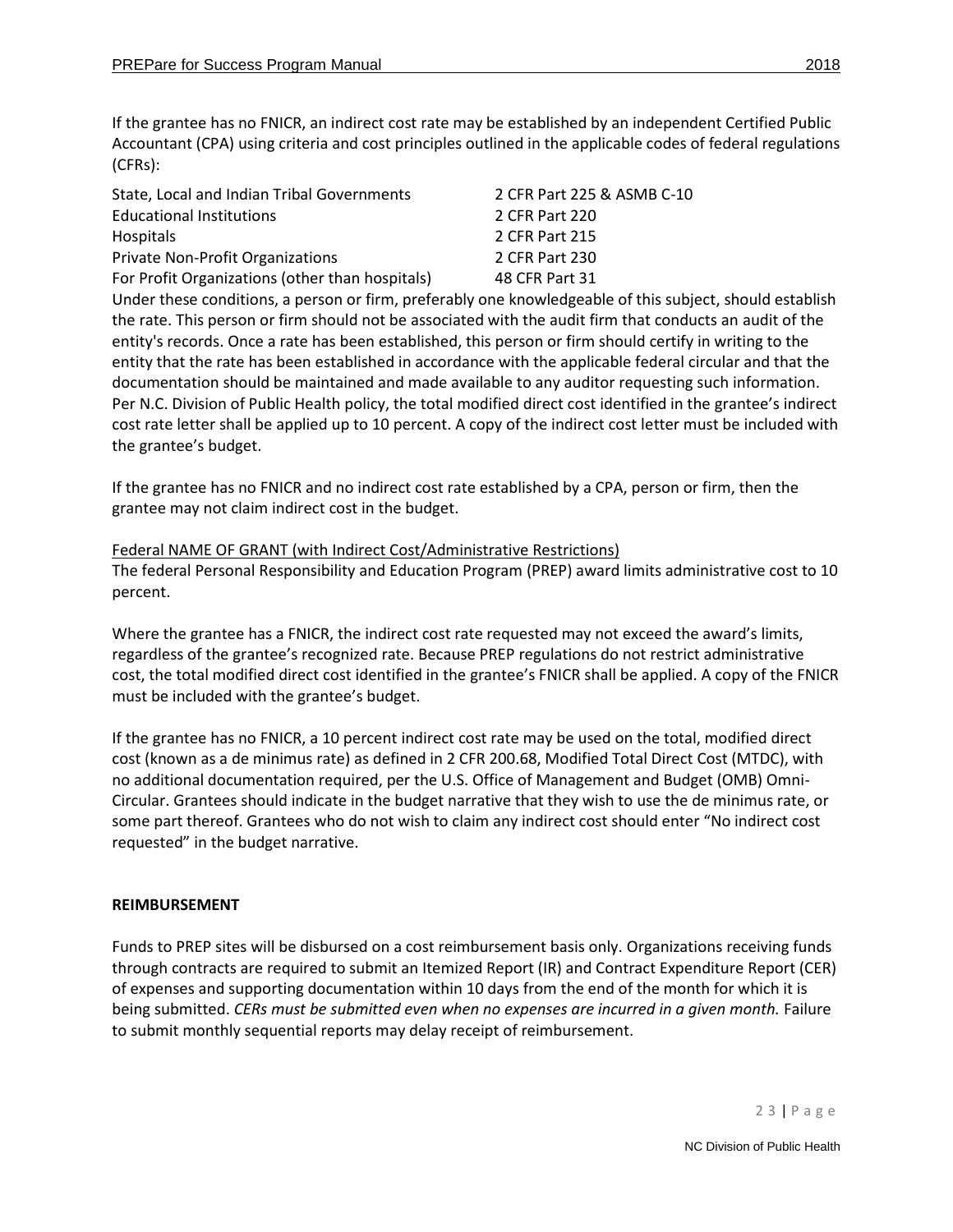Local health department receiving funds through agreement addendums are required to submit an IR of expenses and supporting documentation when requested within 10 days from the end of the month for which it is being submitted.

Itemization Reports should be submitted via email to [tilneil.gary@dhhs.nc.gov.](mailto:tilneil.gary@dhhs.nc.gov)

CERs should be submitted with an original signature in blue ink from an approved signature authority and addressed to:

| US Mail:                       | Fed-Ex/UPS:                       |
|--------------------------------|-----------------------------------|
| <b>Tilneil Gary</b>            | <b>Tilneil Gary</b>               |
| <b>PREP Program Consultant</b> | <b>PREP Program Consultant</b>    |
| Women's Health Branch          | Women's Health Branch             |
| 1929 Mail Service Center       | 5601 Six Forks Road               |
| Raleigh, NC 27699-1929         | Building 2, 2 <sup>nd</sup> floor |
|                                | Raleigh, NC 27609                 |

It's important that program staff meet with their fiscal staff regularly to tracking spending and to ensure funds are spent according to the contract/agreement addendum and this manual. The Itemization Report should accurately reflect **actual** (not estimated) program expenditures for a given month; and expenses should be accurately charged to the correct budget category. This means that funded agencies must only request reimbursement for costs incurred by the agency as approved by their program budget. Additionally, program charges reported and requested for reimbursement must not exceed the approved state subsistence rates for mileage, meals, and lodging without prior approval. **Failure to accurately report and document program expenses can result in "High Risk" status.**

Expenses documented on the CER when requesting reimbursement; should accurately reflect expenses documented on the IR. Additionally documentation such as payments made (including copies of checks and P-Card transactions), approved purchase orders, vendor quotes, purchase receipts, staff time and travel logs, staff salary and benefit payments and additional financial documentation should be kept readily available for supporting documentation requests. **If a specific budget line on an IR carries a negative balance; the CER cannot be approved until a budget revision is completed.**

# <span id="page-23-0"></span>**BUDGET REALIGNMENTS**

The following steps must be taken when contractors request budget realignments and are also recommended for local health departments (LHDs). The last realignment for the contract/agreement addendum period must be submitted no later than April 30.

**Step 1—** Discuss revision(s) with your assigned Program Consultant.

- Requests for changes in staff salary and fringe will not be approved without strong justification and documentation to support the changes.
- Requests to move funds into a budget line where funds did not originally exist in the approved contract or agreement addendum budget will not be approved without strong justification.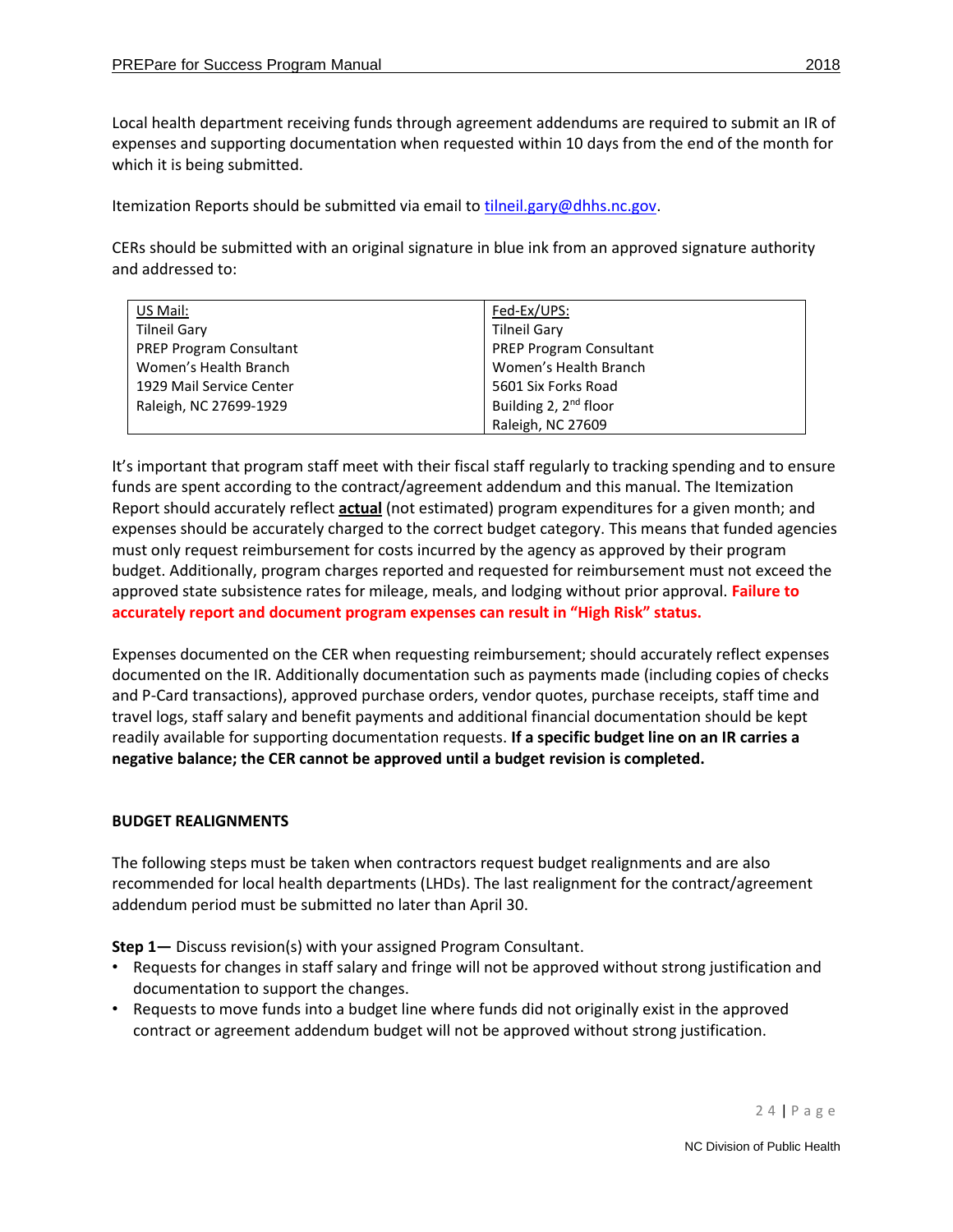**Step 2—** Requests must be submitted via email 30 days prior to the expenditure of funds. Requests must include the following information:

- Effective date for the change
- Amount to be realigned
- Where money will be moved from and to
- Justification for the request (example: \$XX removed from Participant and Incentives because snacks were offered as an in-kind donation from an outside agency and we no longer need to purchase snacks for the year. \$XX moved to Staff Development b/c we recently learned of a training opportunity.)
- Include a copy of the Contract Budget Realignment Form. The Contract Budget Realignment form should include the total amount of the approved budget, listing all budget categories and funds allocated. This is required even if funds will not be realigned amongst all categories. A signed copy of the Contract Budget Realignment Form must be submitted either via email (scanned copy), faxed (notify consultant if you plan to fax), or paper copy in the mail.

## **Step 3—** Approval Process

- Sites will receive an email stating that the realignment was 'approved' or 'disapproved' from the Program Consultant within two weeks of the request.
- If the realignment is approved, the Program Consultant will sign the Contract Budget Realignment Form and submit it along with the written justification to the Contracts office. At this time the realignment is effective and CERs can be submitted reflecting the revised amounts.
- The Program Consultant will update the itemization report and email it to the agency.

*Budget forms mentioned throughout this section can be found at [http://www.teenpregnancy.ncdhhs.gov/prepproj.htm.](http://www.teenpregnancy.ncdhhs.gov/prepproj.htm)*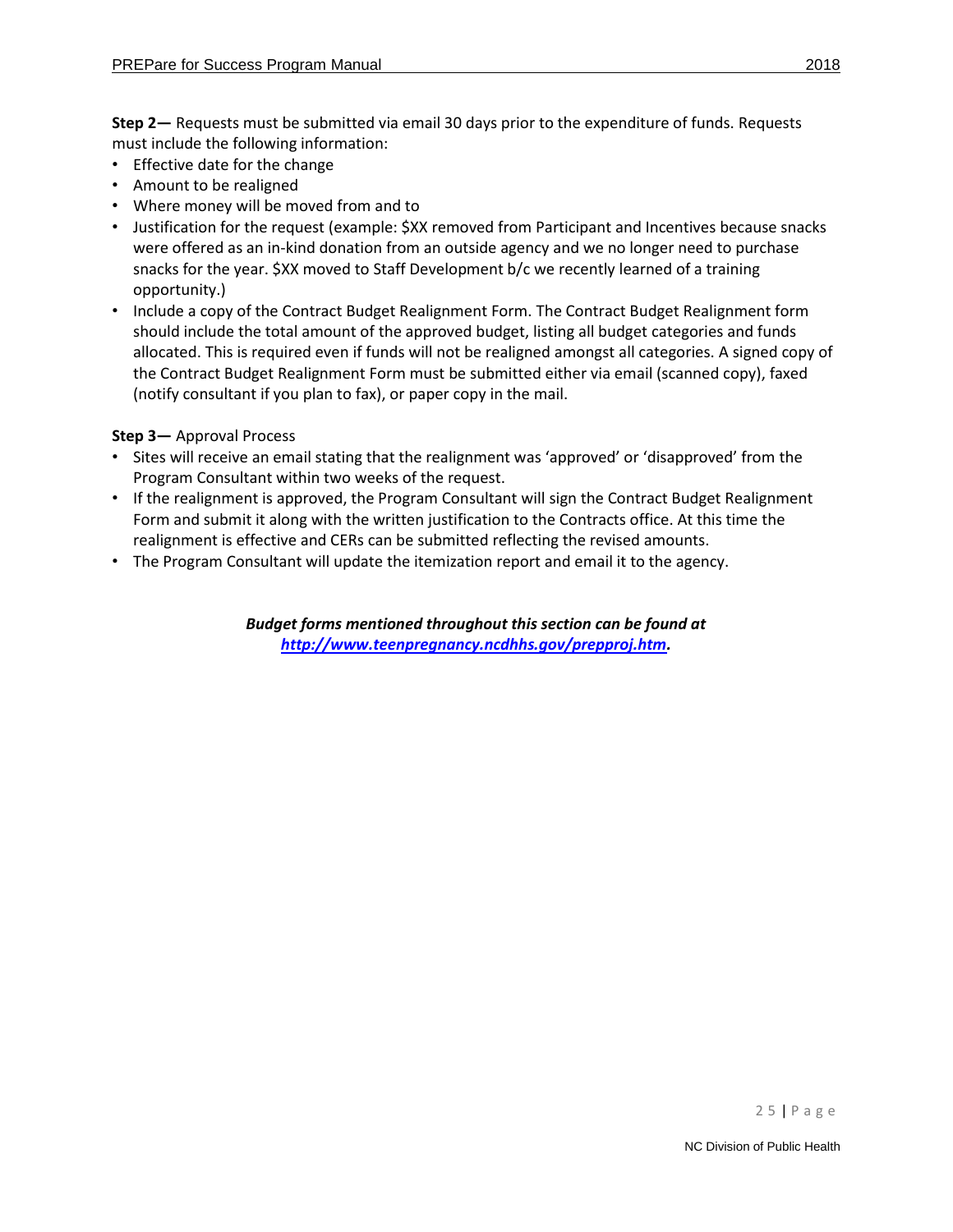## <span id="page-25-0"></span>**MONITORING**

#### <span id="page-25-1"></span>**DPH RISK LEVEL**

At the beginning of each fiscal year, every agency will be assigned a risk level of low, medium or high. Assessing risk involves evaluating the effectiveness of an entity's internal control system in preventing and detecting noncompliance in regards to state and federal guidelines. A risk assessment is used to determine the priority of subrecipients to be reviewed and the level of monitoring to be performed. Risk assessment should not be viewed as a one-time event. Significant turnover in the subrecipient's personnel, a change in the quality or timeliness of required reports, or information received from another funding division may all necessitate a review to determine if a revised risk assessment is warranted.

If the Division of Public Health has had a long, successful relationship with the subrecipient, the subrecipient has had clean audits and all reports have been filed accurately historically, the subrecipient would be evaluated as a low risk. If the subrecipient is new to the division and the division's programs, but has had successful relationships with other DHHS divisions or is part of a large, successful organization such as a university, the subrecipient may be evaluated initially as a medium risk. A small, start-up, non-profit agency operating a new program would likely be evaluated as a high risk, at least until some history was established.

#### <span id="page-25-2"></span>**QUARTERLY MONITORING CALLS**

The PREP Program Consultant will conduct at a monitoring call with each agency at least quarterly (or every three months) with the core program staff members (i.e. Program Director/Supervisor, Program Coordinator, Program Facilitators and Assistants, CSL Coordinators, Fiscal Manager, etc.). The purpose of these calls is to not only get updates on the agency's progress to achieving key contract deliverables, but to also provide immediate guidance and technical assistance to address any challenges or concerns.

The agency program staff must coordinate time for at least 30 minutes monthly to host a call with the PREP Consultant. Below is a list of items that will be discussed during the calls.

- General Programmatic Updates & Reminders
- Progress Toward Contract Deliverables
- Spending
- Training and TA Needs
- Additional Topics for Discussion at Request of Agency

#### <span id="page-25-3"></span>**FIDELITY MONITORING**

Agencies will be monitored for fidelity based on the standards and requirements recommend by the EBP developer.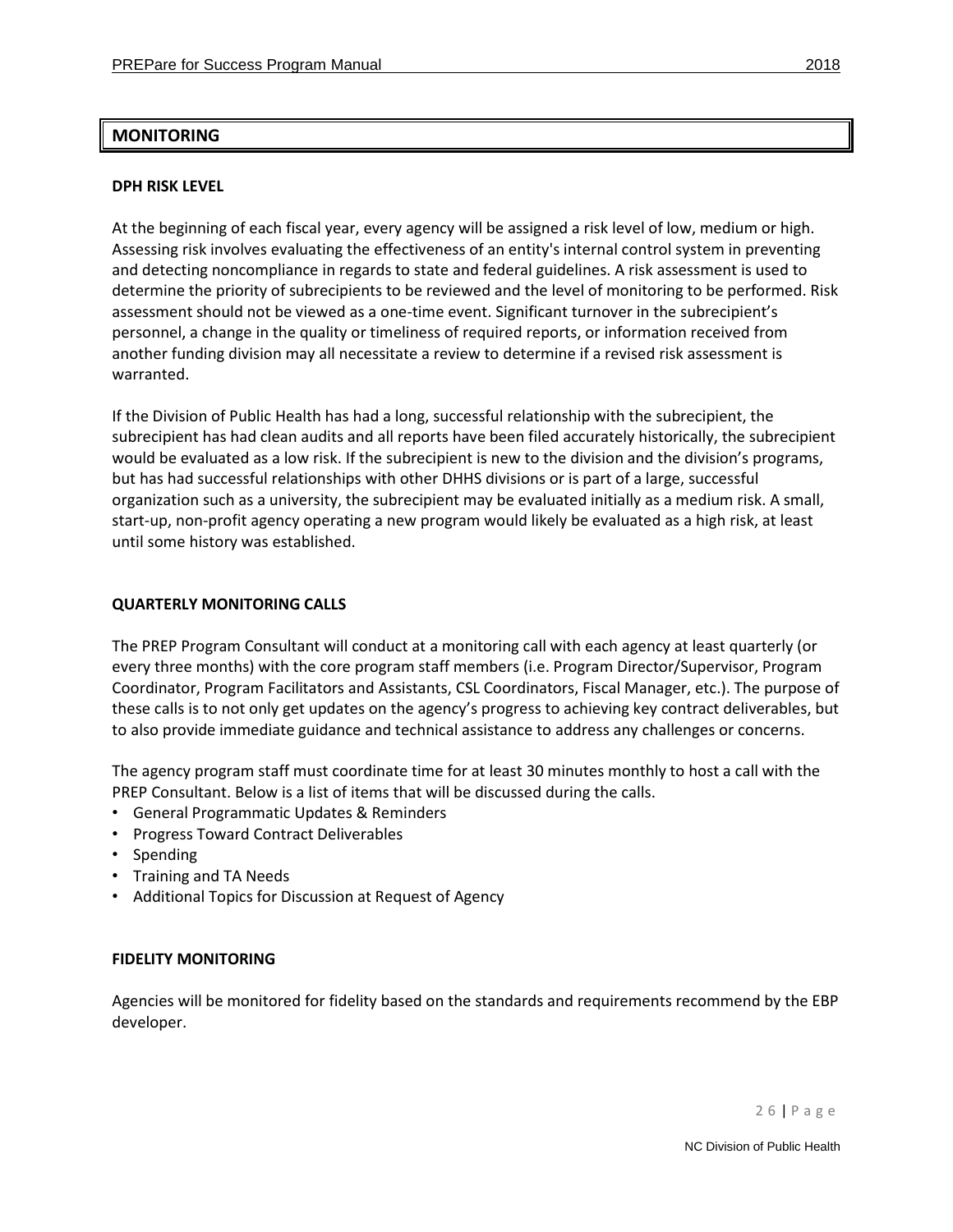Developers may announce changes to fidelity requirements and standards during the contract year. In the event this may occur the PREP Program Consultant may amend a funded agency's contract or agreement addendum to include the revised standards and requirements. Agencies will receive hands on training and technical assistance to ensure standards and requirements are met.

Sites implementing Making Proud Choices, Reducing the Risk, or Parents Matter must complete and submit a program fidelity log that reports sessions facilitated, participants served, adaptations made and additional resources utilized. Access to and training to complete the logs will be provided by the PREP Program and Evaluation Consultants. Logs should be completed and submitted at least quarterly.

# **Teen Outreach Program (TOP) Fidelity**

Agencies will be required to complete additional reporting of TOP fidelity utilizing a TOP Lesson Sequencing Form and Wyman Connect. A template of the Sequencing Form will be provided by the PREP Program Consultant; Wyman Connect is accessible a[t www.wyamanconnect.org.](http://www.wyamanconnect.org/)

# **TOP Sequencing Form:**

The TOP Sequencing Form is used to provide description of TOP Sessions (per level and lesson) and CSL that will be offered for the program year. The State PREP Team will review this to ensure staff have setup a plan to implement TOP with fidelity by offering at least 25 sessions over 32 weeks during a traditional 9 month school year, adequate amount of group CSL in addition to lessons that cover a variety of topics to support adulthood preparation and comprehensive sexuality education.

Program Sequencing Key Considerations per Wyman:

- Consider a "**TOP Introduction"** prior to beginning the actual program. For example, you may get together with the group of teens the week prior to program actually starting. This can provide an informal way to get to know the participants.
- Within the **first session**, it is important to get a sense of youth expectations, to be able to connect TOP as something that is relevant to them, and to work on initial group formation via energizers and teambuilding. The initial session is best focused on welcome/intro, group formation, and setting "ROPES".
- Integrate **community service learning** throughout both semesters. A strongly recommended practice is to complete at least 10 service hours by the end of each semester. Do not save service until the end of the program year. Remember, 20 hours is the minimum, if teens achieve 20 hours quickly; keep going!
- Maintain a **logical sequence** to your core activities. This will vary from club to club; lessons can be sequenced by topic area or integrated with one another based on the needs of your teens. You may spend three weeks in a row on values, or you may spread values lessons out among other lessons.
- **Incorporate various levels of curriculum and curriculum content** as needed and appropriate to meet teen's needs. The TOP curriculum provides facilitators with more lessons than you will need, which allows content to be focused on the needs and interests of particular groups of teens.
- The club should have **trust and readiness before beginning sexuality components**.
- Consider a brief **needs assessment** at the beginning of the group what are the teens' interests and priorities? Utilize their feedback to inform sequencing.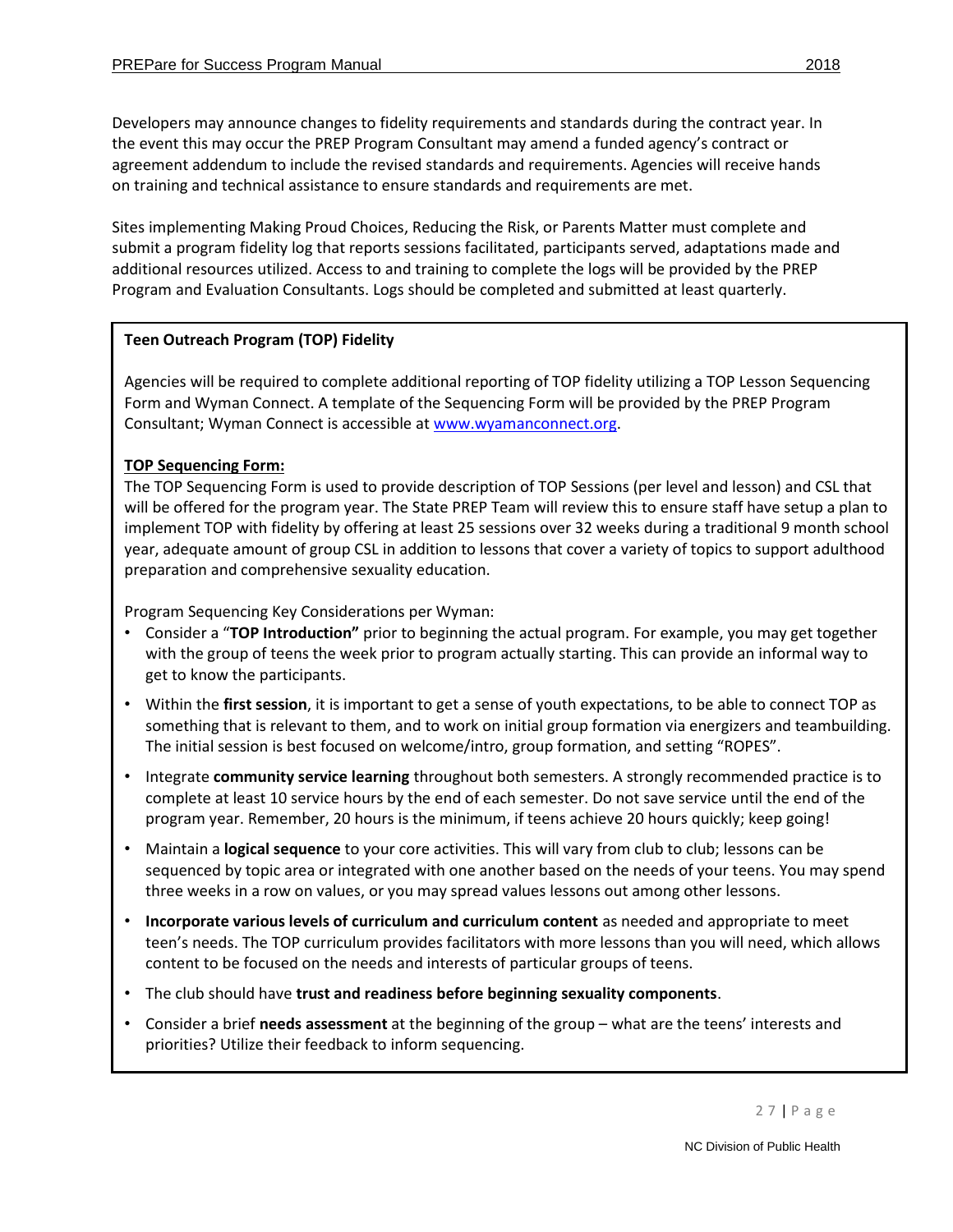# **Teen Outreach Program (TOP) Fidelity (continued)**

- If needs arise within the group or the community, **adjust** your content and schedule to address these issues.
- On at least a quarterly basis, **revisit "Why TOP Works"**  is there anything you're missing? Anything you need to do to be faithful to the TOP Approach?
- Consider anything special you will do as you **"wrap up"** the program- for example, will students do a presentation? Will you have a celebration?

# **Wyman Connect**

[Wyman Connect](http://www.wymanconnect.org/) accessible at [www.wymanconnect.org](http://www.wymanconnect.org/) is a comprehensive data collection system that facilitates the management of your implementation, fidelity and teen survey data. Credentials to log into Wyman Connect will be provided to each trained TOP facilitator for your agency. Wyman Connect includes a live dashboard and report features that will give you direct access to the data you've entered for purposes of compiling reports and to guide continuous quality improvement efforts. Specifically, features of this allow TOP facilitators the ability to communicate and collaborate with other Wyman TOP facilitators; manage clubs, facilitators and teens; enter youth survey data, view data in a dashboard and run reports; and access support materials.

The TOP Program Sequencing Form shall be submitted by September 30. Sites must also update group and participant activity data in Wyman Connect monthly by the  $10^{th}$  of the following month. If the  $10^{th}$  day of the month falls on a weekend or holiday, the program staff shall enter the data by the last business day before the  $10^{\text{th}}$ .

# **Program Model Fidelity**

Each year, sites shall complete and submit a Fidelity Monitoring Plan, describing their plan for implementing and monitoring their selected program model(s) with fidelity. The plan will allow funded sites to describe their strategies to support model fidelity in regard to staffing, implementation setting, audience receiving the program, content adaptations, and competence of staff, supervisor and observers. The form will also allow sites to describe how they will use fidelity monitoring data collected to make continuous quality improvements to the implementation of the selected program model.

# **OBSERVATION**

As a fidelity monitoring requirement of PREP; each evidence-based program (EBP) facilitator must receive at least one observation per year from a trained TPPI Program Consultant. Program observation is a great opportunity for the TPPI Team to witness program facilitators in action; as well as an opportunity for facilitators to develop and enhance their skills.

A goal of the TPPI Team for this fiscal year is to complete at least one observation of each EBP facilitator. Additional observations may be conducted at the discretion of the PREP Consultant or by request of the agency for fidelity monitoring and to ensure staff development.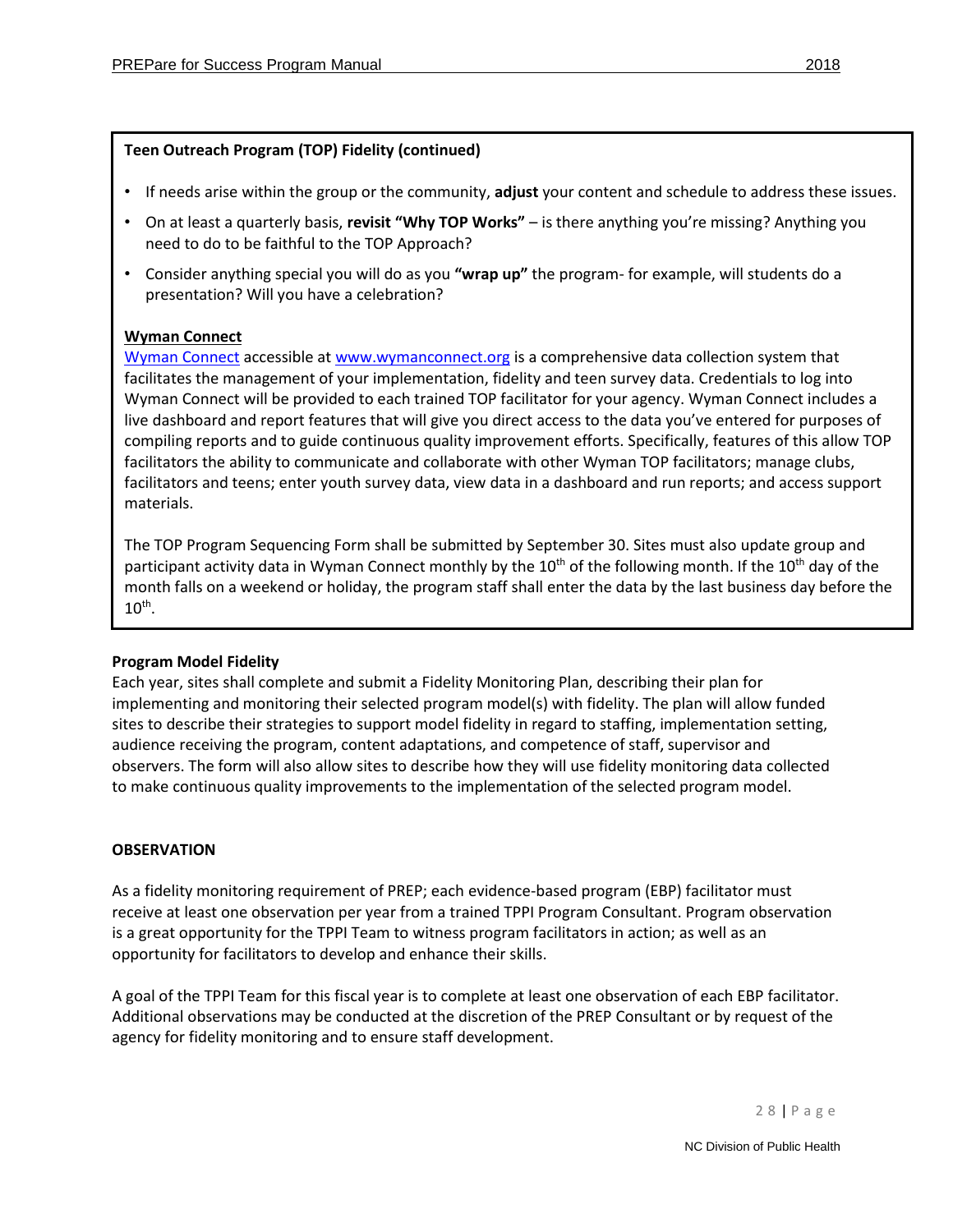All EBP Facilitators and Program Staff will receive an email requesting dates/times to schedule their observation. Observations should only be scheduled when the Facilitator will teach from the program curriculum. Following the observations, feedback will be provided in addition to training and technical assistance when necessary.

#### **SUPERVISOR OBSERVATION**

Program supervisors will be required to conduct at least two observations of each of their evidencebased program (EBP) facilitators within the program year. Observations should be conducted as early in the program year as possible, however at least after the facilitators have been able to implement a few lessons so that the facilitator and their group has had time to establish. The program supervisors will be provided a facilitator observation review and feedback tool specific to their chosen evidence-based program(s). If a program is facilitating more than one EBP, the supervisor much observe each staff member assigned to facilitate each EBP. For example if you have one or more staff members facilitating both Making Proud Choices and Reducing the Risk, you must observe each staff member facilitating a session from both Making Proud Choices and Reducing the Risk.

A copy of the completed observation feedback tool signed by the Program Supervisor, Program Coordinator and/or Facilitators must be submitted to the PREP Program Consultant within two weeks of completing the observation. The Program Supervisor should also include any recommendations and plans to provide additional training and TA to support staff development.

Enclosed is a link to an archived webinar providing guidance to supervisors in conducting program observations: [https://de207.sabameeting.com:443/GP/main/000054171665000001589b9994bea9f9.](https://de207.sabameeting.com/GP/main/000054171665000001589b9994bea9f9)

## **PARTICIPANT SATISFACTION SURVEYS AND QUALITY IMPROVEMENT**

Grantees are required to create and utilize a participant satisfaction survey in order to obtain qualitative feedback that will guide continuous improvements of program implementation.

The participant satisfaction surveys and other data collection strategies used, summary of data collected and actions taken as a result of the data should be shared with the State PREP Team. A summary of the satisfaction survey results must be submitted to the PREP Program Consultant twice per year. Grantees shall submit a summary of all satisfaction surveys completed by participants between June 1 and November 30 by January 30, and a summary of all satisfaction surveys completed between December 1 and May 31 by June 30.

The PREP Evaluation Consultant can provide technical assistance in the development of participant satisfaction survey tools, administration of surveys, analysis and dissemination of survey data.

Please visi[t http://www.teenpregnancy.ncdhhs.gov/prepproj.htm](http://www.teenpregnancy.ncdhhs.gov/prepproj.htm) for an updated list of tools and resources to support satisfaction survey administration and continuous quality improvement efforts.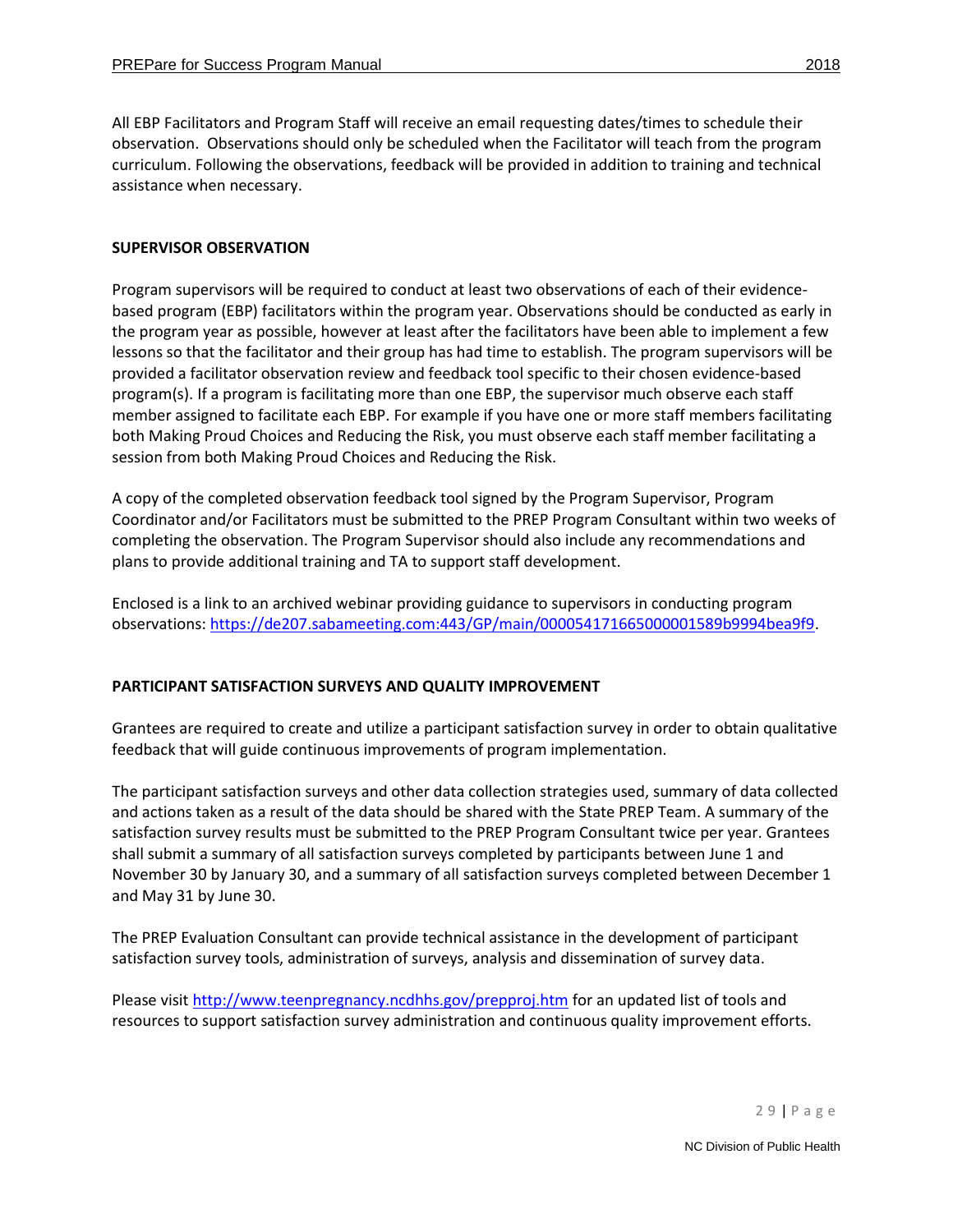## **PREP SEMI-ANNUAL PERFORMANCE REPORTS**

PREP is federally funded and monitored by the United States Department of Health and Human Services, Family and Youth Services Bureau. Recipients of PREP funding are required to complete and submit the PREP Semi-Annual Performance Progress Report. All sub-grantees required to complete the PPR Program Indicators Chart as shown in Figure 2.

*Figure 2: Performance Progress Report*

|                                                               |                | <b>Personal Responsibility Education Program</b><br>SAMPLE PROGRAM INDICATORS CHART<br><b>Attachment 1</b> |                                    |
|---------------------------------------------------------------|----------------|------------------------------------------------------------------------------------------------------------|------------------------------------|
| Grantee:                                                      |                |                                                                                                            |                                    |
| Grant#:                                                       |                |                                                                                                            |                                    |
| <b>Activity Period:</b>                                       |                |                                                                                                            |                                    |
|                                                               | <b>PROGRAM</b> | <b>EVALUATION</b>                                                                                          | <b>ASSISTANCE</b><br><b>NEEDED</b> |
| Major activities and<br>accomplishments<br>during this period |                |                                                                                                            |                                    |
| <b>Problems</b>                                               |                |                                                                                                            |                                    |
| <b>Significant findings</b><br>and events                     |                |                                                                                                            |                                    |
| <b>Dissemination</b><br>activities                            |                |                                                                                                            |                                    |
| <b>Other activities</b>                                       |                |                                                                                                            |                                    |
| Activities planned for<br>next reporting period               |                |                                                                                                            |                                    |

The purpose of this report is to provide updates on your agency's progress in completing PREP activities outlined in your contract or agreement addendum scope of work, including: recruiting and retaining program participants, implementing activities to incorporate the adulthood preparation subjects, monitoring fidelity and allowable adaptations to your chosen evidence-based program, PREP Performance Measures evaluation and data collection, collaborating with community partners, ensuring staff complete trainings and professional development, and ensuring medical accuracy. Sub-grantees shall provide updates highlighting:

- Major activities and accomplishments A summary of your agency's progress toward completing your contract or agreement addendum scope of work deliverables.
- Problems Describe any deviations or departures from your approved scope of work, including actual/anticipated delay in task completion, and special problems encountered or expected. Use this report section to advise the State PREP Team or the Federal Project Officer of technical assistance needs.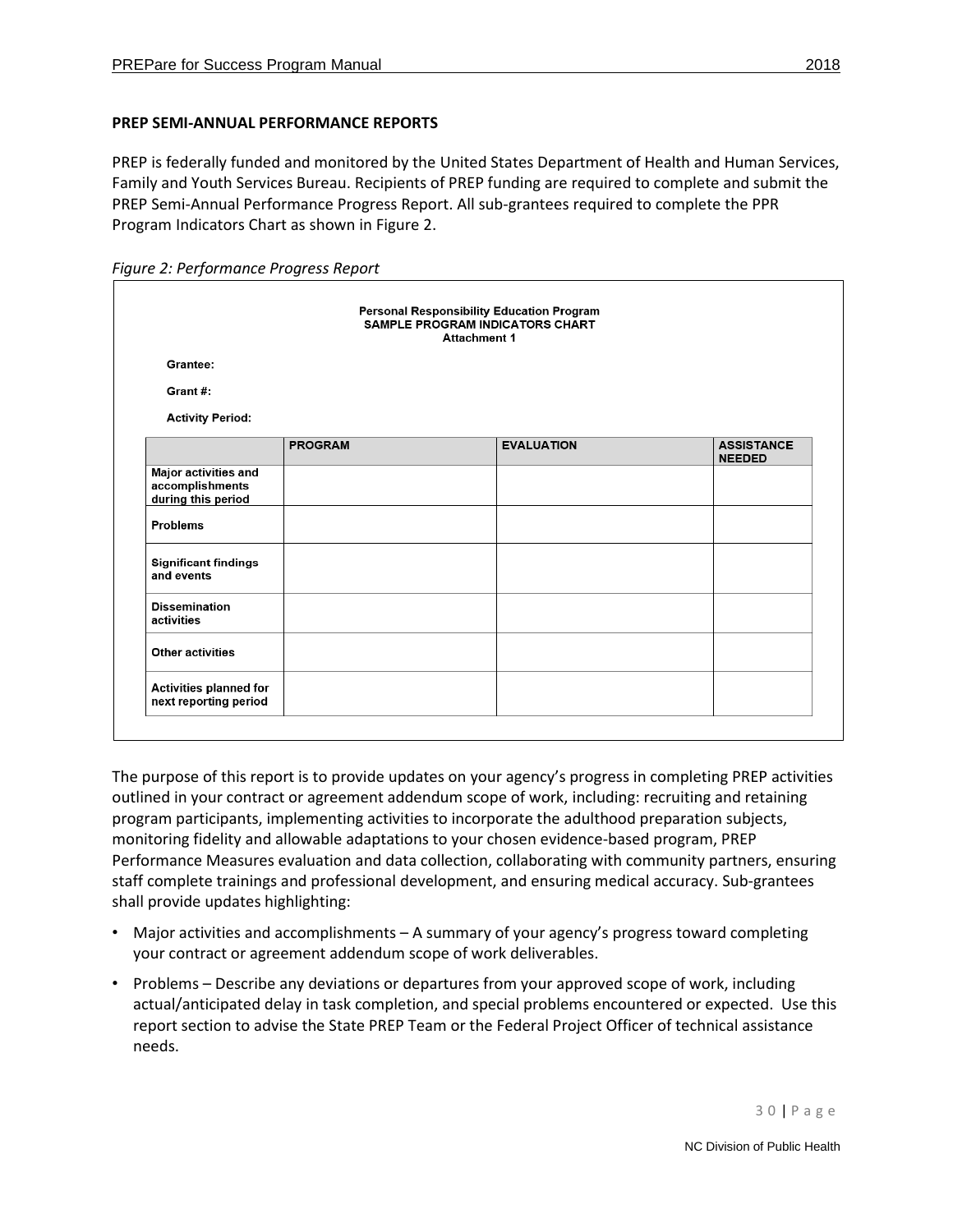- Significant findings and events Describe situations that may have occurred within your organization or community that greatly impact your ability to provide programming to the youth you serve or complete scope of work deliverables.
- Dissemination activities Briefly describe project related inquiries and information dissemination completed. Organize and include a copy of any newspaper, newsletter, magazine articles, social media or other published materials considered relevant to project activities, or used for project information or public relations purposes.
- Other activities Briefly describe other activities your agency has completed that is outside the scope of your contract or agreement addendum.
- Activities planned for next reporting period Briefly describe activities you plan to implement for the next reporting period.

Reports shall be completed and submitted to the PREP Program Consultant via email by COB of the following dates:

- October 10 Report activities completed from April 1 September 29
- April 10 Report activities completed from September 30 March 31
- June 10 Report activities completed from April 1 May 31 *for sites not receiving funding the next funding cycle.*

**Failure to submit your report by the deadline will impact your agency's risk status!**

## <span id="page-30-0"></span>**SITE VISITS**

The PREP Program Consultant will conduct at least one annual on-site visit, which includes a review of agency programmatic and fiscal policies and records, and an observation of a program session and attendance of a community advisory council meeting. The Program Consultant will request multiple dates when programming is being conducted in order to plan your site visit. Compliance with your contract/agreement addendum and fidelity of the curriculum chosen will be assessed during the site visit. Agencies will receive a written report within 45 days of the site visit. There is also additional monitoring and technical assistance provided via ongoing communication by phone and email.

## **Site Visit Preparation**

Prior to the site visit the Program Consultant will advise you on which one to two months of financial records they would like to review for the site visit. Financial records include the itemized report(s), all receipts for line items billed in the requested month(s) and salary accounts. A site visit tool will be forwarded to you before the site visit for you to be able to prepare for the visit.

## <span id="page-30-1"></span>**PERFORMANCE ASSESSMENTS**

Performance assessments are conducted on each program by the program and evaluation consultants. This assessment tool evaluates where each program is in reference to compliance and allows the consultants to assign a performance score. This score ranges from -10 to +10. If the program is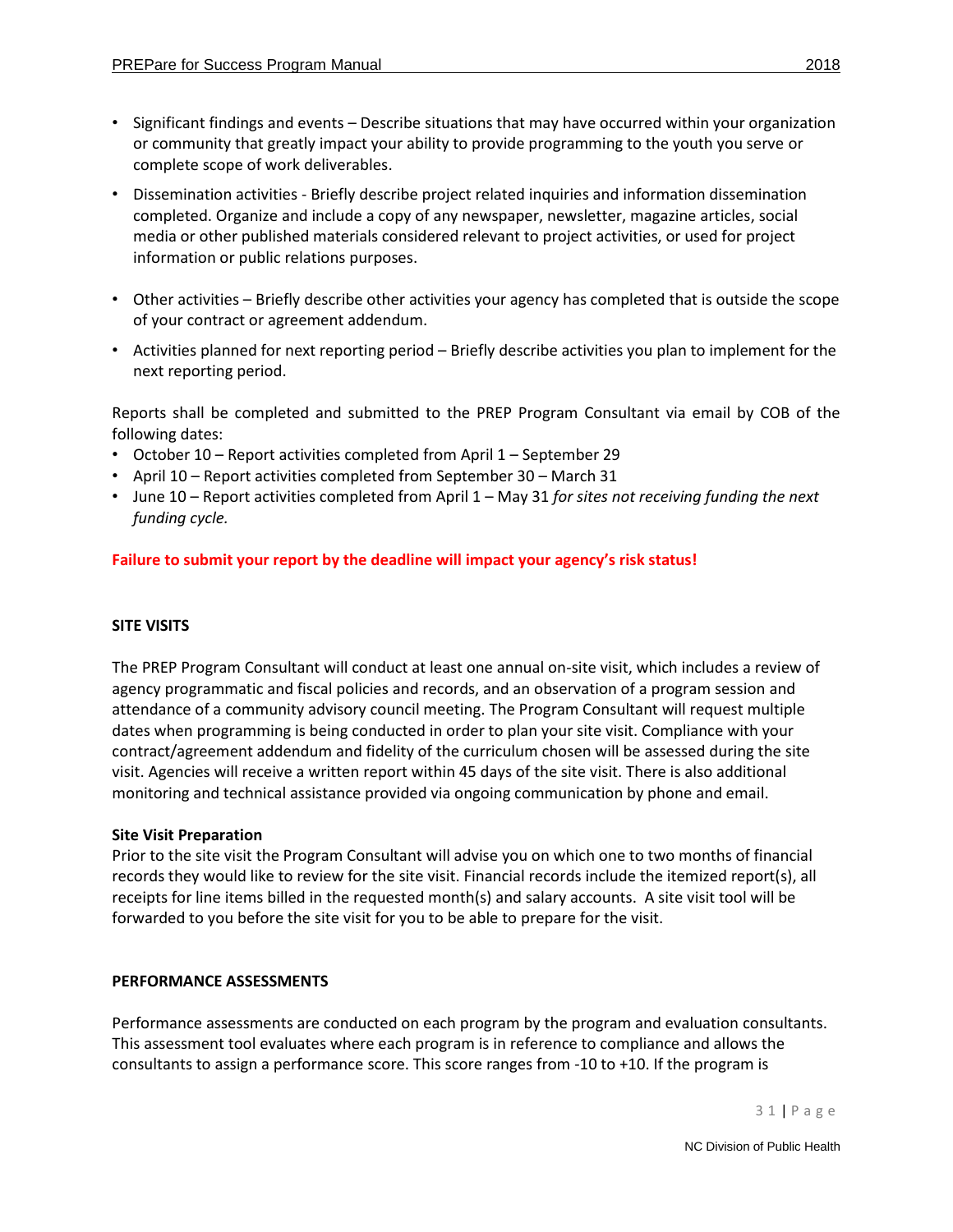reapplying for funds, the score is added or subtracted from the application's raw score. If the program is in years 1 through 5 of funding (for contracts that receive multiple years of funding), the score is used to rank programs. This form is subject to change based on legislative and contract requirements.

#### <span id="page-31-0"></span>**COMPLIANCE**

Funding is contingent upon compliance with the PREP Federal Guidelines, TPPI requirements, and with all procedures and regulations prescribed by the State of North Carolina which includes all items outlined in the PREP manual. Funds for this grant are subject to availability. Should additional funding become available, annual contract renewal is contingent on organizational capacity, performance history and contractual compliance.

Compliance is monitored by PREP Program staff through annual site visits, monthly database entries and monthly contract expenditure reports.

#### **Non-Compliance**

If a program is having difficulty maintaining compliance after the Program Consultant and/or Evaluation Consultant has provided continuous technical assistance, the agency will be placed on High Risk. The agency will be advised of the High-Risk status and a letter will follow. The letter will include the noncompliance issue(s) and a corrective action plan with a timeline. If the agency is reluctant or slow to comply with contractual requirements, sanctions may have to be temporarily imposed. Available sanctions are listed below and are defined.

- 1. Cost Disallowance = A charge to a grant that the division determines to be unallowable, according to the applicable cost principles (OMB Circular A-122 for non-profit organizations, A-21 for educational institutions, and A-87 for state, local, and Indian tribal governments) or other award terms and conditions. The general rule of thumb for any costs to be considered proper is that they must be allowable, allocable, necessary, reasonable and treated consistently.
- 2. Debarment and Suspension = Government-wide actions based on Executive Order 12549 which exclude a person or organization from participating in grants or other assistance awards. Suspensions are temporary actions, not to exceed 18 months, generally leading to debarment, implemented only when immediate action is needed to protect the government's interest. Debarment generally lasts three years.
- 3. Suspension = Action by the division that temporarily suspends financial assistance under the award, pending corrective action by the subrecipient or a pass-through entity's decision to terminate the award.
- 4. Temporarily Withholding Funds = Action taken by the division, after appropriate administrative procedures have been followed, which delays a subrecipient's ability to access its grant funds until it takes corrective action required by the pass-through entity.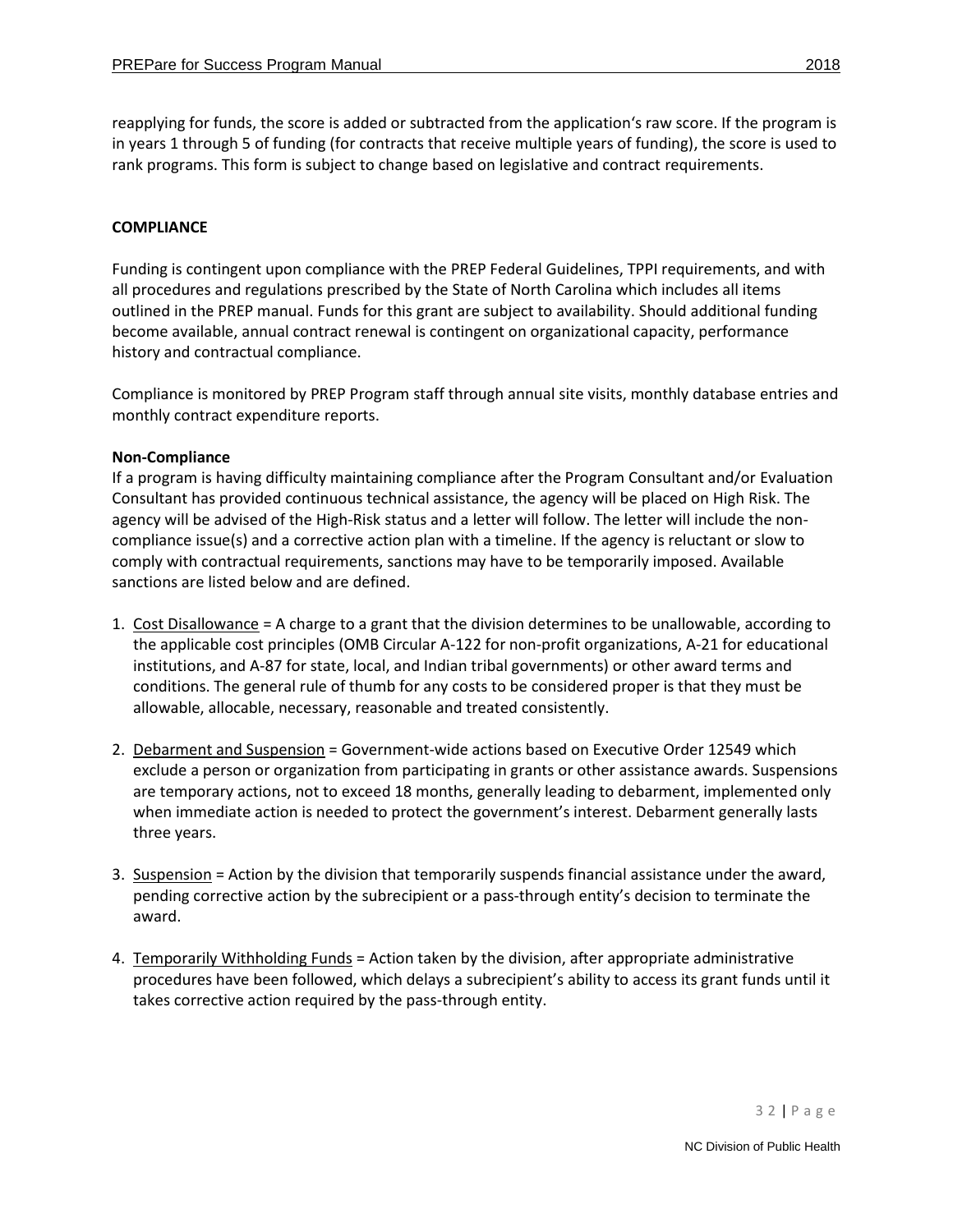- 5. Termination *=* Permanent cancellation of the subrecipient's authority to obligate all or part of the funds awarded to it. Awards may be terminated under the following conditions as outlined in OMB Circular A-110:
	- By the division, if the subrecipient materially fails to comply with the terms and conditions of the award;
	- By the division, with the consent of the subrecipient; or
	- By the subrecipient, upon sending written notification to the agency stating the reasons for the termination.
- 6. Voiding of a Grant = Determining that the award was obtained fraudulently, or was otherwise illegal or invalid from inception. Voiding, in effect, is a decision that the grant never legally existed. Such determinations are rare, but possible.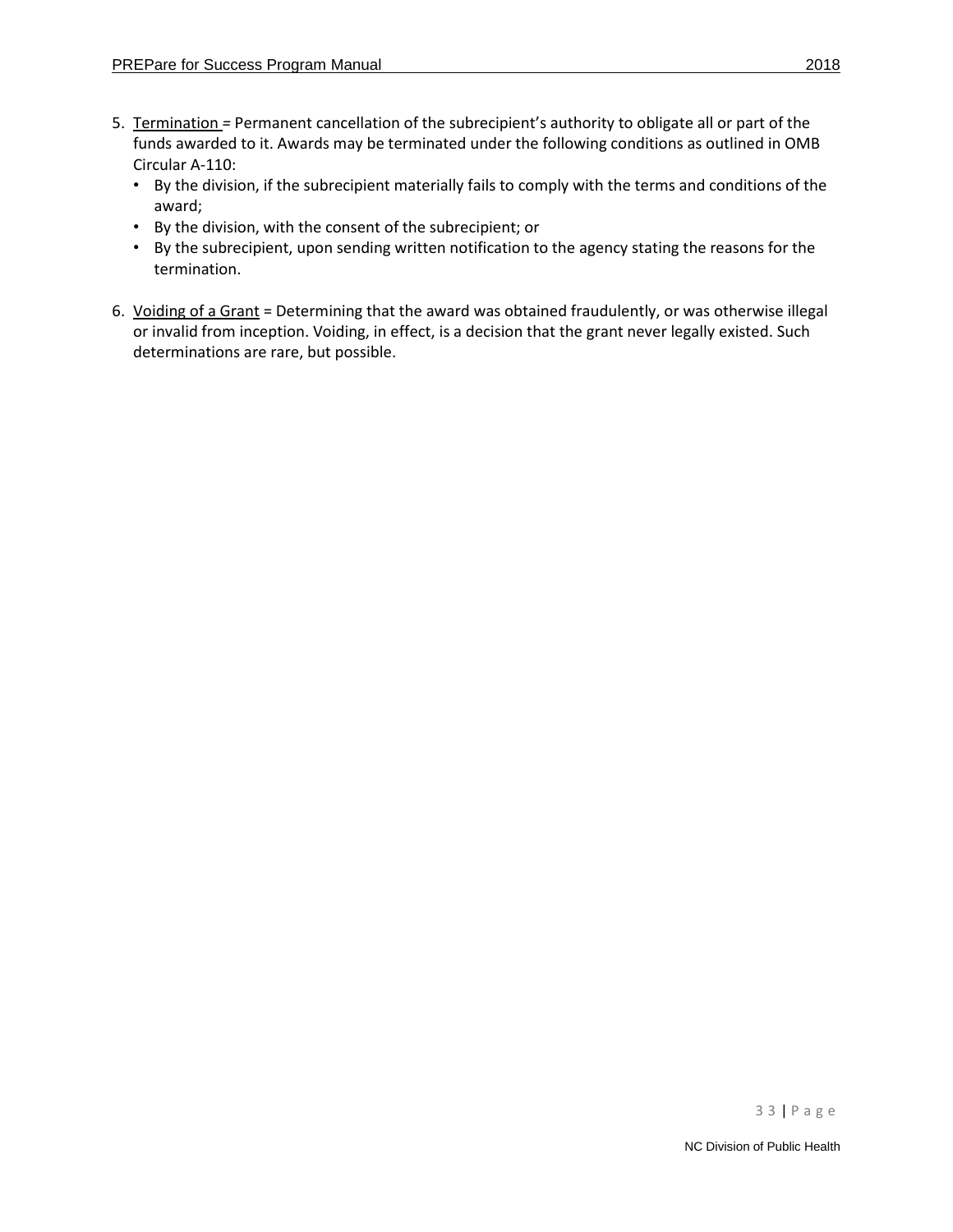| <b>DEADLINES FOR COMPLETING AND SUBITTING MONITORING REPORTS</b> |  |  |  |  |  |
|------------------------------------------------------------------|--|--|--|--|--|
|------------------------------------------------------------------|--|--|--|--|--|

| <b>Report Type</b>                      |                                                                                                                                  | <b>Reporting Period/ Frequency</b>                                                    | Deadline for Submission*                                           |  |
|-----------------------------------------|----------------------------------------------------------------------------------------------------------------------------------|---------------------------------------------------------------------------------------|--------------------------------------------------------------------|--|
|                                         | <b>PREP EZTPPI Database</b>                                                                                                      | Monthly - Activities completed within the<br>prior month                              | 10 <sup>th</sup> of each month July through June                   |  |
| Implementing<br>For Sites<br>POP        | <b>TOP Sequencing Form</b>                                                                                                       | TOP Lesson Sequencing, Club, Facilitator<br>and Participant Information               | September 30                                                       |  |
|                                         | Wyman Connect Data Entry                                                                                                         | Monthly - Activities completed within the<br>prior month                              | 10 <sup>th</sup> of each month beginning<br>September through June |  |
|                                         | PREP Semi-Annual Report                                                                                                          | April 1 - September 29                                                                | October 10                                                         |  |
|                                         | PREP Semi-Annual Report                                                                                                          | September 30 - March 31                                                               | April 10                                                           |  |
|                                         | Making Proud Choices Fidelity Log<br>8 Module Standard Edition<br>10 Module Out-of-Home Care Edition<br>14 Module School Edition | At least quarterly as sessions are held                                               | Ongoing starting August 31 - May 31                                |  |
| Parents Matter Fidelity Log             |                                                                                                                                  | At least quarterly as sessions are held                                               | Ongoing starting August 31 - May 31                                |  |
| Reducing the Risk Fidelity Log          |                                                                                                                                  | At least quarterly as sessions are held                                               | Ongoing starting August 31 - May 31                                |  |
|                                         | <b>Supervisor Observation Report</b>                                                                                             | Twice per year for each employee and<br>each EBI curriculum implemented               | Ongoing starting June 1 - May 31                                   |  |
| Participant Satisfaction Survey Summary |                                                                                                                                  | Conducted June 1 - November 30                                                        | January 30                                                         |  |
|                                         | Participant Satisfaction Survey Summary                                                                                          | Conducted December 1 - May 31                                                         | June 30                                                            |  |
|                                         | <b>Contract Expenditure Report</b><br>Required by contractors only.                                                              | Monthly - Expenditures completed<br>within the prior month from June $1 -$<br>May 31. | 10 <sup>th</sup> of each month beginning July<br>through June      |  |
| <b>Itemization Report</b>               | Required by all grantees.                                                                                                        | Monthly - Expenditures completed<br>within the prior month from June $1 -$<br>May 31. | 10 <sup>th</sup> of each month beginning July<br>through June      |  |

*\* Please note, the above-mentioned reports are listed for the convenience of all PREPare for Success sub-grantees. Completion of evidence-based program specific reports and fidelity logs may not be applicable to all sub-grantees.* 

*\* Please note, an earlier deadline may be requested at the discretion of PREP Program Consultant.*

*\* If the deadline for submission falls on a weekend, the report is due the business day prior. For example, if the 10th falls on a Saturday or Sunday, your report is due the Friday before.* 

*Fidelity Logs – Our goal is to utilize EZTPPI for fidelity reporting for Making Proud Choices and Reducing the Risk. These updates are currently being developed. Please continue to use the hyperlinks referenced above for fidelity reporting until further notice.*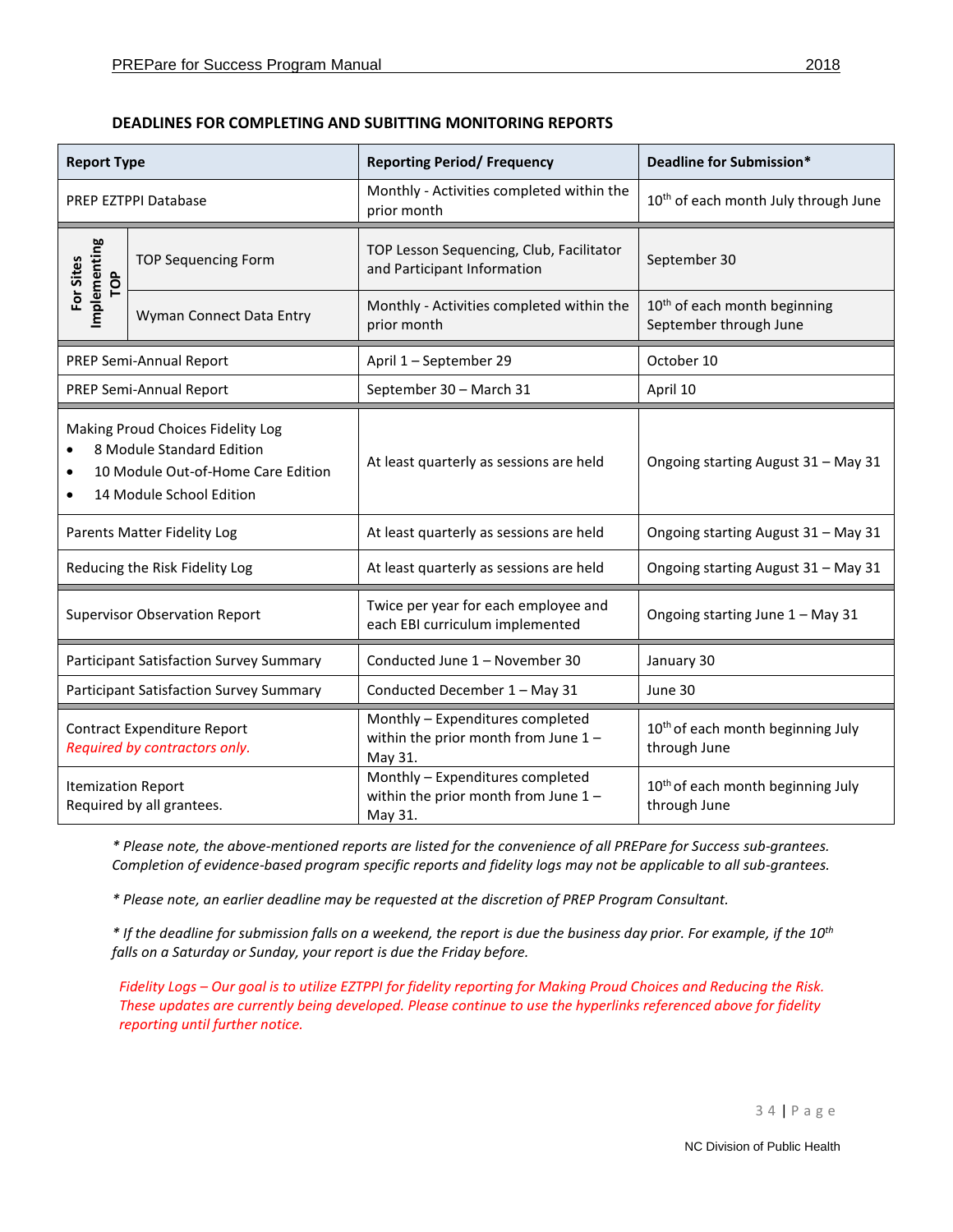# <span id="page-34-0"></span>**EVALUATION**

#### <span id="page-34-1"></span>**EVALUATION GOAL**

Evaluation is the systematic process of collecting and analyzing data to determine if and to what extent program goals have been achieved. PREP funded agencies undergo process evaluation and outcome evaluation to determine: a) if programs are being implemented with fidelity and are performing optimally (processes); and b) if the knowledge, attitudes and beliefs, and behaviors of PREP participants have changed based on their participation in PREP (outcomes). Evaluation informs program staff about what is working and what needs to be improved to make the program more successful. Evaluation results can also be shared with funders and other stakeholders (e.g., federal agencies, private foundations, and communities) to inform them about PREP, show them how effective it is, and promote their ongoing support.

The overall goal for PREP is to reduce teen pregnancy within the target populations served by each program. Much of the outcome evaluation for PREP has been standardized to meet the varying program designs used across the state.

#### <span id="page-34-2"></span>**EVALUATION TEAM**

The evaluation of PREP is made possible by the work of both local PREP staff and the TPPI Team. The roles and responsibilities of each team member is listed below in Table 2.

|  | Table 2 - Evaluation Team Roles and Responsibilities |
|--|------------------------------------------------------|
|--|------------------------------------------------------|

| <b>Title/Role</b>       | <b>Responsibilities</b>                                                                       |
|-------------------------|-----------------------------------------------------------------------------------------------|
| <b>PREP Coordinator</b> | • Enters process data into the EZTPPI database.                                               |
|                         | • Obtains consent for student participation in the evaluation.                                |
|                         | • Coordinates quantitative data collection by administering the PREP Performance Measures     |
|                         | (and TOP Surveys if applicable)                                                               |
|                         | • Coordinates qualitative data collection by administering participant feedback surveys.      |
|                         | • Discusses the evaluation feedback with PREP Supervisor, CAC, and other stakeholders to      |
|                         | determine program improvement priorities.                                                     |
|                         | • Submits a summary of results and program improvements implemented in response to            |
|                         | those results to PREP annually                                                                |
| <b>PREP Supervisor</b>  | • Provides support for the evaluation to the PREP Coordinator as needed.                      |
|                         | • Provides support and guidance for the dissemination of evaluation information, which        |
|                         | should include the CAC.                                                                       |
| PREP Program            | • Provide technical assistance regarding process evaluation (i.e., curriculum implementation, |
| Consultant              | fidelity).                                                                                    |
|                         | • Review EZTPPI database to determine if process objectives are met.                          |
|                         | • Conduct site visits to assess process evaluation objectives.                                |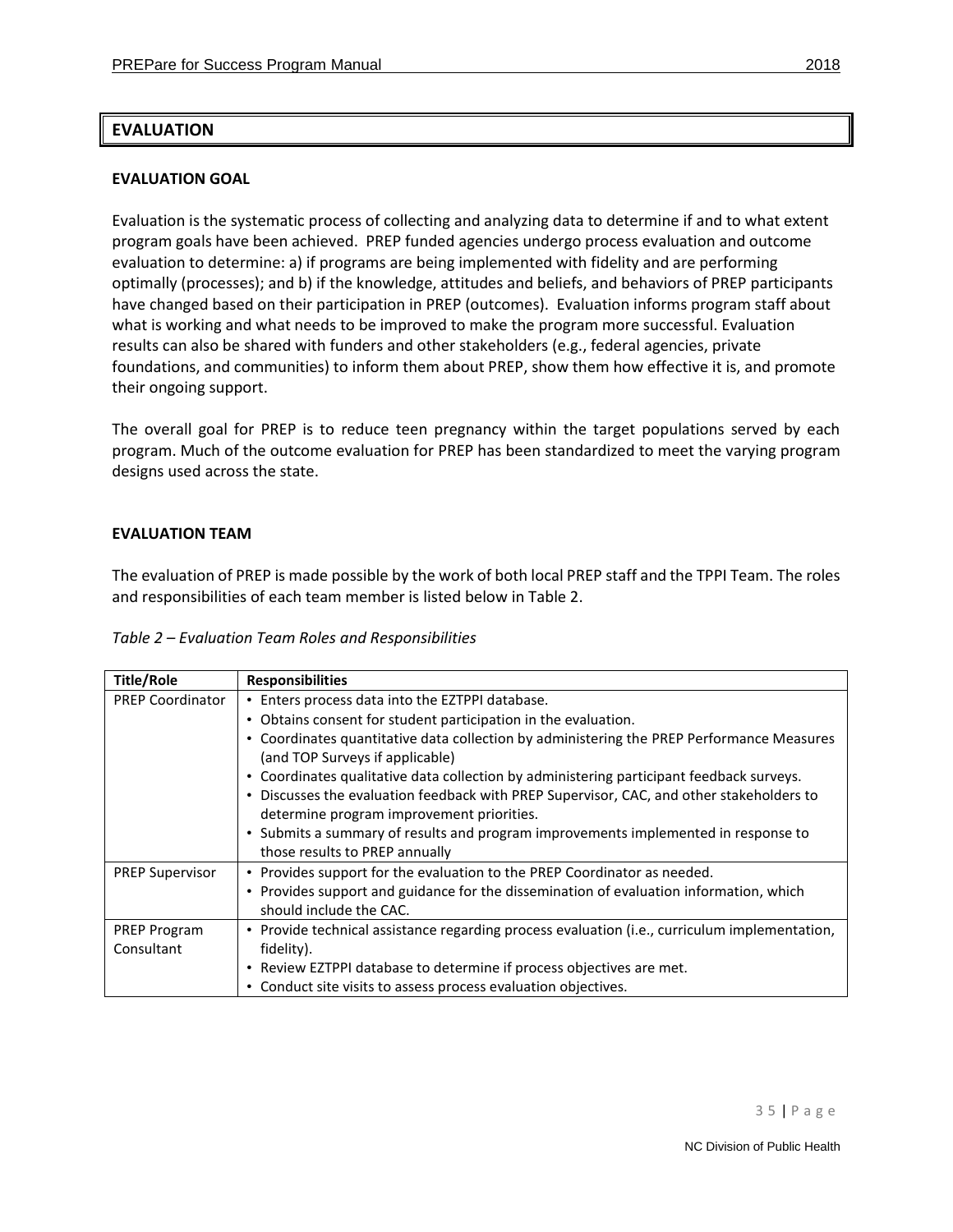| <b>Title/Role</b>      | <b>Responsibilities</b>                                                                    |  |  |  |
|------------------------|--------------------------------------------------------------------------------------------|--|--|--|
| <b>PREP Evaluation</b> | • Coordinates evaluation activities to ensure the evaluation is conducted appropriately.   |  |  |  |
| Consultant             | • Provides technical assistance regarding process and outcome evaluation.                  |  |  |  |
|                        | Analyzes survey data.                                                                      |  |  |  |
|                        | • Prepares evaluation reports: a) reports for individual programs; and b) aggregate report |  |  |  |
|                        | which looks at outcomes for all PREP funded agencies.                                      |  |  |  |
|                        | • Provides support and guidance for the dissemination of the annual agency evaluation      |  |  |  |
|                        | reports and aggregate evaluation report.                                                   |  |  |  |

#### <span id="page-35-0"></span>**EVALUATION OBJECTIVES & DESIGN**

The evaluation of PREP is divided into two categories: process evaluation and outcome evaluation. The PREP process and outcome evaluations and their objectives are described below. Because these objectives are standardized for all PREP funded agencies across the state, they may not address all objectives your program achieves.

#### **Process Evaluation**

Process evaluation involves the documentation and analysis of program implementation, such as the number of participants served, the number of sessions held, etc. Targets for PREP process measures are based on the Contract or Agreement Addendum scope of work.

Process Measures (DHHS Contract/ Agreement Addendum Performance Requirements/ Standards)

- Number of sessions administered with the evidence-based program model
- Number of unduplicated participants to be served (only count participants who attend at least 75% of sessions)
- Number of parent nights held for each site
- Number of adulthood preparation activities implemented for each site
- Number of Community Advisory Council meetings held

The following components of the evaluation design are used to determine whether targets for process measures have been achieved:

1. PREP Database

TPPI monitors the services being provided to participants by requiring grantees to enter information about program activities into a web-based database, which can be accessed at [http://eztppi.org/northcarolina.](http://eztppi.org/northcarolina) Login credentials and training are provided to program coordinators on how to use the database. Archived instructional videos are available under the "Help" tab of the EZTPPI database webpage.

2. Site Visits

TPPI Program Consultants will conduct at least one annual site visit, which includes observation of curriculum delivery. This observation will assess the extent to which fidelity is maintained by the program staff.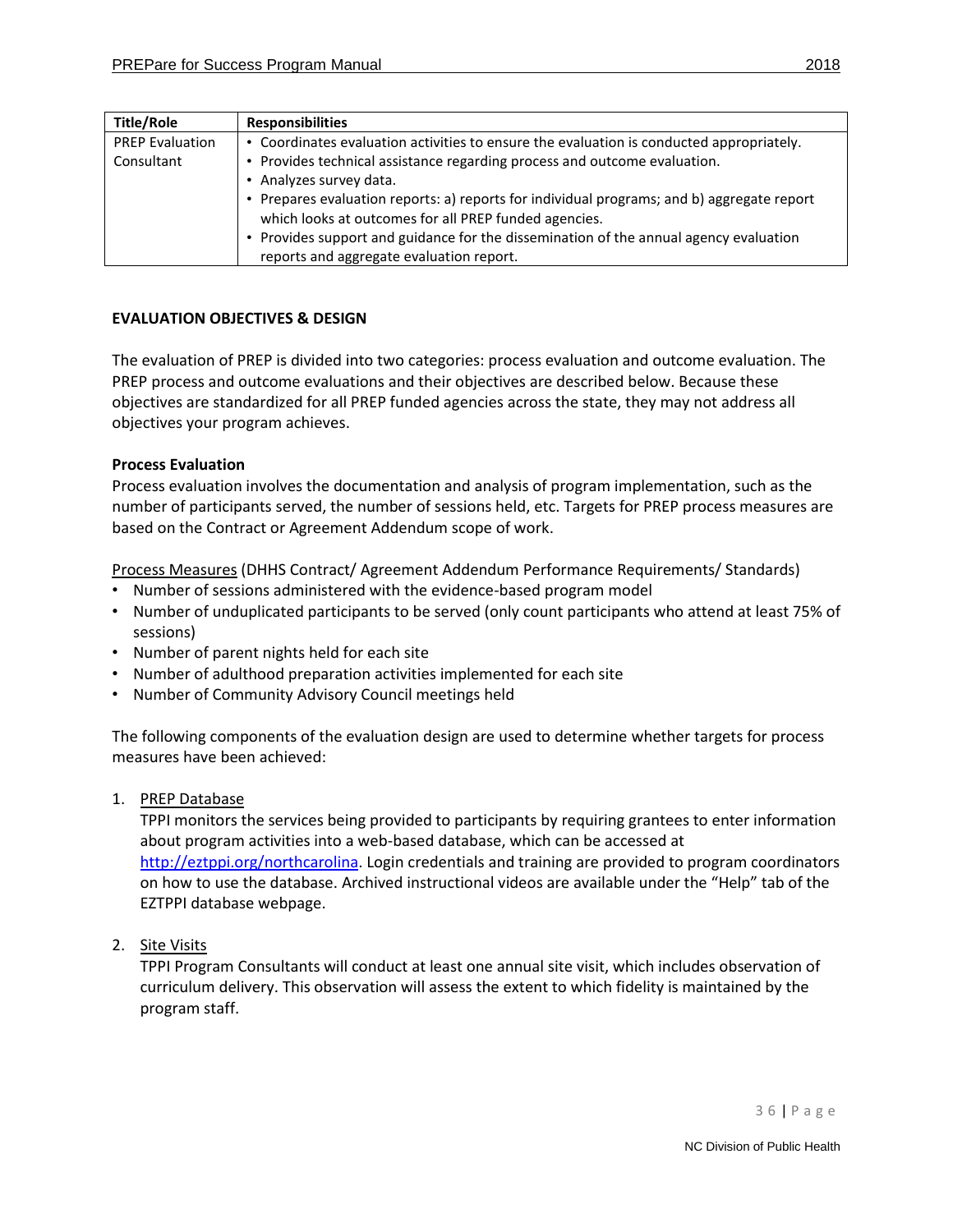# 3. Participant Satisfaction Feedback

Grantees are required to create and utilize a participant satisfaction survey in order to obtain feedback from program participants. Results of these surveys should be presented to both supervisors and the community advisory council (CAC) to guide continuous quality improvement of PREP.

## **Outcome Evaluation**

The outcome evaluation measures how the program influences participant attitudes and behaviors in delaying sexual initiation, improving contraceptive use, improving condom use and adulthood preparation. Outcome evaluations include participant completion of PREP Performance Measures and, for sites replicating TOP, TOP participant surveys. PREPare for Success sites must ensure that at least 80% of eligible participants complete the surveys.

As stated previously, the outcomes of PREPare for Success are as follows:

- Thirty-five percent of participants will report they are more likely to abstain.
- Fifty-five percent of participants who do not intend to abstain will report they are more likely to use condoms.
- Forty-five percent of participants who do not intend to abstain will report they are more likely to use birth control.
- Sixty percent of participants will report they practice more behaviors to support a healthy transition to adulthood.

The following components of the evaluation design are used to determine whether these outcome objectives have been achieved:

1. Informed Consent:

Agencies must obtain consent from youth to participate in the outcome evaluation.

Prior to EBP implementation and survey administration, make sure parents and guardians of participants give consent for the youth to participate in the program *and* to participate in the evaluation. In working with youth in out-of-home care, foster care, group home, or juvenile justice center administrators may be able to provide consent for youth to participate in programming. Additionally, administrators may require youth to participate in the program activities. It is important that administrators, staff and youth understand youth's participation in the evaluation of this program must be voluntary.

Consent can be obtained in two ways: active consent (opt-in), or passive consent (opt-out). With active consent, parents or guardians will sign and return the consent form if they *do* want their youth to participate in the program or the evaluation. With passive consent, parents or guardians will only sign and return the form if they *do not* want their youth to participate in the program or evaluation. Your agency will need to decide whether to use active or passive consent. Carefully review the sample informed consents provided by PREP, which give an overview of the rights and responsibilities of the students participating in the evaluation of PREP (and TOP if applicable). Forms may be modified where indicated and used to obtain consent from participants. Forms are available at<http://www.teenpregnancy.ncdhhs.gov/prepproj.htm> and online at Wyman Connect [\(www.wymanconnect.org\)](http://www.wymanconnect.org/) for sites implementing TOP.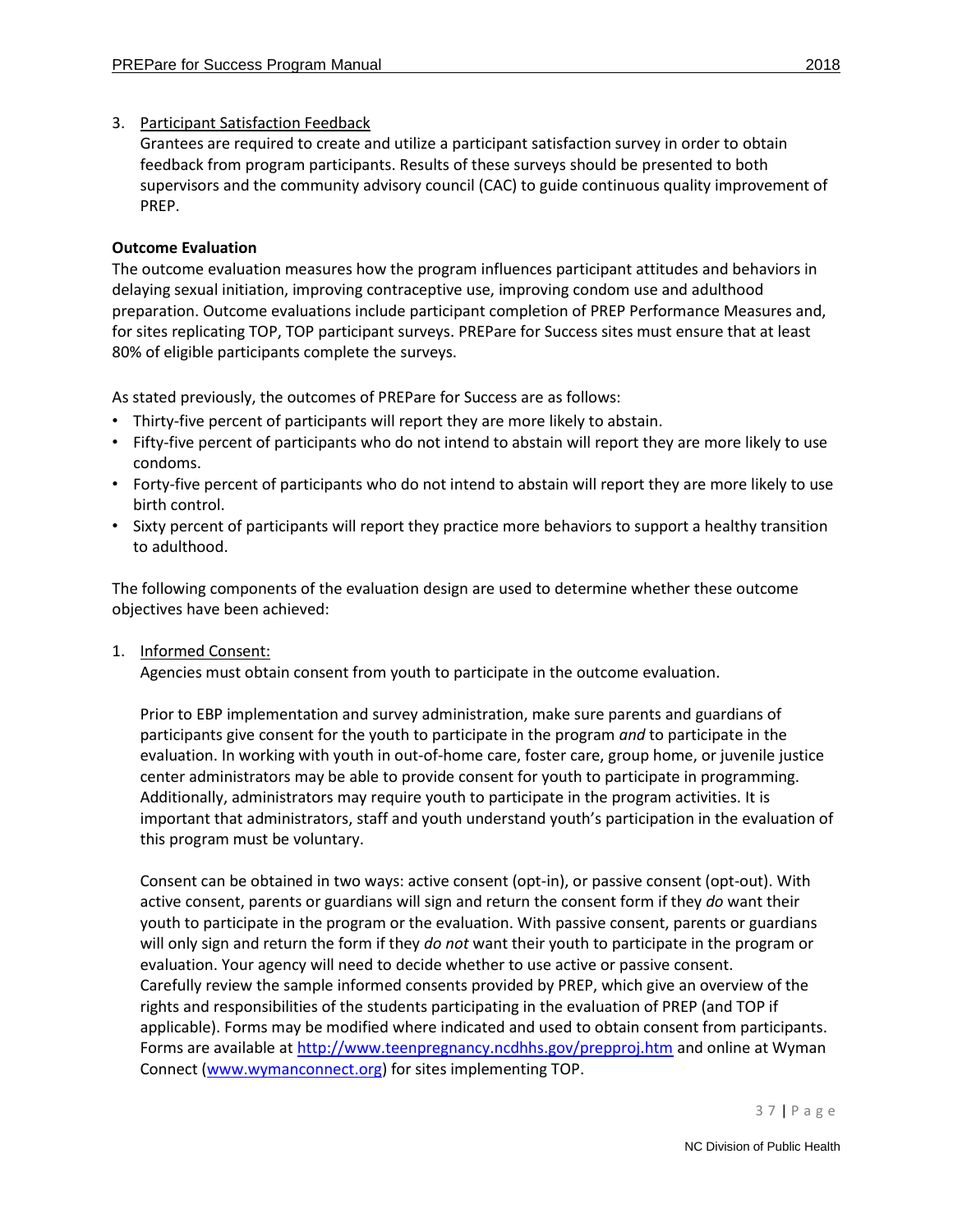## 2. Participant Surveys:

#### **PREP Performance Measures Participant Surveys**

Program outcomes are measured using the PREP Performance Measures Surveys; for review, the Performance Measures Surveys can be found on this webpage: [http://www.teenpregnancy.ncdhhs.gov/prepproj.htm.](http://www.teenpregnancy.ncdhhs.gov/prepproj.htm)

Entry Survey and Exit Survey must be completed by consented participants for each funding cycle. The Entry Surveys are administered before services to the participants begin, and the Exit Surveys are administered after services to the participants end.

Agencies must utilize electronic versions of the PREP Performance Measures, which will be completed through an online Survey Monkey link provided by the PREP Evaluation Consultant. Administering an electronic version of the PREP Performance Measures reduces data entry and processing errors. The electronic version of the survey can be completed within 15 to 30 minutes.

#### **Instructions for administering and submitting PREP Surveys**

- 1. Ensure you have received consent for participants to complete surveys.
- 2. Administer the PREP Entry or Exit survey to *eligible* participants electronically or manually:
	- Electronically:
		- $\circ$  Provide the survey link to participants to complete the survey. You will receive a copy of the program link at the beginning of the fiscal year.
		- $\circ$  Some groups may have participants complete the survey in a computer lab, at their agency computer, on laptop, tablets, etc. Wherever the location, ensure that participants can complete this survey safely and confidentially.
		- o Provide participants your site/agency ID number and their participant ID numbers. They will need these to complete the survey.
	- Manually:
		- o Have participants complete the paper copy of the survey.
		- o Provide participants your participant ID numbers. They will need these to complete the survey. One way to maintain confidentiality is for the survey administrator to label envelopes with the participant ID numbers and place a blank survey in each envelope. Then give the labeled envelope to the appropriate student and ask them to put the survey back in the envelope once they finish the survey.
		- $\circ$  Participants should not write their names or any personal identifiable information on this survey.
		- o Key in the data for each survey into the survey link provided.
- 3. Review and submit surveys:
	- Please submit each batch of surveys as they are completed.
	- Keep a copy of the completed surveys for your records.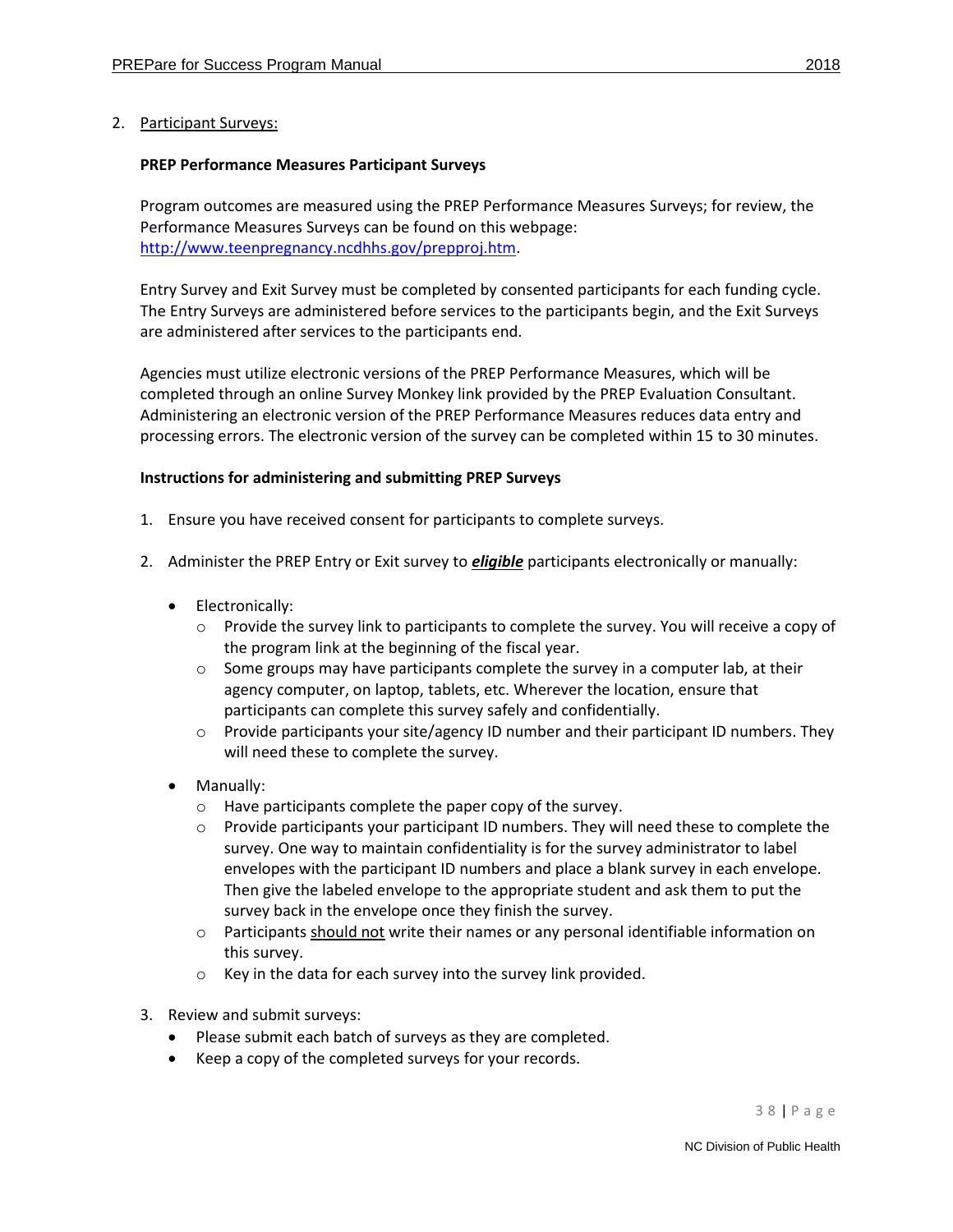# **Creating Unique Participant Identifiers**

In order to link each student's entry and exit surveys, a unique and anonymous identifier is needed. You will assign each student within your agency a unique ID. Before the entry survey, create a roster of student names and unique IDs, which should be kept in a locked filing cabinet or saved on a passwordprotected computer, or other secure location. Do not share this roster with anyone except other staff who may assist with survey administration. If entering responses from paper surveys into SurveyMonkey, the staff person conducting data entry should not know which participant ID is assigned to which student in order uphold confidentiality. *It is critical that students use the same ID for their entry and exit surveys.* 

Additional guidance:

- Do not use 0 (zero) or O (the letter O) in the unique ID. These are easy for students to mix up, and almost impossible to tell apart.
- Assign a four-character unique ID starting with a letter (A-Z) and ending with three numbers (1-9). Examples include A111, B123, C999, etc.
- Please do NOT create IDs that are based on the following or any other such ID that can be linked back to the student:
	- − DPI Student ID, or any portion thereof
	- − Social Security Number, or any portion thereof
	- − Student's date of birth, or any portion thereof
	- − Student's initials, or any portion thereof
	- Student's phone number, or any portion thereof
- Do not compare students' post-tests to their pre-tests. Simply enter the information.

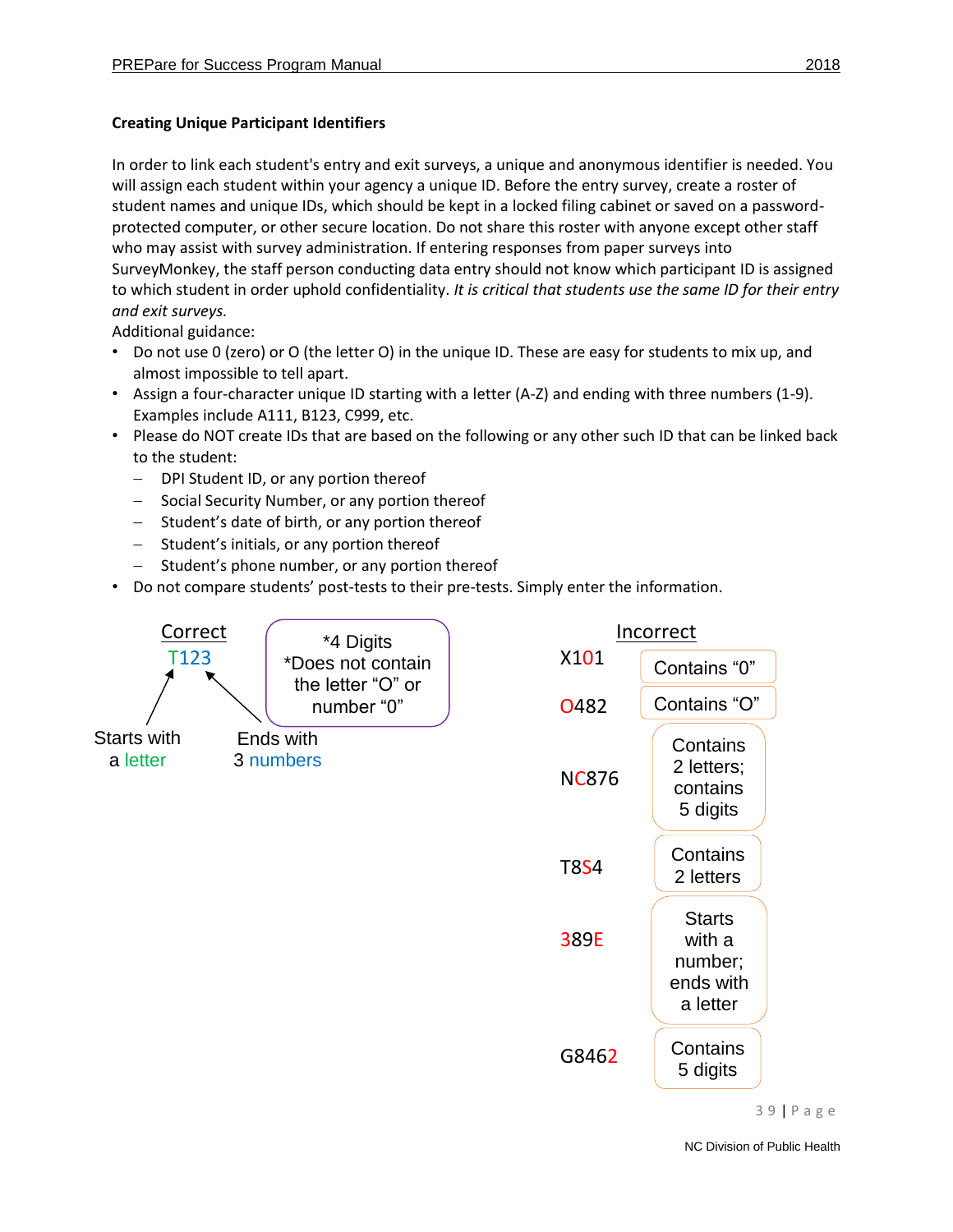Wyman Center, Inc. collects information from all participants in its Teen Outreach Program (TOP). This information is used to evaluate TOP as an Evidence-Based or Best Practices program. Program outcomes are measured using the TOP Survey. For review, the TOP Survey can be found on this webpage: [http://www.teenpregnancy.ncdhhs.gov/prepproj.htm.](http://www.teenpregnancy.ncdhhs.gov/prepproj.htm) Pre Survey and Post Survey must be completed by participants for each funding cycle. TOP Surveys are administered and submitted within the survey window. The survey window begins four weeks before the program start date and ends four weeks after the program end date.

## **Instructions for administering and submitting TOP Surveys**

Agencies are expected to follow guidelines listed in the Wyman TOP Evaluation Guide, the manual for implementing TOP evaluation strategies as required by Wyman of all certified replication partners. The manual provides guidance in operating Wyman Connect to administer and submit TOP Pre and Post Surveys. Wyman Connect is a comprehensive data collection system that facilitates the management of your implementation and teen survey data. Access to Wyman Connect will be provided to each trained TOP facilitator for your agency. The following are instructions for administering TOP Surveys:

- 1. Ensure you have received parental permission for participants to complete surveys.
- 2. Ensure your clubs have been registered in Wyman Connect and assigned a Club ID (aka Entity ID). Once a club has been created in Wyman Connect, it is automatically assigned a Club ID# or Entity ID#. For example; Figure 3 shows a screenshot of a club in Wyman Connect. The Club ID or Entity ID for the club "P00 TPPI Test FY 16" is 1268.

*Figure 3: TOP Club Entity ID# and Name as shown in Wyman Connect*

| <b>Entity ID</b><br>$\sim$ | <b>Entity Name</b><br>$\sim$ | <b>Entity Type</b> |
|----------------------------|------------------------------|--------------------|
| 1268                       | P00 TPPI Test FY 16          | Club               |

3. Ensure your participants have been registered in Wyman Connect and that each participant is assigned a unique code (aka Participant ID#) that confidentially identifies him or her. It's important that this code is accurately recorded on the TOP Survey that is completed by the participant.

Teen IDs are assigned by local agency sites. IDs must meet the following criteria:

- Be unique from teen to teen. Each teen in your club needs a different ID and should not be reassigned to another teen.
- **For teens participating in TOP for more than one year, IDs should remain the same from year to year.** The ID is the only way to recognize specific teens in the system and thus the only way to track them and link their survey responses over time.
- Except in the above situation, never reuse teen IDs.
- Use only numbers or letters in teen IDs (no symbols, special characters, or spaces). IDs cannot contain more than 20 characters, up to 4 characters (letters and/or numbers) is ideal.
- Please do NOT create IDs that are based on the following or any other such ID that can be linked back to the student: DPI Student ID, social security number, student's date of birth, student's initials, student's phone number, or any portion thereof.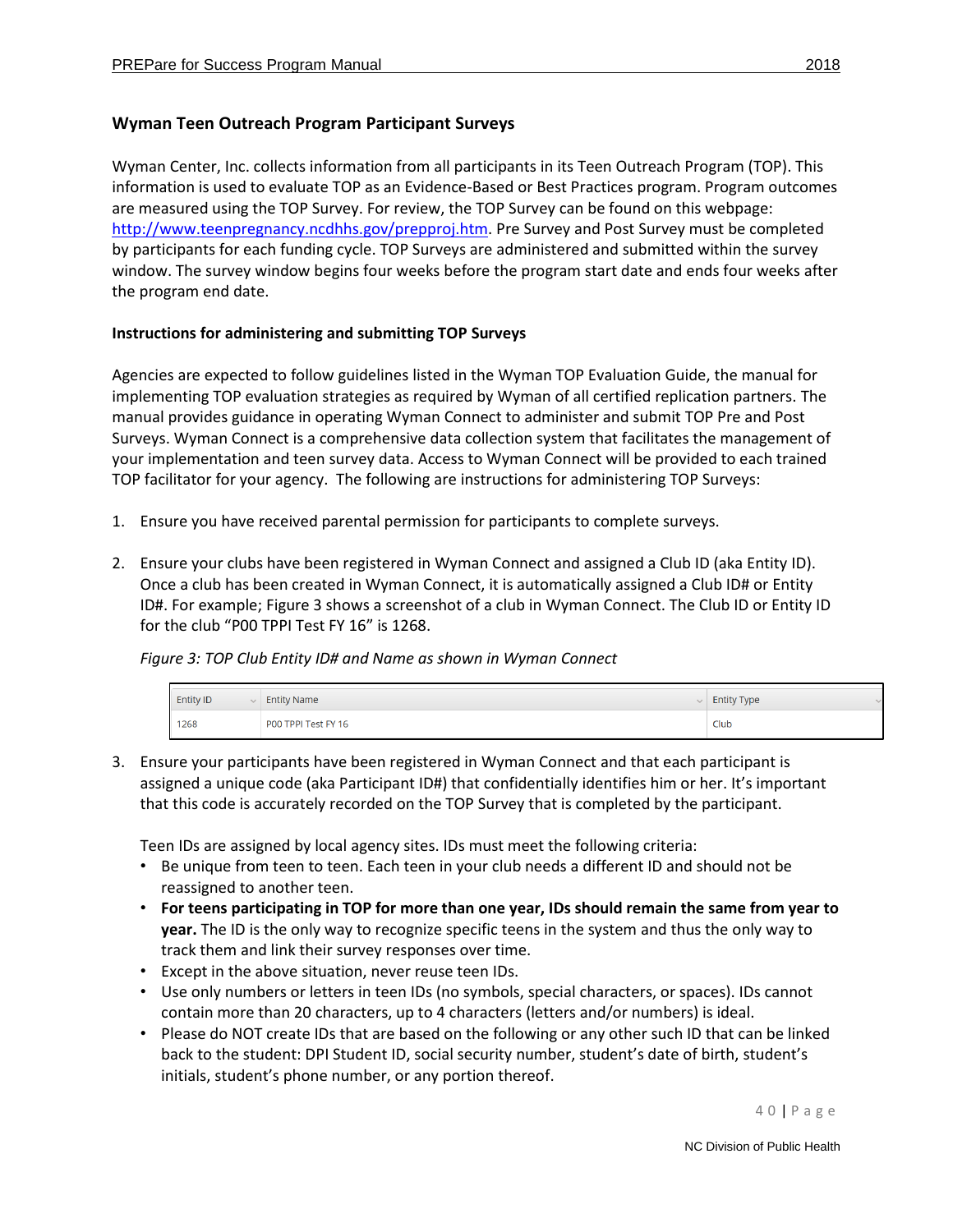- Participant data is entered in Wyman Connect and automatically linked to your agency. It is no longer necessary to ensure Participant IDs are preceded by your agency ID# (i.e. P01 A111).
- *Additional Guidance for New Participant IDs:*
	- − Do not use 0 (zero) or O (the letter O) in the unique ID. These are easy for students to mix up, and almost impossible to tell apart.
	- − Assign a four-character unique ID starting with a letter (A-Z) and ending with three numbers (1-9). Examples include A111, B123, C999, etc.
	- − Follow this guidance for assigning *new* participant IDs only. For returning TOP students, please continue to use the ID that was assigned to them in previous years.

Create a master list/file of teen names and IDs, and store this in a reliable, secure location. According to federal regulations for the protection of human research subjects, master lists which link research participant names with ID numbers should be stored in a double-locked system (for example, in a locked cabinet, drawer or password-protected computer in a locked room). Do not share this roster with anyone except other staff who may assist with survey administration. *It is critical that students use the same ID for their pre- and post-test.* 

The following fields are recommended for the master list:

| Teen Last Name | Teen First Name | Feen ID | Teen Enrollment Date | Teen Withdrawal Date |
|----------------|-----------------|---------|----------------------|----------------------|
|                |                 |         |                      | (If Applicable)      |

4. Administer the TOP Pre survey to participants electronically or manually:

## • *Electronically:*

- o Provide this link to participants to complete the survey: [http://wymanconnect.org/SurveyTeen.](http://wymanconnect.org/SurveyTeen) Some sites may have participants complete the survey in a computer lab, at their agency computer, on a laptop, tablets, mobile devices, etc. Wherever the location, ensure that participants can complete this survey safely and confidentially.
- $\circ$  Provide participants the following information. They will need this to complete the survey.
	- Participant ID #
	- Entity/Club ID # (Assigned to your club when it's registered in Wyman Connect)
- *Manually:* 
	- o Administer the survey to participants (printable copies are available at: [http://www.teenpregnancy.ncdhhs.gov/prepproj.htm\)](http://www.teenpregnancy.ncdhhs.gov/prepproj.htm). The surveys should include the club name, Date (month/date/year), and the participant ID code.
	- o Collect completed surveys from participants.
	- $\circ$  Log into Wyman Connect and enter the completed surveys for each individual participant under the "Data/Reports" tab as show in Figure 4.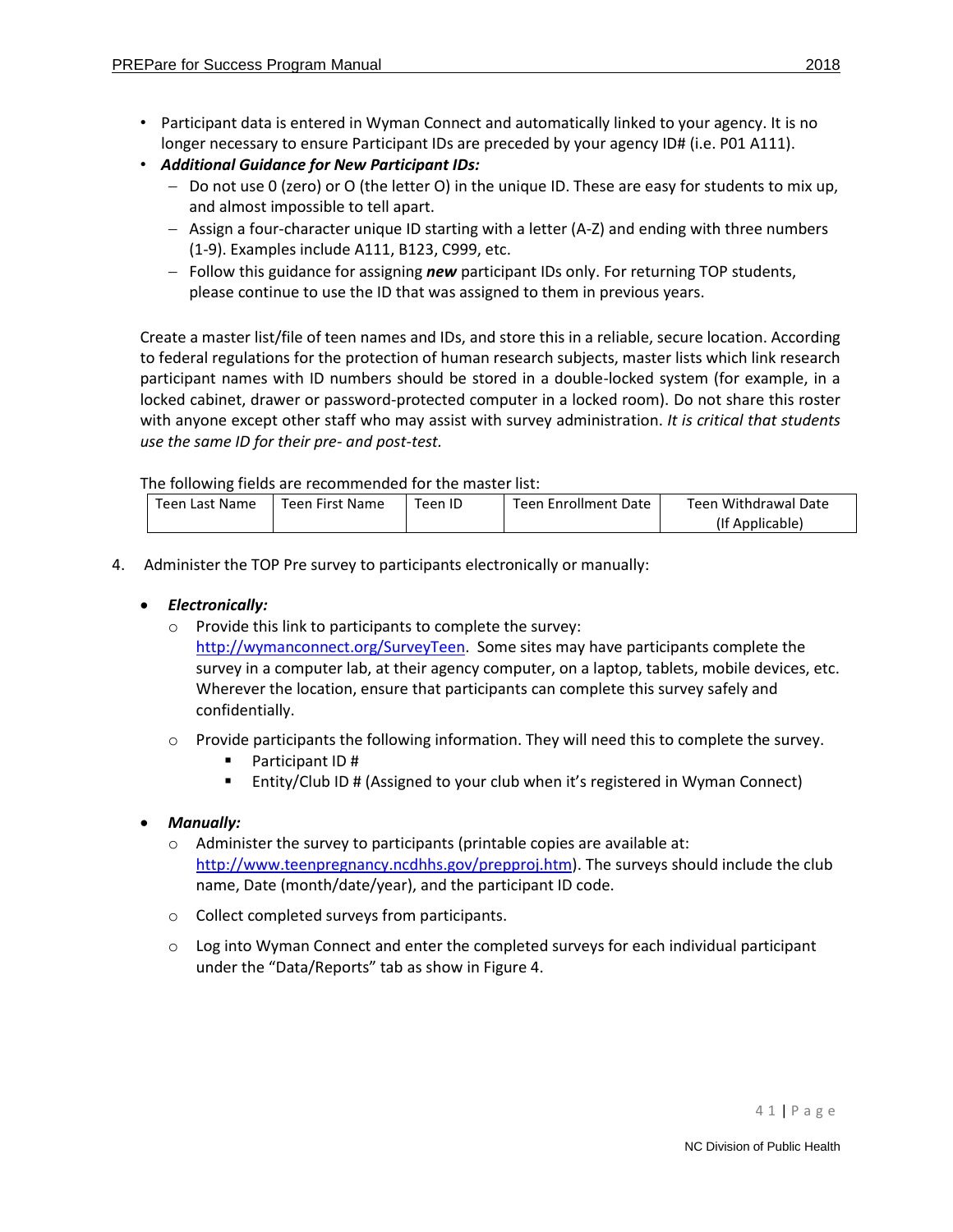• *Figure 4: Manual Participant Survey Data Entry Form in Wyman Connect* 

| <b>OUTREACH</b><br><b>PROGRAM</b> |                |             | <b>MANAGE PARTNER</b><br>NETWORK- | DATA/<br><b>REPORTSV</b> | <b>CLUB</b><br><b>INFORMATION~</b> |
|-----------------------------------|----------------|-------------|-----------------------------------|--------------------------|------------------------------------|
|                                   |                |             |                                   | <b>REPORTS</b>           |                                    |
| Survey                            |                |             |                                   | <b>SURVEYS</b>           |                                    |
|                                   |                |             |                                   | <b>QA PLAN</b>           |                                    |
| Teen ID                           |                |             |                                   |                          |                                    |
| Partner                           | $-$ Select $-$ | $\check{~}$ | Provider                          |                          | $\check{ }$                        |
| Club                              |                | $\check{}$  |                                   | <b>Take Survey</b>       |                                    |
| <b>Survey Type</b>                |                | $\check{ }$ |                                   | Survey Search History    |                                    |

- o Ensure you have access to the following information:
	- Teen ID (Assigned to teen by facilitator)
	- Partner (North Carolina Department of Health & Human Services)
	- Provider (Your Agency's Name)
	- Club (Name of the club participant is assigned to)
	- Survey Type (Select Pre Survey)

Please note the instructions for administering and submitting evaluation surveys may be adapted at any time by the State PREP Team, Federal PREP Team and Wyman. Any adaptations to these instructions will be communicated to each grantee and will be expected to be followed.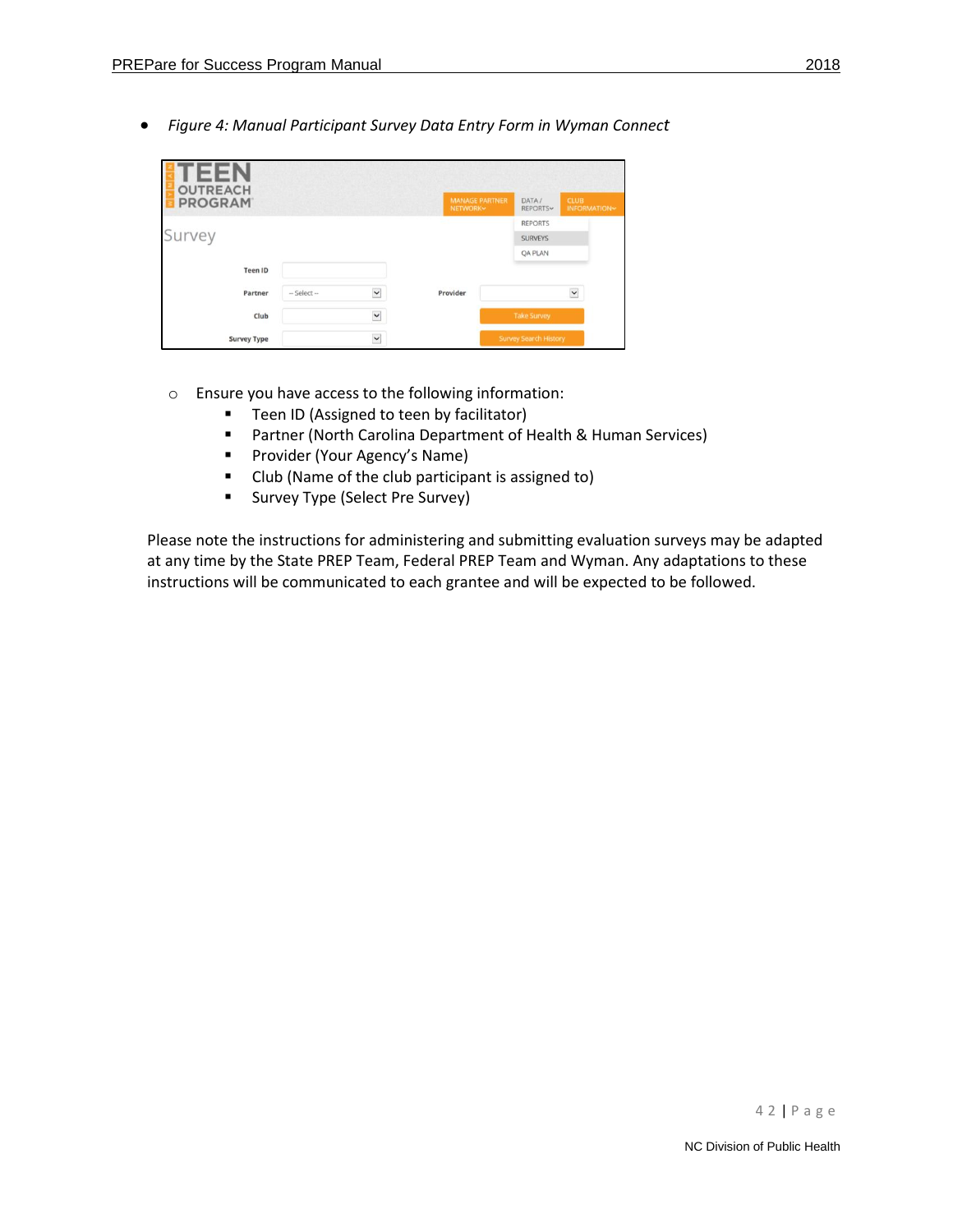## <span id="page-42-0"></span>**DEADLINES FOR ADMINISTERING AND SUBMITTING SURVEYS:**

| <b>EBP Model</b>                                                        |  | <b>Survey Type</b>       | <b>Administration Time Frame</b>                                                                            | <b>Deadline for Submission *</b>                                                                                                       |
|-------------------------------------------------------------------------|--|--------------------------|-------------------------------------------------------------------------------------------------------------|----------------------------------------------------------------------------------------------------------------------------------------|
| <b>Making</b><br>Proud<br><b>Choices</b><br><b>Reducing</b><br>the Risk |  | <b>PREP Entry Survey</b> | Before facilitation of MPC or RTR lessons.                                                                  | Within two weeks of administering<br>surveys.<br>All surveys must be received by May 31.                                               |
|                                                                         |  | <b>PREP Exit Survey</b>  | After facilitation of MPC or RTR lessons.                                                                   | Within two weeks of administering<br>surveys.<br>All surveys must be received by May 31.                                               |
|                                                                         |  | Satisfaction Survey      | Twice a year:<br>• First time between June 1 and November 30<br>• Second time between December 1 and May 31 | January 30 for surveys completed<br>between June 1 and November 30.<br>June 30 for surveys completed between<br>December 1 and May 31. |
| Teen<br>Outreach<br>Program                                             |  | <b>PREP Entry Survey</b> | Four weeks before/after program start date.<br>Program activities must begin by September 30.               | October 30                                                                                                                             |
|                                                                         |  | <b>PREP Exit Survey</b>  | Four weeks before/after program end date.                                                                   | May 31                                                                                                                                 |
|                                                                         |  | Satisfaction Survey      | Twice a year:<br>• First time between June 1 and November 30                                                | January 30 for surveys completed<br>between June 1 and November 30.<br>June 30 for surveys completed between                           |
|                                                                         |  |                          | • Second time between December 1 and May 31                                                                 | December 1 and May 31.                                                                                                                 |
|                                                                         |  | <b>TOP Pre Survey</b>    | Four weeks before/after program start date.<br>Program activities must begin by September 30.               | October 30                                                                                                                             |
|                                                                         |  | <b>TOP Post Survey</b>   | Four weeks before/after program end date.                                                                   | May 31                                                                                                                                 |
| <b>Parents</b><br><b>Matter</b>                                         |  | Pre Survey               | During Session 1                                                                                            | Within two weeks of administering<br>surveys.<br>All surveys must be received by May 31.                                               |
|                                                                         |  | Post Survey              | <b>During Session 5</b>                                                                                     | Within two weeks of administering<br>surveys.                                                                                          |
|                                                                         |  | Satisfaction Survey      | During Session 5                                                                                            | All surveys must be received by May 31.<br>Within two weeks of administering<br>surveys.<br>All surveys must be received by May 31.    |

*Please note, the above-mentioned reports are listed for the convenience of all PREPare for Success sub-grantees. Completion of evidence-based program specific reports and fidelity logs may not be applicable to all sub-grantees.* 

*\* Please note, an earlier deadline may be requested at the discretion of PREP Program Consultant.*

*\* If the deadline for submission falls on a weekend, the report is due the business day prior. For example, if the 10th falls on a Saturday or Sunday, your report is due the Friday before.*